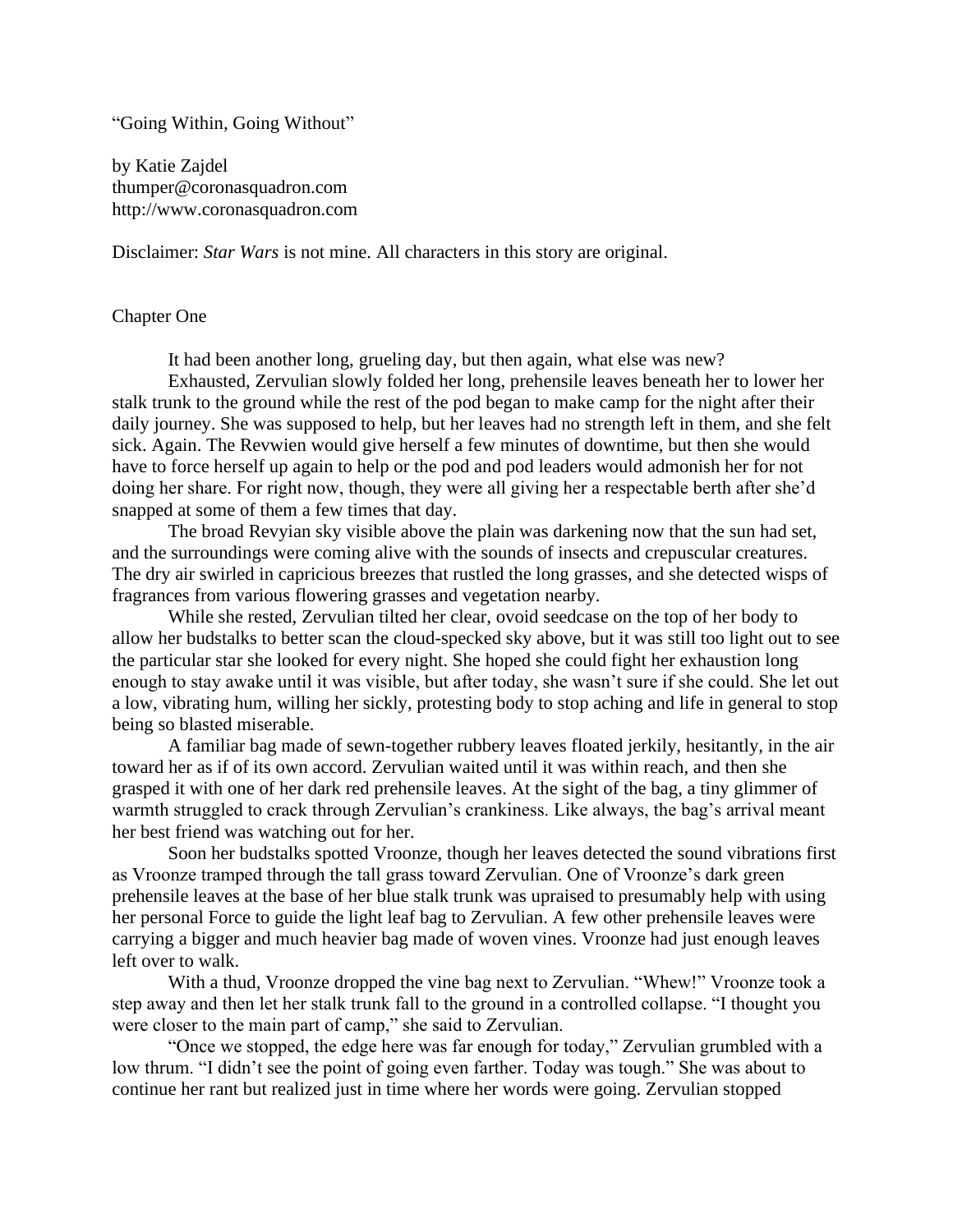quickly, scolded herself, and then hurriedly changed the subject by indicating the two bags. She raised her speaking vibration to a more normal tone. "Thanks for bringing these all the way over. It's just what I need. You're a lifesaver."

"Sure," Vroonze said. "I figured you might have been more tired than usual today. Thought it might help." She directed her budstalks to the sky above. "Is your star visible tonight?"

"Not yet," Zervulian said, "but it should be once it gets dark enough."

"I hope so." With a hum, Vroonze gathered her leaves and pushed herself back onto them, lifting her stalk trunk back up. "I have to go help with camp. I'll see you a bit later, okay?"

"All right," Zervulian said.

She watched Vroonze go. Not for the first time, Zervulian felt a pang of envy. Like all the other Revwiens in their nomadic pod, Vroonze was tired after a full day of trekking across the plains, but neither she nor any of the others were as utterly spent and depleted as Zervulian always was.

It wasn't a matter of conditioning. Zervulian and Vroonze were the same age and had grown up together in this pod. Except on Gathering Days, everyone in the pod traveled the same distance. The true cause for the discrepancy was a matter of extreme unfairness that Zervulian had never been able to understand.

When all of the Revwiens in her pod absorbed nutrients from the soil, they felt better. Replenished. Stronger. But when Zervulian absorbed the nutrients from the exact same soil, she felt worse. Weaker. Sometimes it made her feel unwell and shaky. It had been like this ever since she could remember. Her body was constantly hurting, constantly stressed, constantly fighting... something. She didn't even know what. It had impacted her growth, coloring, and physical development, and keeping up with the healthy Revwiens of her pod was nearly impossible.

It might not have been so bad if the pod actually had a destination in mind and was genuinely going somewhere. But if they were, no one had ever answered her questions of where that was. So day after day, step after laborious step, all she could do was wonder where they were going and why. Maybe it didn't matter to the others, but when it cost her this much, she wanted to know what the point of expending all this effort and energy was.

She fought back a flare of bitterness and tore her budstalks away from watching Vroonze go, feeling guilty for directing that envy toward her best friend. Vroonze didn't deserve that. Besides, Vroonze was the only one in her pod who truly watched out for her. The others didn't understand how difficult it was for Zervulian to travel so much; she might as well have been trying to convince them that gravity affected her and only her differently. Any podmates that did have some understanding tended to shrug off her condition in their typical fatalistic way, which did her absolutely no good with the problem at hand.

Her ever-present frustration toward the others, her body, and the galaxy usually made the others try to avoid her. That didn't bother her, but it did bother her when Vroonze got caught in that negativity, even accidentally, and Zervulian was glad she'd stopped herself before inadvertently blaming Vroonze for her extra level of tiredness today. Usually Vroonze would use her limited personal Force abilities to assist Zervulian and make it easier for her to move across the grasslands, like Vroonze had been able to lift the leaf bag. But for the last two days, the pod leaders had directed Vroonze to walk with them at the front of the pod so they could talk with her non-stop, and she'd been unable to help Zervulian lagging in the back. Vroonze hadn't had a choice, and it was unfair to pin Zervulian's problems on her friend.

Still resting her pale green stalk trunk on the ground, Zervulian thrummed a deep hum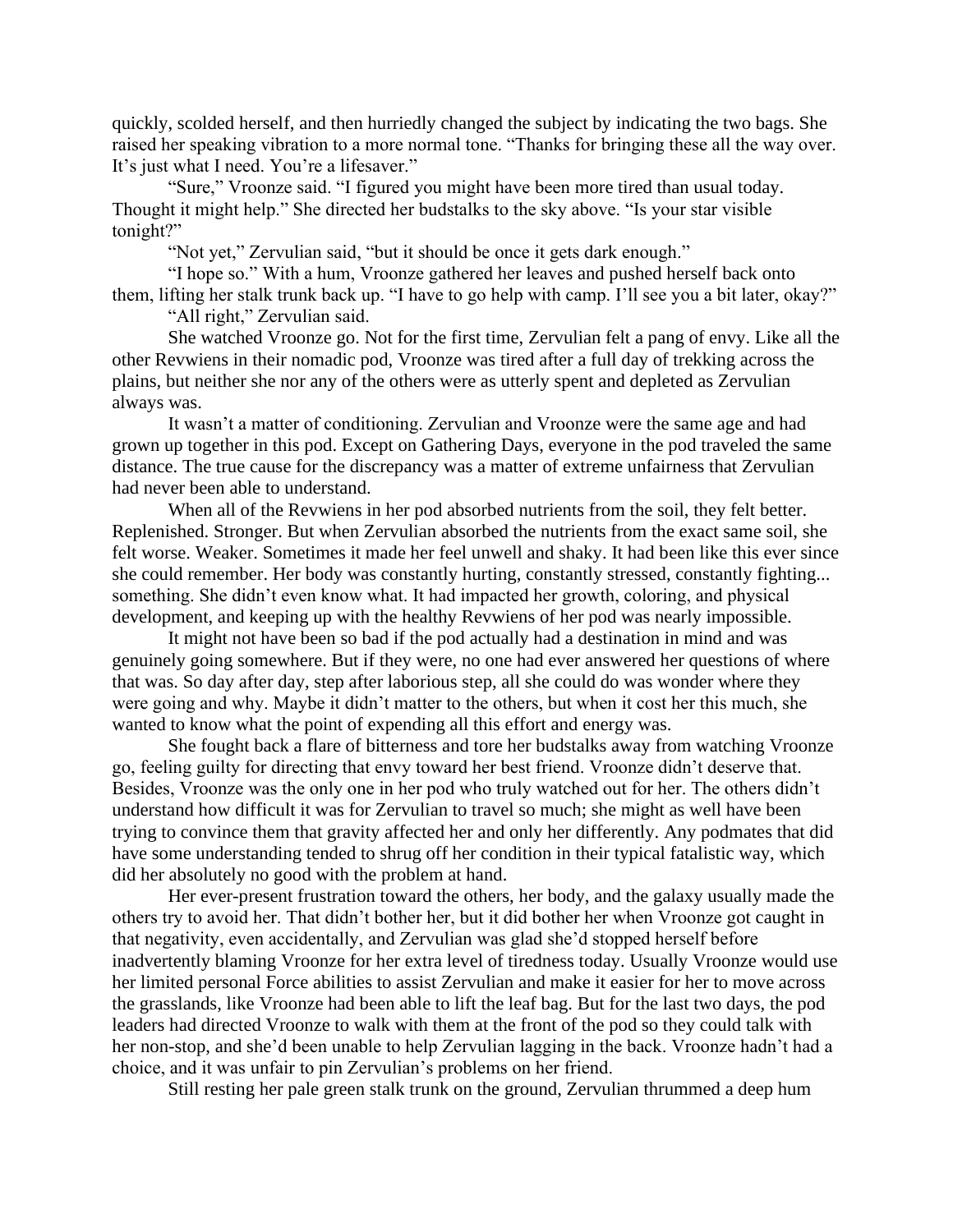again and directed her attention to the sewn-leaf bag she held. She opened it and took out a bundle of small, empty bags made of treated pitcher plant flowers and set them aside.

Next she turned to the heavy vine-woven bag that Vroonze had dropped beside her. Inside it was a large collection of various leaves, flowers, vines, and seed pods that the tribe utilized during their daily travels for everything from water gathering to medications to protection from some of the grassland's herbivores. Every member of the pod got a new basic set whenever the collection bag got full, and sorting the items into the individual members' bags from the collected supply was considered a tedious grunt job. Zervulian had no qualms with it, though, and she appreciated having this task to do for the camp when she didn't have the energy for anything more physical. She began working.

She hoped that Vroonze could walk with her tomorrow. The assistance would be nice, yes, but she really just missed spending time with her best friend. Talking and laughing with Vroonze always took Zervulian's mind off of her stressed body and tiredness.

Like most days when she felt rather poorly, she didn't have the mental energy to actively keep some particularly insidious worries buried, and they wormed their way into her thoughts while she went through the motions of her mindless, repetitive sorting task. Had today been a preview of her future? Was this what it was going to be like for her when Vroonze was no longer part of the pod?

For years, Vroonze had made no secret about the fact that she wanted to study the Tyia philosophy and become a Thuwisten. Since she could already control some of her personal Force, Zervulian knew it was only a matter of time before Vroonze would go to the jungle to study Tyia. Zervulian tried hard not to think about that inevitable day; while she truly wanted Vroonze to be happy and accomplish her dreams, she was also terrified at the thought of being separated from her. Life in this pod without Vroonze would be... Zervulian's leaves shuddered and she did her best to push the notion away for a little bit longer. Yes, that day would come, but her present was miserable enough without prematurely adding misery from the future as well.

By the time Zervulian had finished the sorting and bagging, Vroonze hadn't yet returned. The camp was growing quiet as most of the pod members settled down to go dormant for the night. And this was finally the moment Zervulian had been waiting for.

The night sky was dark to her budstalks and lifeless to her leaves. No sunlight shined and struggled to power her leaves' faulty nutrient conversion process. But Zervulian didn't care. She focused on the glittering stars spread across the inky blackness.

She knew them well: the patterns, the constellations. Her budstalks traced the path through the familiar specks until she spotted the larger Mytaranor sector. From there, it was simple to spot the star she looked for every evening during the seasons it was visible.

There it was. So tiny, and yet so huge.

Kashyyyk's star.

She hummed in contentment and let her thoughts drift far away from Revyia to the place she was certain was so much better.

Ever since she'd first heard about Kashyyyk from a Revwien at a Gathering who had returned home from a visit to Coruscant, Zervulian had been captivated by it. She could imagine the planet orbiting that star, but try as she might, her imagination couldn't *quite* capture what the gigantic wroshyr trees must be like. Zervulian just couldn't conceive of a plant so huge, so massive, so tall. How could the stories she'd heard about wroshyr trees be true? How could they grow so big? How was that even possible?

She wanted so badly to see them with her own budstalks. A visit to Kashyyyk would be a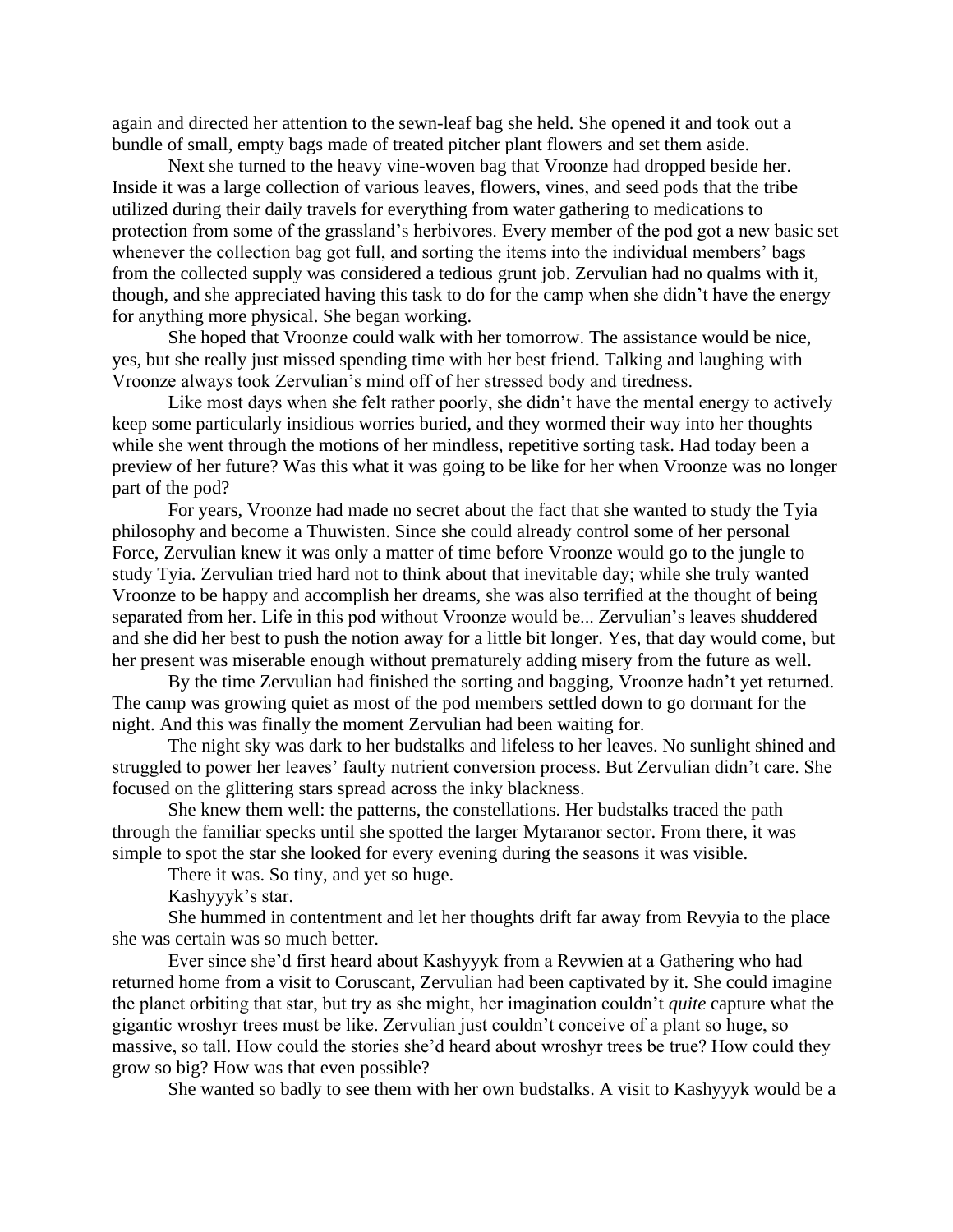dream come true.

She'd tried. Before every Gathering she'd done her best to convince her pod leaders to let her go with another pod that sometimes came in contact with the off-worlders who flew to Revyia in their cold metal ships, but her pod leaders never allowed it. They always cited Zervulian's health as the reason: if her body couldn't properly handle the nutrients from her native soil and the sunlight from her own sun, how could she hope to absorb *anything* from alien soil with strange minerals under an alien sun producing light with different wavelengths? It would be a death sentence. Zervulian would starve.

Zervulian never quite believed that line of thinking, though. If wroshyr trees were really that big, then Kashyyyk had to be a good place for plants to grow. It had to be doing something right. She was sure she'd be just fine there for a visit. Besides, the only time her pod leaders acknowledged her health problem was when they used it to deny her the chance to travel to Kashyyyk, and it rankled her.

Her dream of visiting Kashyyyk wouldn't happen. The pod leaders had made that clear. She was stuck here. But maybe one day Vroonze would be able to travel there and come back and tell her all about the wroshyr trees. That would be the next best thing, and Vroonze wouldn't be stuck here like she was.

Zervulian didn't know how long she'd been fighting dormancy and gazing at the star when Vroonze settled down into the grass next to her. "Sorry I took so long," Vroonze said. "Looks like you've got a good view tonight."

"Yeah." Zervulian noticed something odd in Vroonze's voice, a trilling sort of excited vibration, and she looked away from Kashyyyk and focused on her friend. "What's going on?"

"The pod leaders were just talking to me," Vroonze said.

"Again? What could they possibly still have to tell you that they haven't already said these last two days?" Zervulian asked.

Vroonze bounced slightly, as if the words were alive inside her and eager to escape. "They said that in a couple of days, we're meeting up with a Thuwisten who's going to bring me to the jungle to study with them!"

The entire galaxy crashed into Zervulian. It was the ultimate topper to a day where she hadn't thought she could feel any worse, but the universe had just proven her wrong. Apparently that future misery had just been getting a little head start on becoming present misery. She couldn't react for a very long moment, but at last she pulled herself together and pushed the awful feelings down. She would be glad for Vroonze and proud of her. Besides, once Vroonze left– much too soon, by the sounds of it– then Zervulian had the whole rest of her life in which to feel sorry for herself. She forced her words into a happy-sounding vibration. "Vroonze, that's wonderful! You're going to be the best Thuwisten on this whole planet."

"That's not all!" Vroonze said.

Zervulian felt shriveled inside. There was *more* to this nightmare?

"The pod leaders said you could come with me!"

Again, Zervulian couldn't do anything for a very long moment. While before it had been fueled by shock, this one was fueled by incomprehension. "...What?"

"I told the pod leaders I wanted to bring you with me to the jungle, and they agreed," Vroonze said, seeming to enjoy Zervulian's reaction. "It'll be so much better there for you, Li. They stay in one place. No more constant traveling. And they have a healer. Maybe they can help you feel better."

"But... how can I go live with the Thuwistens? You know I'm not a Tyia-adept like you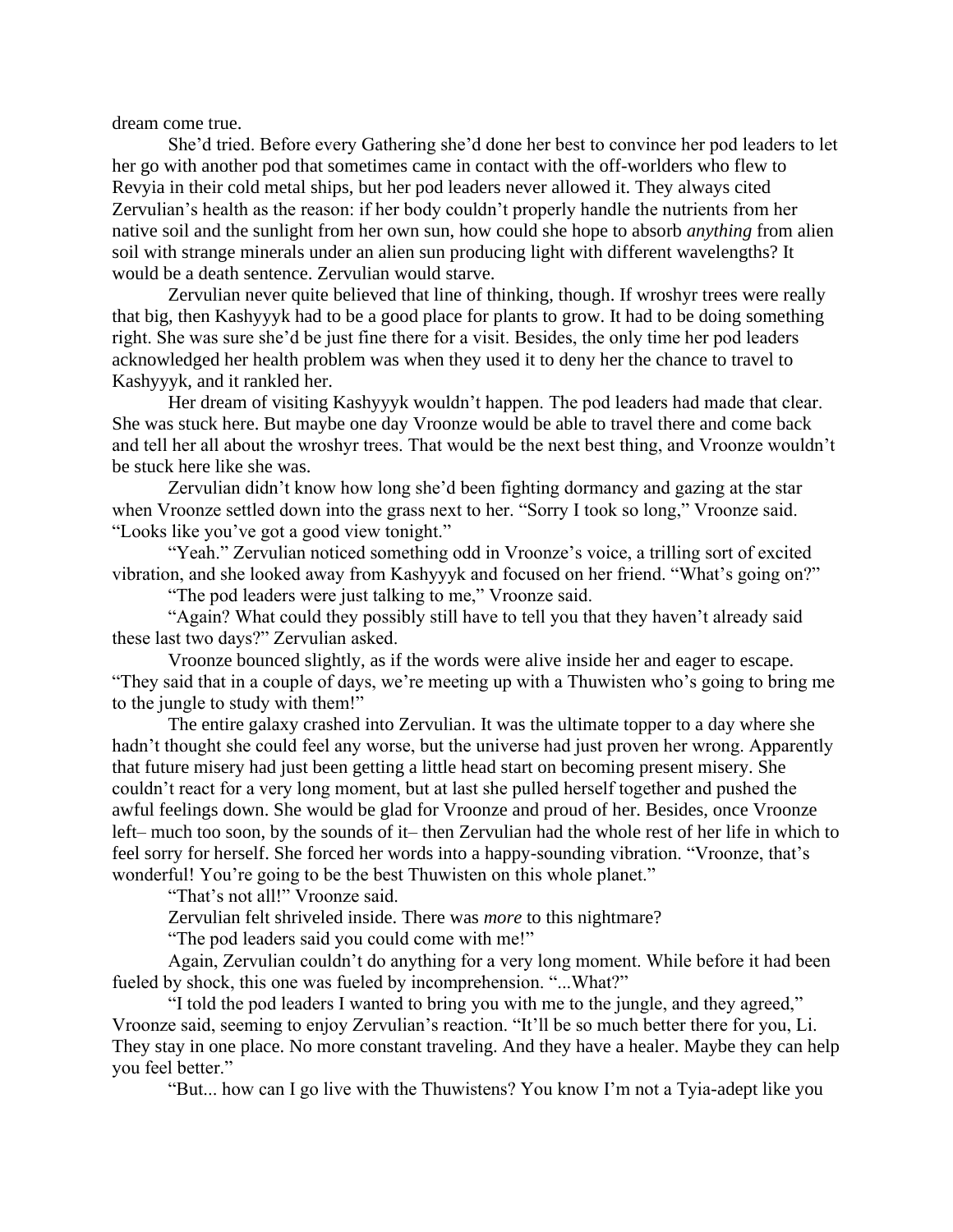are," Zervulian said. She refused to get her hopes up yet.

"It'll be fine. There will be something there in the settlement you can help with. They know you might be coming, and they've already agreed." Vroonze paused, and then added a bit more hesitantly, "You... *do* want to come... Right?"

"What? Yes, yes! Of course I do!" Zervulian exclaimed before Vroonze could rescind the offer. "Thank you!"

"Great! Think of how much fun this will be, and how much we'll learn!" Vroonze said. "I can't wait! So here's what the pod leaders told me we'll have to do in the next couple days to get ready before we go..."

They spent a brief time going over details until Zervulian's exhaustion pushed its way through the gamut of elated emotions. The pair paused their planning for the night, with a promise to continue in the morning.

As Zervulian finally settled down, she looked at the star of Kashyyyk until she drifted off to dormancy. She could have sworn it was twinkling more brightly than before.

It had been a long time since Zervulian had been excited for the future. She quite liked this feeling.

## Chapter Two

Once at a Gathering, Vroonze had been listening to a Revwien who had traveled offworld and was telling anecdotes about the different fleshy beings he'd met. She remembered him trying to explain the odd phrase he had heard some non-Revwiens say: that their "breath caught in their throat" or "it took their breath away" or some variation of that wording. It had never, ever made sense to Vroonze. Did beings who didn't use leaves for respiration have such trouble with it? Where their breathing organs faulty? How could air become solid or elusive for them? Was it a conversion process gone wrong? How did they survive when something so fundamentally required to live was so difficult for them? The notion behind the phrases had actually frightened her younger self, and she was glad of her leaves' simple, reliable respiration process.

But today, stepping awestruck through the final meters of the narrow path through the last of the jungle's undergrowth into the edge of the Thuwisten settlement, she almost understood. Maybe this feeling was what that phrase meant.

The cacophony of the jungle they had trekked through for the last three days somehow became quieter, muted. The jungle's chaotic undergrowth was thinned out and tamed into a sort of pleasing aesthetic where the plants were directed and shaped into useful functionality without losing their natural beauty. The buildings and small dwellings of the settlement were a part of the jungle, not an invading blemish on the landscape like she'd heard offworld buildings were. It was an outward reflection of the Tyian harmony that the Thuwistens internally strived for.

It was like the harmony was manifest, palpable. Vroonze could almost feel it physically.

She couldn't believe she was here. Finally. She couldn't wait to learn how to find that harmony for herself and help others find their own peace. Hopefully, one day, she could ease some of Zervulian's burden as well; it was hard seeing her friend being unhappy and hurting so often with no way to stop it.

She let out an eager hum, bounced in excitement, and turned to help Zervulian through the final few meters of undergrowth where the path hadn't been cleared recently. Even with Vroonze's assistance, these last three days had been hard on Zervulian. Walking across the plains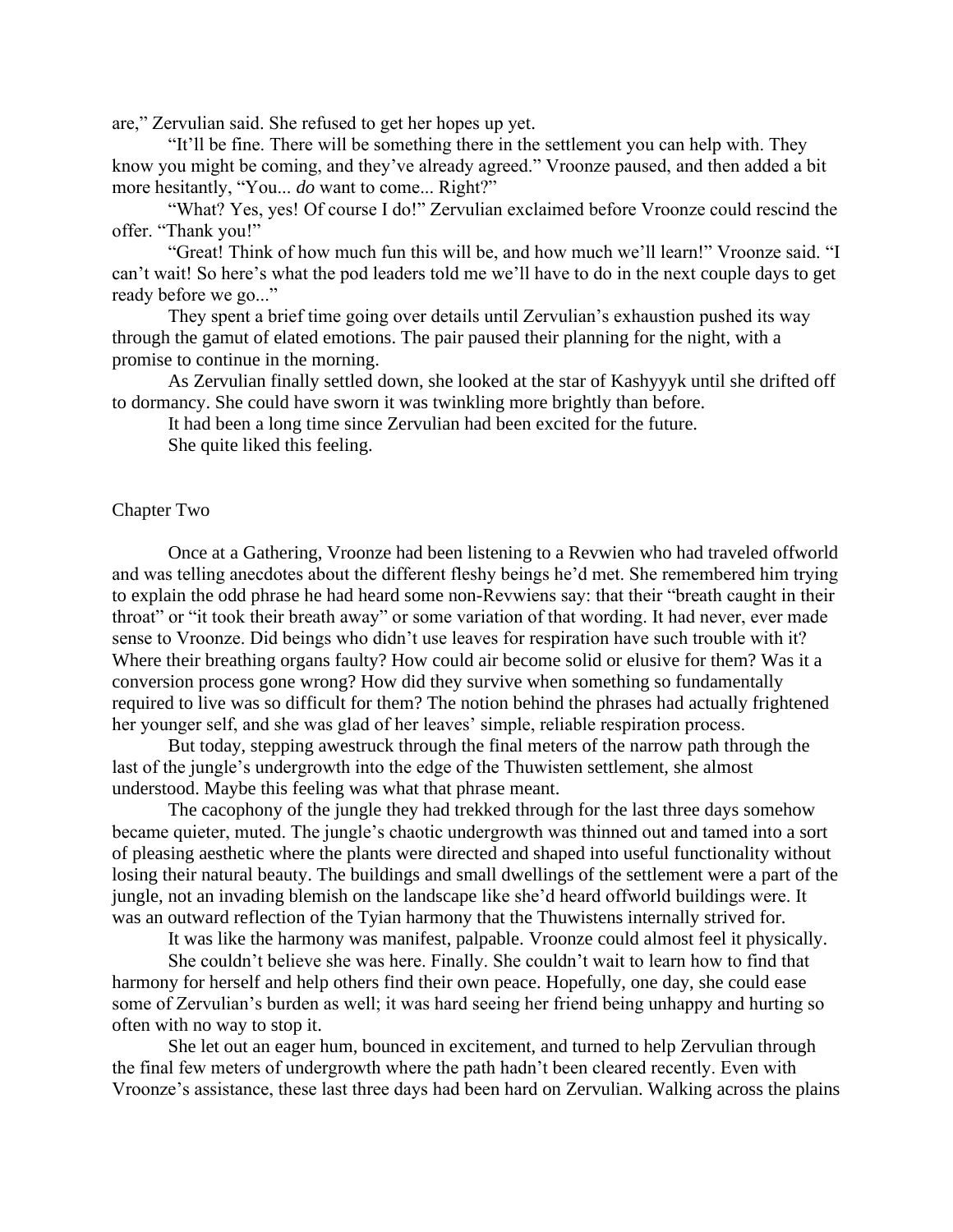was one thing; forging through thick jungle underbrush was quite another. Vroonze suspected Zervulian couldn't absorb nutrients from the jungle's soil very well either, and sunlight beneath the canopy was scarce. But Zervulian had pushed on with a dogged determination she'd rarely shown in their former pod, and she'd been in a better overall mood despite the difficulties. She'd even been downright pleasant to their Thuwisten guide, Roovnel.

Vroonze had peppered Roovnel with question after excited question for the last three days about what it was like to be a Thuwisten, what they did each day, what it felt like to join a bond-circle, what the history of the settlement was, how often the group in this settlement interacted with other Thuwistens, and anything else she could think of. He'd humored her, but most of his answers took some form of, "You'll learn that in your studies."

Halting and scanning the settlement with his budstalks, Roovnel gave a short, highpitched hum. Vroonze and Zervulian stopped beside him. Vroonze easily sensed Zervulian's relief at being out of the thick growth and taking a break.

A short time later, a Revwien came toward them from within the settlement. She wore a thin belt of pouches similar to Roovnel's, and her deep purple stalk trunk and purplish black prehensile leaves helped her blend in with the depth of the jungle. Even her appearance seemed more harmonious with the world than Vroonze's blue stalk trunk and dark green leaves did.

"Roovnel, welcome back. We thought you would have been back yesterday," the newcomer said.

"We... made slower progress than expected," Roovnel replied. Vroonze felt a flare of irritation at the underlying blame being cast when the help he'd offered Zervulian in navigating the jungle more easily had been minimal at best. She was about to speak up when he continued and cut her off. "This is your new student. Xerrell, this is Vroonze and her friend Zervulian. Vroonze, this is Xerrell. She'll be your mentor and will help with any one-on-one teachings outside of the group classes."

"It's wonderful to meet you, Vroonze and Zervulian," Xerrell said. She lifted two of her prehensile leaves and then formed a small circle with the split manipulation strands on the ends. Roovnel had taught Vroonze that formal Thuwisten gesture already, so she and Zervulian were able to easily perform it in return.

"It's wonderful to meet you as well, Master Xerrell," Vroonze replied. A little thrill ran through her as she said the words and formed the circle.

"I'm sure you're both tired after your journey. I'll show you to your dwelling, and you can get some rest. Tomorrow we'll talk and determine how to approach your studies." Xerrell turned to Roovnel. "Thank you for bringing them, Roovnel. I'll take it from here."

Roovnel formed the circle with his leaves and departed.

Xerrell waved one leaf toward the settlement. "This way," she said.

Vroonze followed eagerly, trying to take in every single detail. She didn't want to rest. She just wanted to get started.

For the first time in recent memory, Zervulian aroused from dormancy on her own terms.

At first she was confused about where she was and what time it was. Very little sunlight reached her leaves– was it still nighttime? And why did she have a sense of being penned in and trapped?

Slightly alarmed, she forced herself to full consciousness and looked around, and it took a few long moments for everything to come back to her and start making sense. She was in the small dwelling she would be sharing with Vroonze in the Thuwisten settlement. The walls of the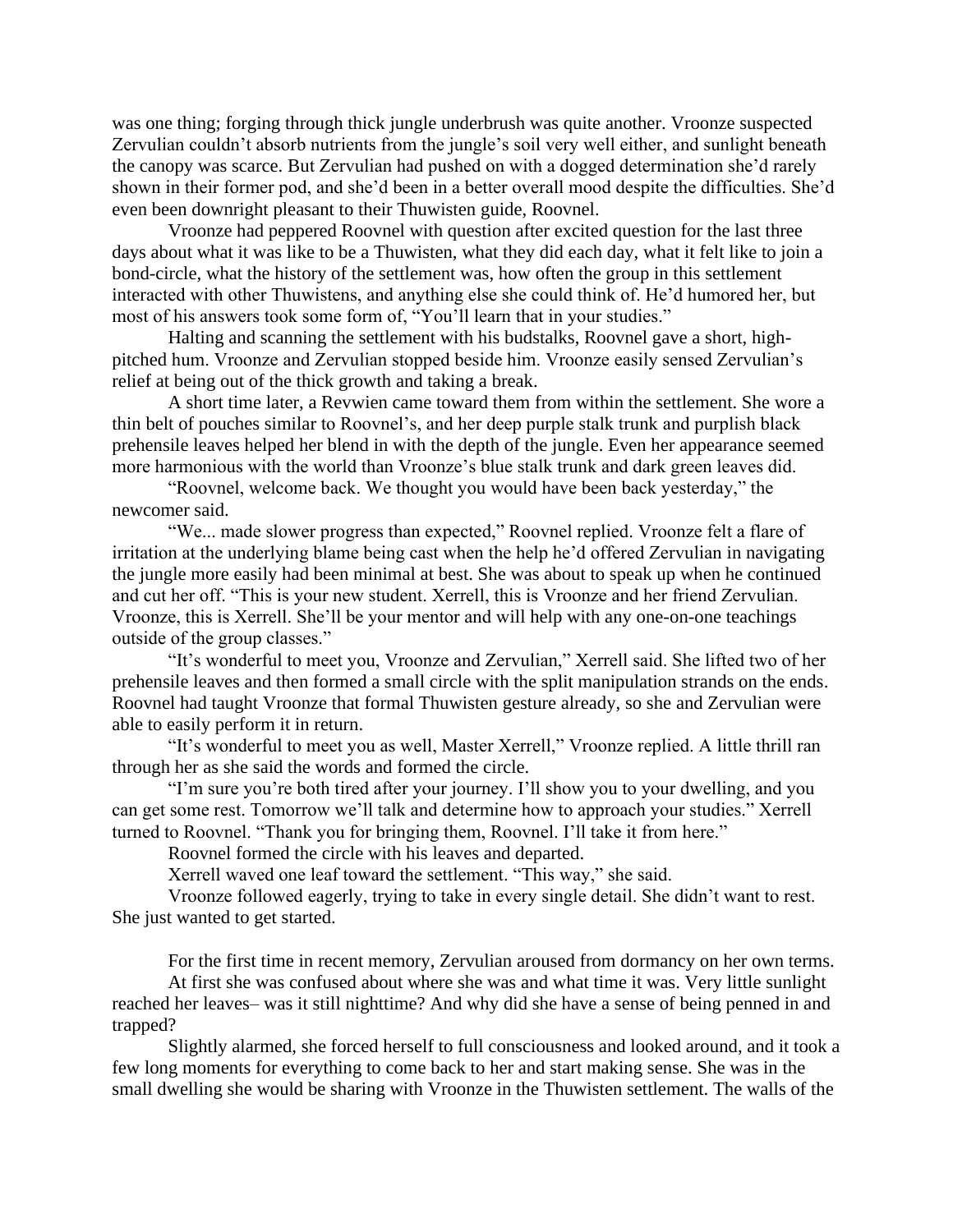dwelling blocked out most of the meager sunlight that managed to make it through the jungle's canopy, and while they gave a certain sense of security, they also made Zervulian feel uneasy. A lifetime spent out on the wide-open plains had taught her how to spot danger coming from a long way away, a necessity when she couldn't move very fast. Now, danger could be a mere meter from her on the other side of the wall and she would never know until it was too late.

Zervulian shuddered a bit and tried to turn her attention to the dwelling. She'd been too tired the previous day to care about anything beyond the comfortable bed of long dried grasses she'd immediately fallen into. Across the small dwelling from her was an identical bed, now empty except for a note. Vroonze's personal pouches and belts lay next to the bed. Zervulian's pouches mirrored them next to her own bed.

She started to immediately get up to grab Vroonze's things to take them to her, but caught herself and stopped. No, they weren't going to get left behind by the pod here. The items could stay there and Vroonze would still be able to get them later. She and Zervulian would be returning to this same place tonight, and tomorrow night, and the night after that.

It was an odd thought. She wasn't used to physical permanency.

But if it came with the benefit of not having to spend all of today walking somewhere else for no reason, Zervulian was all too happy to adjust to it.

Zervulian achingly pushed herself up from her bed and tried to limber her fronds a bit. She'd overdone it the last three days in the jungle, but it was all worth it to get here. She would take things slow today and conserve what energy she had left. She also felt a bit wilted and decided to get some water.

First she took a look at the note Vroonze had left. It explained that Vroonze hadn't wanted to interrupt Zervulian's rest, and she'd left for her first study meeting with Xerrell and would be back to check on Zervulian in a little while.

It made her a bit anxious, but she made herself leave her belt pouches behind like Vroonze had done. The entrance to the dwelling consisted of a curtain of thick, leafy vines. Zervulian gently moved them aside and stepped out into the Thuwisten settlement.

The first thing she did was make sure she knew how to find her own dwelling again. The dwelling was a cove formed by living, wooden plants twined tightly together and shaped in their growth to become the walls of the living space on the jungle floor. Small blue flowers grew on the moss covering the outside of the dwelling's branches. Other dwellings were nearby, but they had different colored flowers.

Her leaves were shaky as Zervulian walked toward what seemed to be the central area of the settlement. Small clearings held groups of meditating Thuwistens. Some groups of Revwiens closer to her age sat under large woven leaf canopies while listening to an instructor. Zervulian didn't see Vroonze or Xerrell among them.

Even in the relatively thinned-out settlement, Zervulian still felt a little disoriented. The sheer noise of insects and creatures in the jungle was much more than she was used to, and while the immediate claustrophobia had diminished when she left her dwelling, the trees of the jungle still felt too dense, too close. It was darker with most of the direct sunlight blocked by the canopy, and she'd already begun feeling the effects of that diminished amount during the journey here over the last three days. She hoped the worst of the physical effects was due to the exertion from walking, and she could perhaps learn to cope with the rest if she could stay in one place now and accumulate energy instead of constantly spending it. But that canopy... She'd felt her first small pang of loss the first night in the jungle when Zervulian discovered that the canopy thoroughly blocked not only the sun, but the stars as well.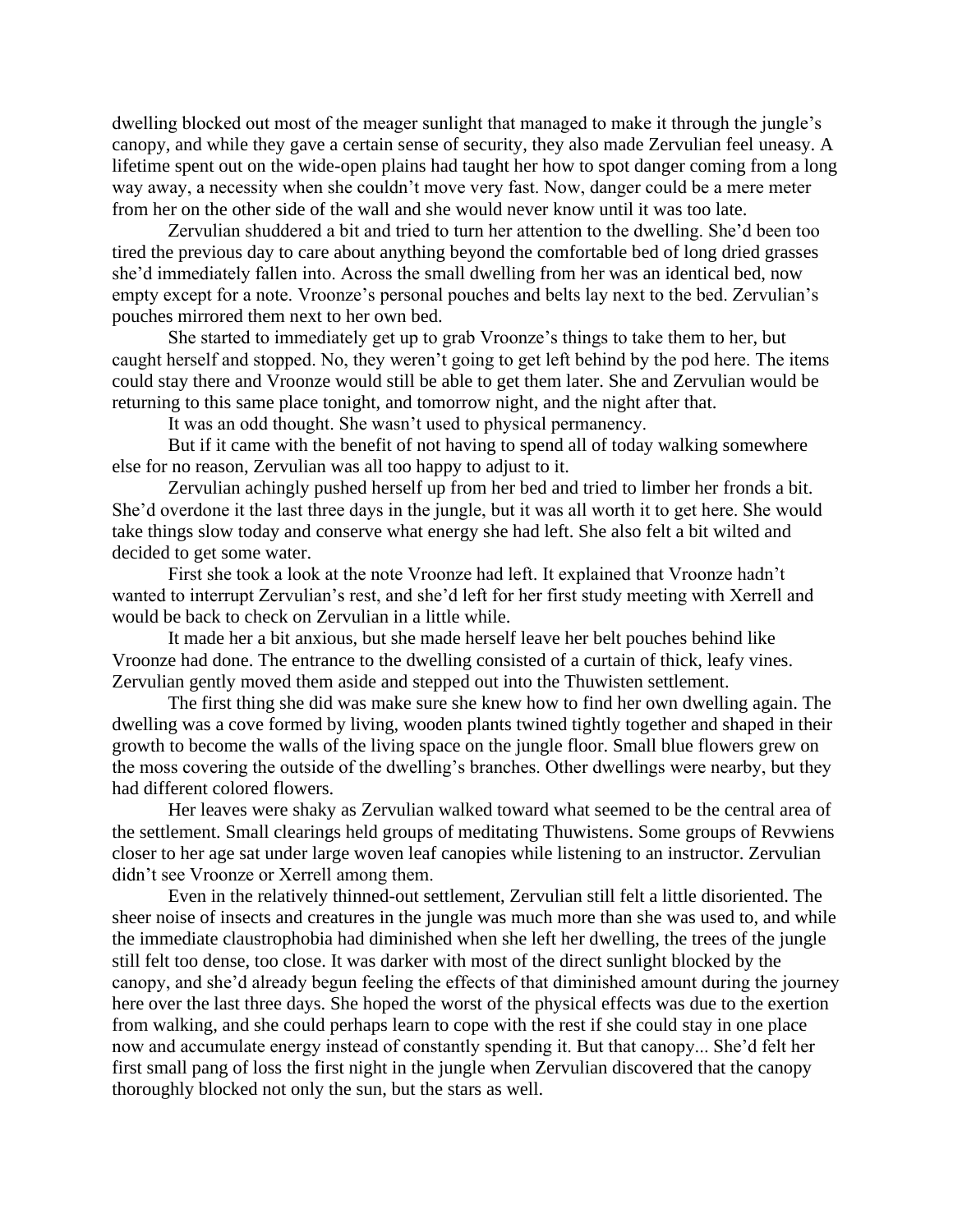A familiar sound vibration reached her leaves, and she headed that way to discover a clear stream gurgling through the main part of the settlement. Small logs for seating and treated wooden buckets along the banks indicated this was the local source of drinking water. Zervulian dipped a leaf into the babbling water and sensed its wonderful coolness compared to the humid jungle air. Zervulian absorbed as much water as she could and felt marginally better afterward.

She rested on a log for a few minutes while her budstalks took in more of the sights. Opposite the learning areas were large, old-looking buildings made of wood, leaves, and packed soil. At first glance they seemed to be supply areas and dispensaries.

With an effort, Zervulian pushed herself back onto her leaves and headed that way.

The first building had no one around, but the second one had a red Revwien putting inventory into clay pots at the front of the building's opening. Determined to make a good start in the settlement, Zervulian straightened up and modulated her speaking frequency to the most pleasant one she could. "Hello," she said.

The red Revwien looked up at her. "Hello," he replied. "Here for supplies? What do you need?"

"I'm Zervulian," she said. "I just arrived with my friend, who's going to be studying here. Is there anything I can help with?"

The Revwien put down the seed pods he held and came naturally upright. "Nice to meet you, Zervulian. I'm Rennvez. As for your question... I'm not sure. No one told me to have anything ready for you, so I don't have much left undone this morning. Is there anything in particular you're looking to do, or did the universe just lead you to me? If it's the latter, you should be warned that the universe is overrated and it likes to pull pranks on unsuspecting sentients."

Zervulian laughed and was slightly surprised to find she could do that with someone other than Vroonze. "More the latter, but only because you were the first one I saw."

Rennvez thrummed. "I see. Sorry. The universe has it out for you, then."

"I knew that already."

"Really? That's not good. You still look young enough where that should come as a horrible, horrible shock." Rennvez seemed to consider things for a moment. "Since my revelation didn't blow apart your fundamental concept of the universe, but only solidified it, that means you might have had a life like mine. Pity. In that case, have you ever tried telling the universe to–" The course of action he drily went on to suggest for the universe involved language that would have scandalized the elder members of Zervulian's former pod.

Zervulian listened in fascination, and when he was finished, she gave a negative gesture with a leaf. "I've told it things of similar intent, but not with those particular words. I'll try it if it'll help, though." She tilted her seedcase curiously. "Are you allowed to curse the entire universe? Aren't you a Thuwisten?"

"I'm not a very good Thuwisten."

Zervulian laughed again before Rennvez continued, "So anything in particular you want to do?"

This time, Zervulian's gesture was ambivalent. "Not really. I'd prefer something not too physical. I'm really good at sorting and organizing things, though."

"Organizing things, huh? Then maybe I do have something you could work on. Come on." Rennvez took a large jar of glow-moss, motioned with a leaf, and led Zervulian toward the back of the building. There he ducked into a smaller room, and Zervulian followed.

She was amazed at what the glow-moss illuminated inside. There were several rows of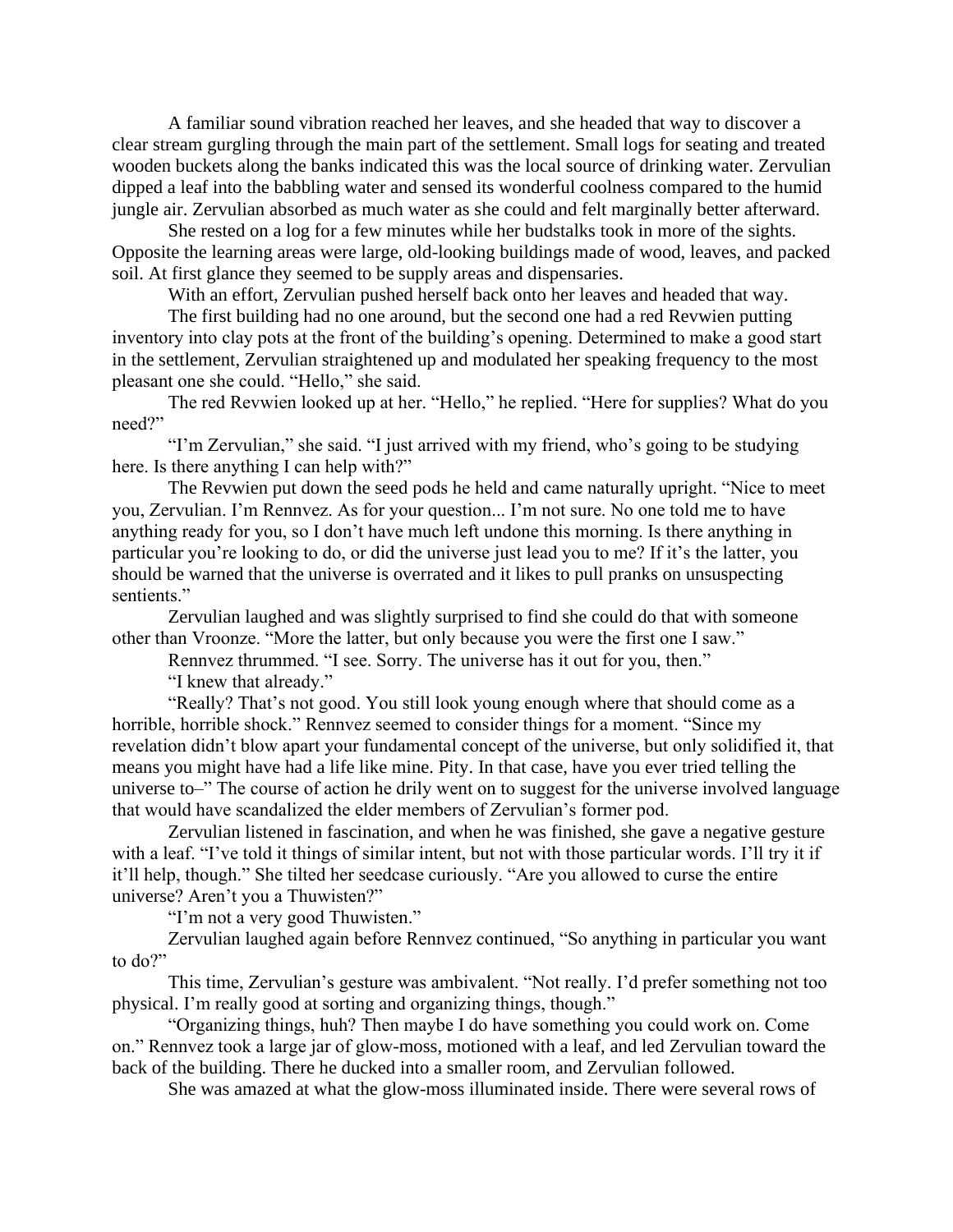records written on different types of dried leaves, reeds, and wood-based flattened pulp. Significantly more records were piled haphazardly into clay pots and wooden boxes that were stacked everywhere on the ground and along the walls.

"This is our records room," Rennvez said as he put the jar on a central table. "Well, it's the new records room. The old one was damaged in a storm, and we had to grab everything and move it out fast. Those few shelves are organized, but everything in boxes and pots has to be put in order and put away properly. It's something we need to have done but no one's ever got the time to do it. Always something else happening, you know? But if you want to do something and like sorting things, maybe you could work on this for now. What do you think?"

"Oh, this would be perfect, thank you. I'll get started right away," Zervulian said. "Is there any particular organizing structure I should use? Sort by subject? Date? Author?"

Rennvez twisted one leaf uncertainly. "Not sure. If you can decipher how the other things are already organized, go ahead and follow that. Otherwise, well, any sort of organization is better than what we have now." He indicated the chaotic pots. "Let me know if you need anything. I'll be out front, a beacon for more wayward souls."

Zervulian hummed. "Thank you." Rennvez left, and she got to work.

For such a calm, stationary place, Vroonze's first day was a nonstop rush. There was so much to see, so much to do, so much to learn. She'd been asking Xerrell question after question of how things worked here. She wanted to do it all that instant.

Which led to massive difficulties with the final assessment exercise Xerrell did with her: meditation.

When Vroonze started bouncing and her leaves began twitching yet again after another attempt lasting about thirty seconds, Xerrell called it off. "Vroonze, have you ever done serious meditation work?" Xerrell asked.

"No, Master Xerrell," Vroonze answered, chagrined. How could something that looked so easy be so hard?

Xerrell let out a low hum. "Well, I suppose that's to be expected. Most newcomers from the plains start out that way. The nomadic lifestyle doesn't lend itself well to long meditation sessions. We'll work on that quite a bit to get you started. You need to learn about and experience harmony within your own Tyia before you can join the harmonies of other Thuwistens in a bond-circle, and the way to do that is to quiet your thoughts, learn about yourself, and find internal peace through meditation."

Vroonze had no idea how she could do that when there was so much to experience and think about here, but she inclined her seedcase. "Yes, Master Xerrell."

"We'll start that tomorrow, and you'll also join the group classes on the history and theory of Tyia philosophy. They've already begun, so you'll need to do some extra studying to catch up. For now, though, we're done for the day. Go explore like you're wanting to do so badly."

Vroonze pushed herself upright on her leaves. "Thank you, Master. Good evening." She formed the circle with her leaves, waited until Xerrell returned the gesture, and then left.

Vroonze headed first to their new dwelling. When she'd checked before, her friend was out.

This time, though, Zervulian was there, resting in her bed. She was a slightly paler green than normal, and Vroonze hoped it was only due to the recent trek through the jungle. Zervulian looked up when Vroonze entered. "I hope you've already shown them that you're the best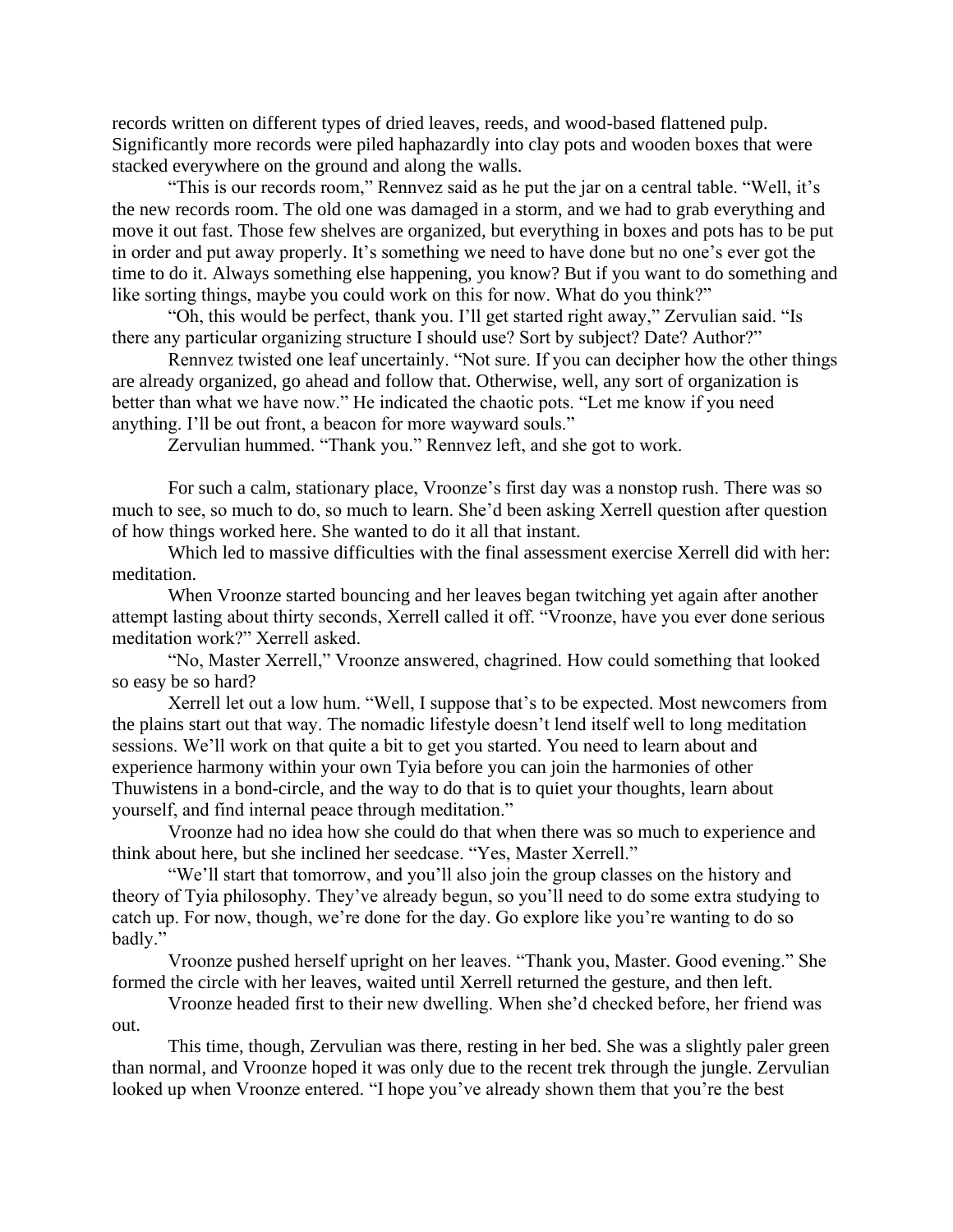Thuwisten on the planet," Zervulian said. She sounded pleased but tired.

Vroonze laughed softly. "No, not by a long shot. My meditation skills are... sorely lacking."

"Meditation?" Zervulian said. "You have to do that here?"

"Yes, it's a fundamental part of learning about Tyia," Vroonze replied. She took one of her belt pouches and fastened it around her stalk trunk. She'd felt oddly vulnerable without them today.

Zervulian tilted her seedcase, considering. "Well, I think I could learn to like sitting and doing nothing for a long period of time."

Vroonze playfully threw a few stalks of dried grass at her. "Meditation isn't 'doing nothing.' It's hard."

"Oh. Well, then, never mind."

"But my skills for moving things with my personal Force are above where Xerrell expected them to be," Vroonze said proudly. She bounced a little in excitement.

"And why shouldn't they be? You get lots of practice," Zervulian replied, throwing the grass stalks back at her.

"I came by a couple times to check on you, but you weren't here," Vroonze said. "Did you have a good day today?"

"Yeah, I was helping organize their records room. I'll be there again tomorrow unless there's something else I should be doing."

"Xerrell didn't mention anything to me about it, so if you found something you like, I'd stick with that until someone says differently. It sounds like my day tomorrow is going to be pretty full, so I wanted to go explore the settlement now and get some water, maybe some soil. Do you want to come?"

Zervulian made a negative gesture. "Thanks, but no. You go ahead. I'm not feeling great, so I'm going to get some rest."

"Do you want me to bring anything back for you?" Vroonze asked. "Some water might help, or a bit of soil."

"No, thanks. I got some water on my way back, and I tried some soil but I think it made it worse. Nothing new. I'll be fine. Go have fun."

"Well, then one of the things I'll do now is find the healer and ask when she can see you."

Zervulian bobbed her seedcase. "That would be good. I didn't see the healer's dwelling when I was out earlier."

"All right. If you need anything, just call."

Zervulian made some shooing motions with her leaf. "I will, now go explore already! I know you, Vroonze. You've been fit to burst to see everything since we got here. I'm surprised you made it this long. Go on before I have to throw you out!"

Vroonze bounced a bit more, then exchanged farewells with Zervulian and eagerly went out to get acquainted with her new life.

# Chapter Three

Zervulian let out a low thrum of a growl when two oblivious Thuwistens stepped directly into her path, laughing and carrying on. Whether they heard her or sensed the negativity aimed at them, Zervulian couldn't say, but she didn't care, either. All that mattered was the end result: the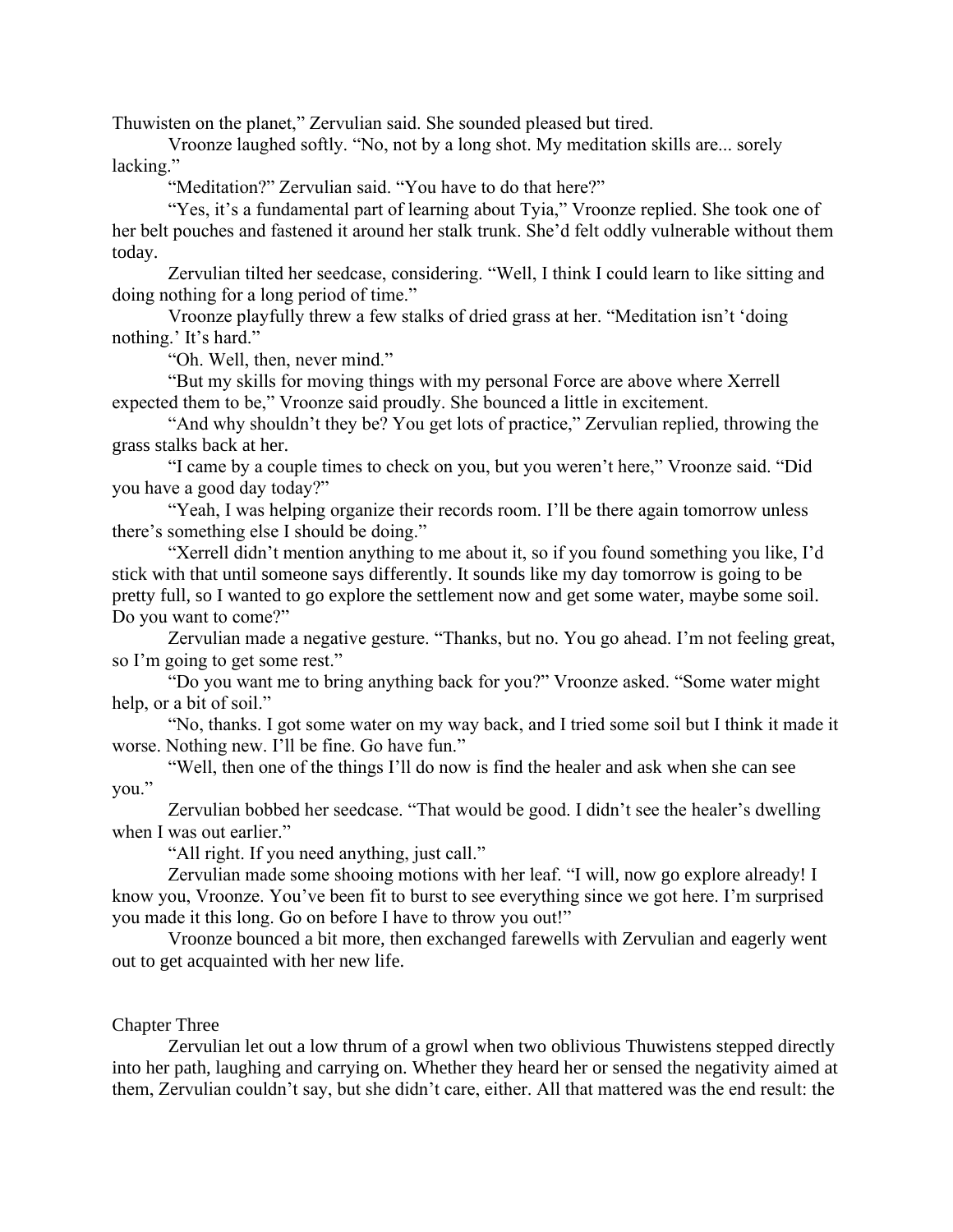pair noticed her and quickly moved out of her way. Zervulian unsteadily pushed past them. Luckily she was nearly at her destination.

She was close enough to the supply area that apparently Rennvez had noticed the event from where he sat at the front transaction table, writing in his ledger. When Zervulian got there, he commented drily, "I see that in your few short days of being here, you're plunging straight in to making new friends."

Her last shred of patience and self-control that morning went into modulating her vocal frequency to something neutral; she didn't want to snap at Rennvez yet. "I didn't mean to. I'm not feeling well." It was all she trusted herself to say at the moment. The truth was that she felt fairly miserable, aching, and shaky, and it had been getting worse since arriving at the settlement.

Rennvez studied her, and this time his usual sardonic dryness was absent. "You do seem wavery. Can I help?"

"No, this is typical for me. I'll be fine." Zervulian wasn't sure if that was true, but she said it anyway. "Supposed to see the healer tomorrow morning." She started toward the records room in back but was stopped almost immediately by a question from Rennvez.

"You lived in the plains, right? Are you getting enough sunlight?"

"Actually, no, I don't think I am," Zervulian replied. "The canopy blocks everything."

"That happens to a lot of our new arrivals until their bodies adjust," Rennvez said. "Happened to me at first too. Listen, go to the stream and follow it north about two hundred meters. There's a spot where the stream widens enough for the banks to separate pretty far and the canopy to break. You can get a good, full dose of direct sunlight there."

"Really?" Zervulian thrummed in relief. "That sounds great, thank you. I'll head there later."

"If you're feeling as bad as you look, you should probably go there now," Rennvez said. "Why wait and make yourself more miserable for no reason?"

"Because I have to work and do my share around here. If I wait until I feel well to do that, it'll never happen."

Rennvez tilted his seedcase slightly. "I think I'm beginning to better understand our first meeting. But really, you have my permission to delay your work for a bit to help yourself feel less lousy."

Zervulian hesitated, weighing his words against what had been ingrained in her by her former pod.

"Honest. Go," Rennvez said. "I'll just worry about you otherwise, and if I'm distracted, I might make a mistake in my ledger. We do not want that."

The dryness had returned with the last two sentences, and Zervulian relaxed. "All right. But first, as long as you're here, I wanted to ask you about this old record I found yesterday."

Zervulian shakily led Rennvez into the records room and indicated the old parchment where she'd set it aside on the table. "It mentions something about a city here on Revyia, but that doesn't make sense. There isn't anything like that here, is there?"

"Ah, you found a copy of one of the ancient records," Rennvez said as he read it, trailing a leaf delicately, almost reverently, over the parchment. "There's nothing like that here anymore, no. But long ago, legend says that there was. There have been many stories passed down about our powerful ancestors. I'm surprised you haven't heard them."

"I might have heard a story or two at a Gathering when I was a sprout, but it only sounds vaguely familiar," Zervulian said. "My pod leaders had little use for stories."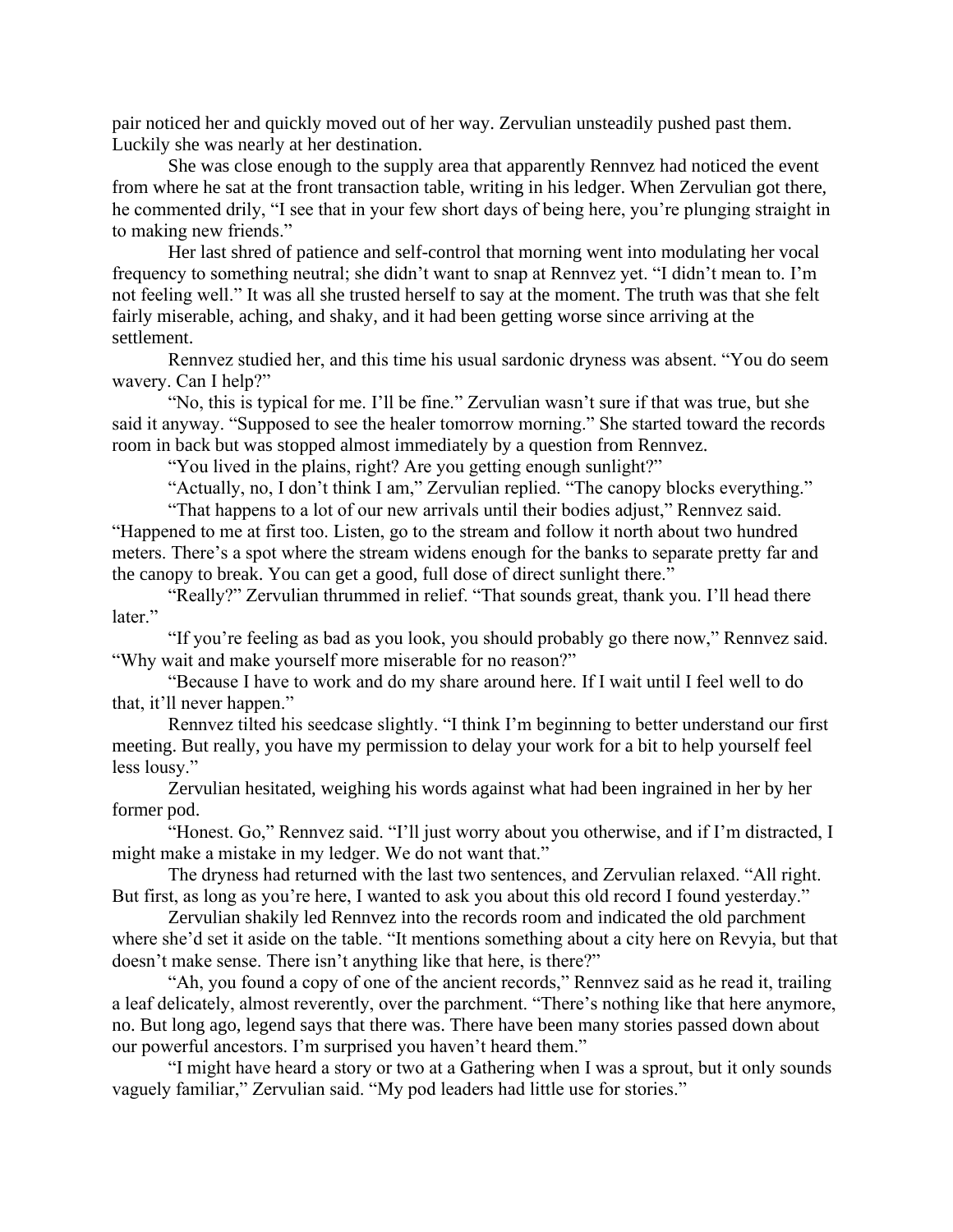"Pity. Our history is quite fascinating. Before we became a nomadic species, our ancestors built grand cities and powerful artifacts. They learned a great deal and became very wise. Most of that knowledge was lost over time, and some Revwiens believe that the reason we became nomadic was due to some inner part of us searching and trying to find that wisdom again." Rennvez rolled up the parchment and handed it to Zervulian. "Why don't you take this with you while you're getting some sun? If you haven't heard the legends, you might enjoy reading it."

Zervulian tucked it close to her stalk trunk with a leaf. "I think I will. It does sound interesting."

"Take your time. I'll see you when you get back," Rennvez said.

Zervulian headed out, deep in thought at the intriguing notion of powerful ancestors with cities and artifacts. She took a drink at the stream and then followed Rennvez's directions. She moved slowly, still feeling unsteady on her leaves, but soon reached the canopy break.

The warm sunlight felt wonderful as it bathed her. Zervulian let out a low thrum and found a fallen log to rest on while her leaves soaked up what they could of the sunlight.

She also felt happy to finally see the sky again. Maybe one night she could come out here to look for Kashyyyk's star. She missed seeing her stellar friend almost as much as she missed seeing Vroonze these past few days since Vroonze had a lot of catch-up learning to do and was using most of her free time to study. Vroonze tried to spend time with Zervulian too, but even then Zervulian could tell she was thinking about other things. Pretty much all Vroonze talked about was what she was learning about Tyia and its history and how exciting it was. And that was to be expected. Vroonze was too much of an achiever, a go-getter, to not throw herself into the realization of her dream. She wouldn't let herself fail.

Zervulian always liked that about Vroonze. When life seemed like nothing but endless effort, it was good to be reminded that the effort turned into tangible benefits sometimes. She wished she had Vroonze's tenacity.

Zervulian hummed again, turned her attention to the copy of the old record she held, and began to read with interest. She'd known Vroonze would be busy with her studies here. Maybe learning about these legends would be a good way to spend her free time when Vroonze wasn't available.

"I love it here," Vroonze said softly the next day. She was on her mid-morning break from classes and was sitting beneath a fragrant canusaka tree with Zervulian. "It's so peaceful, and there's so much to learn." She gave a contented thrum, then trailed off as issues related to said learning sprouted in her mind and diluted that feeling. "I'm still not really getting the meditation stuff yet, but I know I'll figure it out. For the rest of it... there's just so *much*. I'm not sure I'll ever catch up."

"You will. I know you'll get there," Zervulian said.

"I just wish it didn't come at the expense of hardly seeing you this week. I just... I have to prove myself to Master Xerrell so I can stay. So *we* can stay."

"Vroonze, you don't have to explain yourself to me. I get it. I'm fine. Focus on your studies– that's why you're here."

Despite Zervulian's words, though, Vroonze wasn't pacified. Just because Zervulian said she understood, that didn't mean Vroonze had to like the situation. There had to be a way to pursue her studies without feeling like she was brushing aside her friend, and she vowed to find it. Somehow.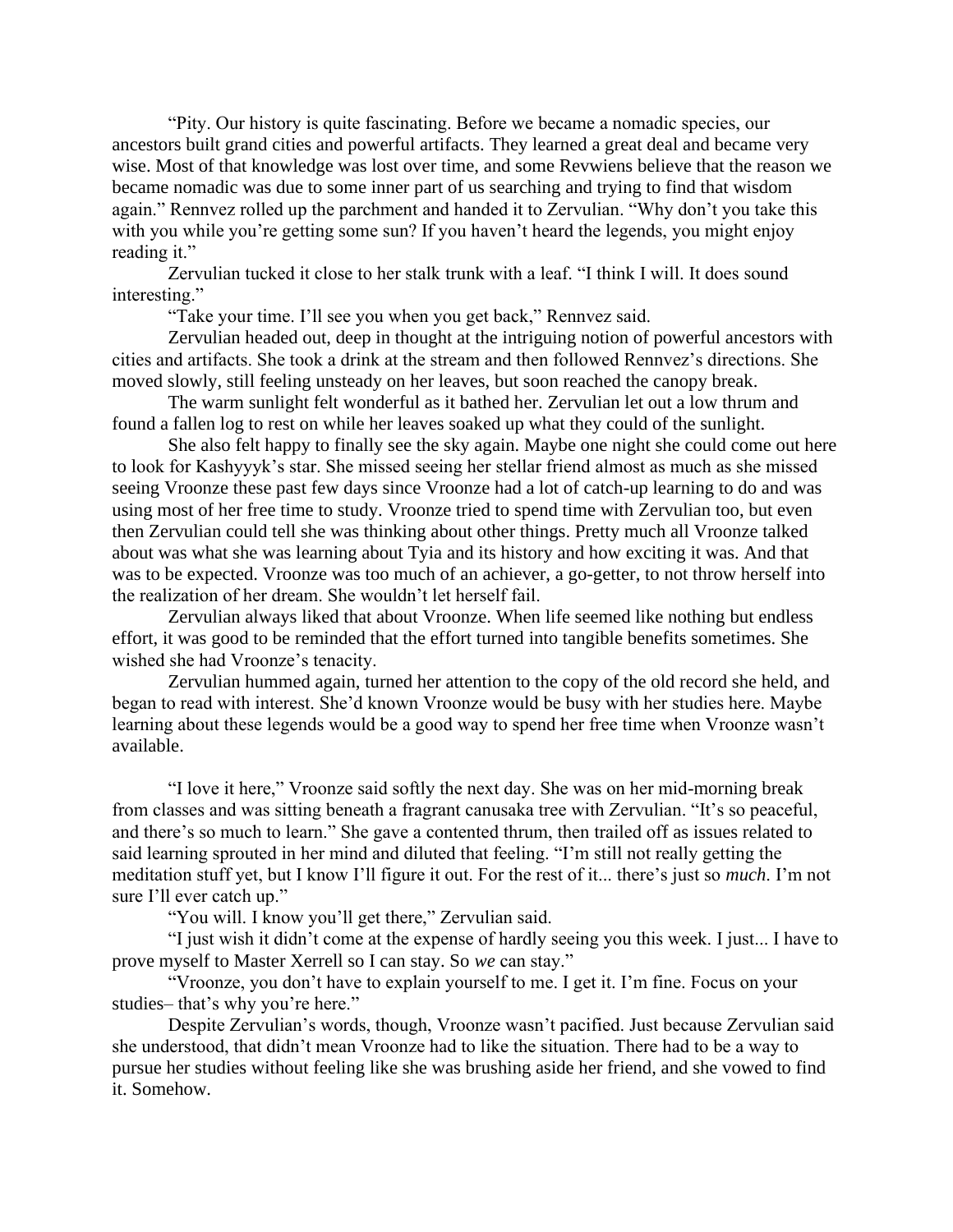The first step was probably changing the subject to one of Zervulian's interests instead of talking yet again about her Thuwisten studies. "Did you find any more of those ancient records you told me about last night?" Vroonze asked.

"No, but I didn't have a chance yet. I'll look more after our break."

Vroonze turned her budstalks toward Zervulian as the phrasing reminded her of what had been planned. "Wait, that's right, you were going to go to the Thuwisten healer this morning. Was she able to meet with you?"

"Yes," Zervulian said.

Vroonze straightened a bit, sensing some distress and emotional withdrawal in her friend. She also couldn't help but notice that Zervulian had definitely gotten paler since arriving in the settlement, and her leaves looked more shriveled and had a few brown spots on the edges. "And? What did she say?"

A darker emotion flitted from Zervulian, and she fidgeted restlessly with a twig. "She can't help me."

"What? Did she say why? Does she know what the problem is?"

"She said she does."

Vroonze waited, but strangely, Zervulian didn't expand on that. "Li, why are you being so cryptic? What aren't you telling me?" Vroonze demanded.

The burst of anger from her friend stuck out in stark contrast to the peaceful surroundings. "She said she can't help me because my body isn't in harmony with itself, and there's nothing she can do until it is," Zervulian snarled with a low hum. "Load of mulch. Said it's my fault it's like this. I told her it's been happening since I was a sprout and before I can even remember, so how could I be causing it? She insisted I was and I have to fix it. So I asked *how* to get it 'in harmony,' and she said she didn't know because it wasn't her issue, her life, or her personal Force, and she couldn't instruct a non-Thuwisten on such matters."

Vroonze was appalled, and her own hot anger drowned out Zervulian's. "What?! That is *absurd.* Harmony has nothing to do with lifelong absorption issues! I'll go make sure she gives you a *proper* exam and–" Before she knew it she'd pushed herself onto her prehensile leaves to go, but she was cut off and held back by another leaf gripping one of hers.

"Vroonze, no. Stop," Zervulian said. Her friend's anger was muted now, burying itself underneath the low-level despair she usually carried. If Vroonze was interpreting the sensations correctly, there was also, oddly, a bit of fear entwining itself around the other emotions. "It won't do any good or change anything, and really, what does it matter? The healer can't help, just like the pod leaders couldn't help. I'm in the exact same spot I was in before: knowing that I'll be dealing with this for my whole life. Nothing's different."

"But if the healer could do something–" Vroonze started helplessly.

"She can't," Zervulian interrupted. "Vroonze, don't worry about this. You've got your studies to focus on. I'll deal with it like I've always dealt with it. Nothing's changed."

Zervulian gave a little tug with her leaf, and reluctantly Vroonze lowered herself back to the ground. But Zervulian wasn't telling the whole truth: something *had* changed. Vroonze had given her hope that the healer could help, and now that was gone. Vroonze felt terrible.

She didn't know what to say, so they sat in awkward silence for a minute until the teacher for her next class rapped on the large hollow nutshell with a stick to summon the students. She pushed herself onto her leaves again, though slowly this time. "Well, I have to get back to class."

"I need to get back to the records room too. I'll see you later," Zervulian said.

Vroonze bobbed her ovoid seedcase and headed off.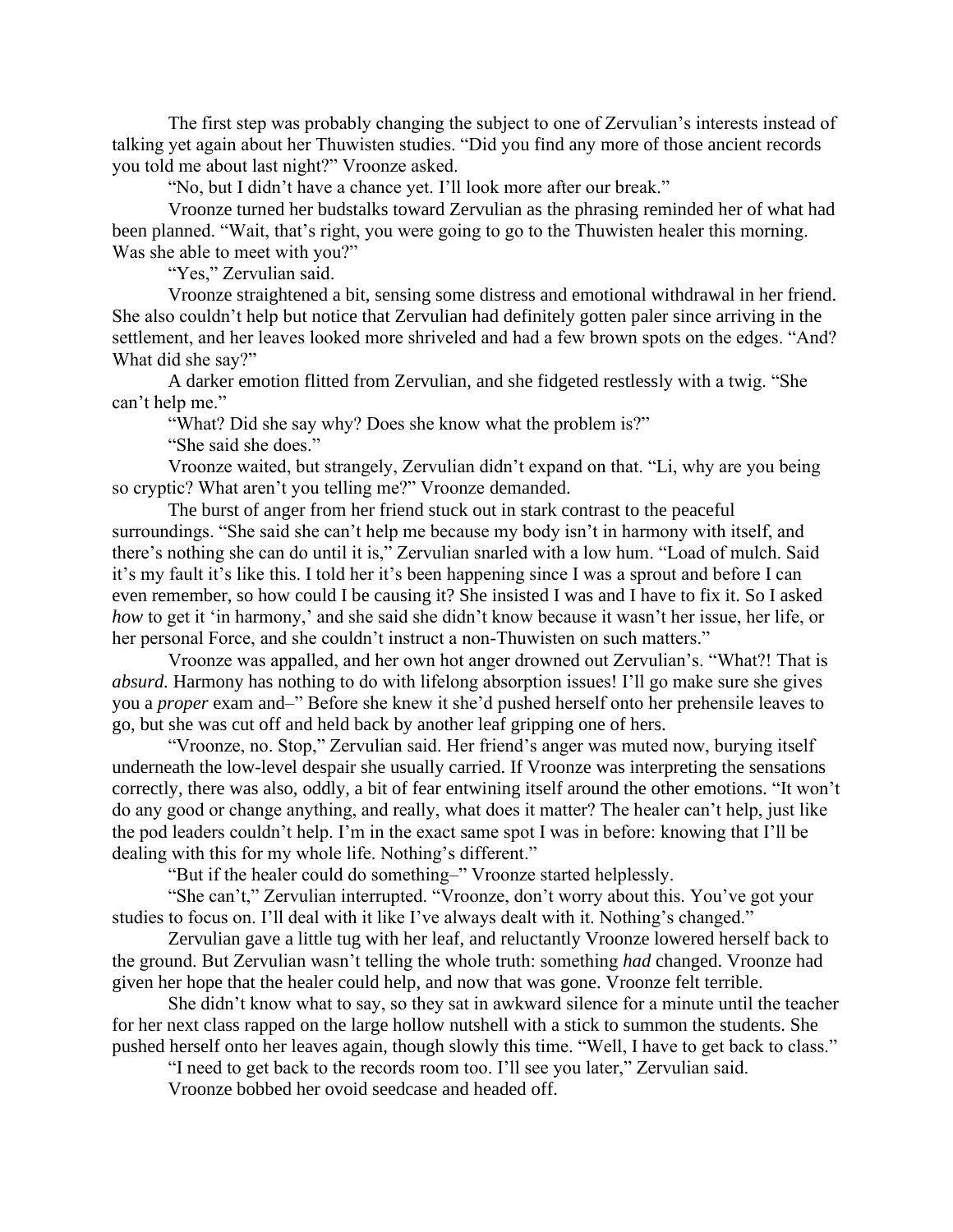She barely heard anything the teacher said in class. It was a struggle to learn about inner harmony when she was so distracted by the problems encountered by her best friend. The more Vroonze thought about things, the angrier she got. Halfway through class, she vowed to talk to Master Xerrell. Her mentor would know what to do to help.

The moment class was over, Vroonze went directly to Xerrell's study area, a group of trees that had woven vine draperies hung between them to encapsulate the space within. It sounded like there was a soft conversation happening inside. Vroonze gently rapped on the hollow nutshell with the provided stick at the entrance and waited.

"Come in," Xerrell said.

Vroonze pushed aside the entrance draping and walked in. Roovnel was there as well, plus another Thuwisten Vroonze didn't really know past a brief introduction earlier. She believed his name was Willuuni.

"Ah, Vroonze. How are you settling in?" Roovnel asked.

"Fine, Master Roovnel, thank you," Vroonze replied. She offered the circle gesture to the three Thuwistens.

"Good," he said, returning the gesture before looking back at Xerrell. "We'll see what we can find, and I'll talk to you later about it."

"Thank you," Xerrell said. Roovnel and Willuuni took their leave, and Xerrell turned to Vroonze. "What can I do for you, Vroonze? I thought you had another class starting now."

"I do, Master Xerrell. I'm sorry. I'll go immediately afterward, I just really needed to speak to you first."

"About what? Your classes are important."

Vroonze ignored the subtle admonishment and plowed on. "My friend went to see the healer this morning but was told her condition is more about unbalanced harmony than a genuine medical issue, and the healer said she can't help. My friend needs to be looked at from a medical standpoint. Is there another healer here or nearby we could talk to?"

Xerrell tilted her seedcase. "The healer looks at things from a medical standpoint. If she said the problem was unbalanced harmony, then that's what it is."

"But I've known Zervulian my whole life. This issue is physical."

There was a short pause, and the next words from Xerrell were clipped. Vroonze detected some irritation from her mentor. "Are you a healer, Vroonze?"

Vroonze hadn't expected that question. "Me? No, Master."

"Then you shouldn't be second-guessing the healer. You're new here, so I'll give you a pass this once, but listen carefully. Thuwistens are charged to act honorably in all things. That will be expected of you as you progress in your training. But casting doubt on another Thuwisten's intentions implies they were not acting honorably, and is a dishonorable thing to do yourself. It sows disharmony through all the connected Thuwistens and threatens our unified connection to the Tyia."

Vroonze was startled at the serious repercussions of what she'd thought was a simple, benign request, and she stood in silence for a long moment. Finally she said, "I'm sorry, Master Xerrell. I certainly didn't mean any of that. I just wanted to find a way to help my friend." Because wasn't helping another Revwien find peace and harmony the proper thing for a wouldbe Thuwisten to do?

Vroonze couldn't tell if Xerrell was mollified or not; her mentor didn't reply right away. When Xerrell spoke, she simply asked, "Before you came here, were your pod leaders in charge of everything?"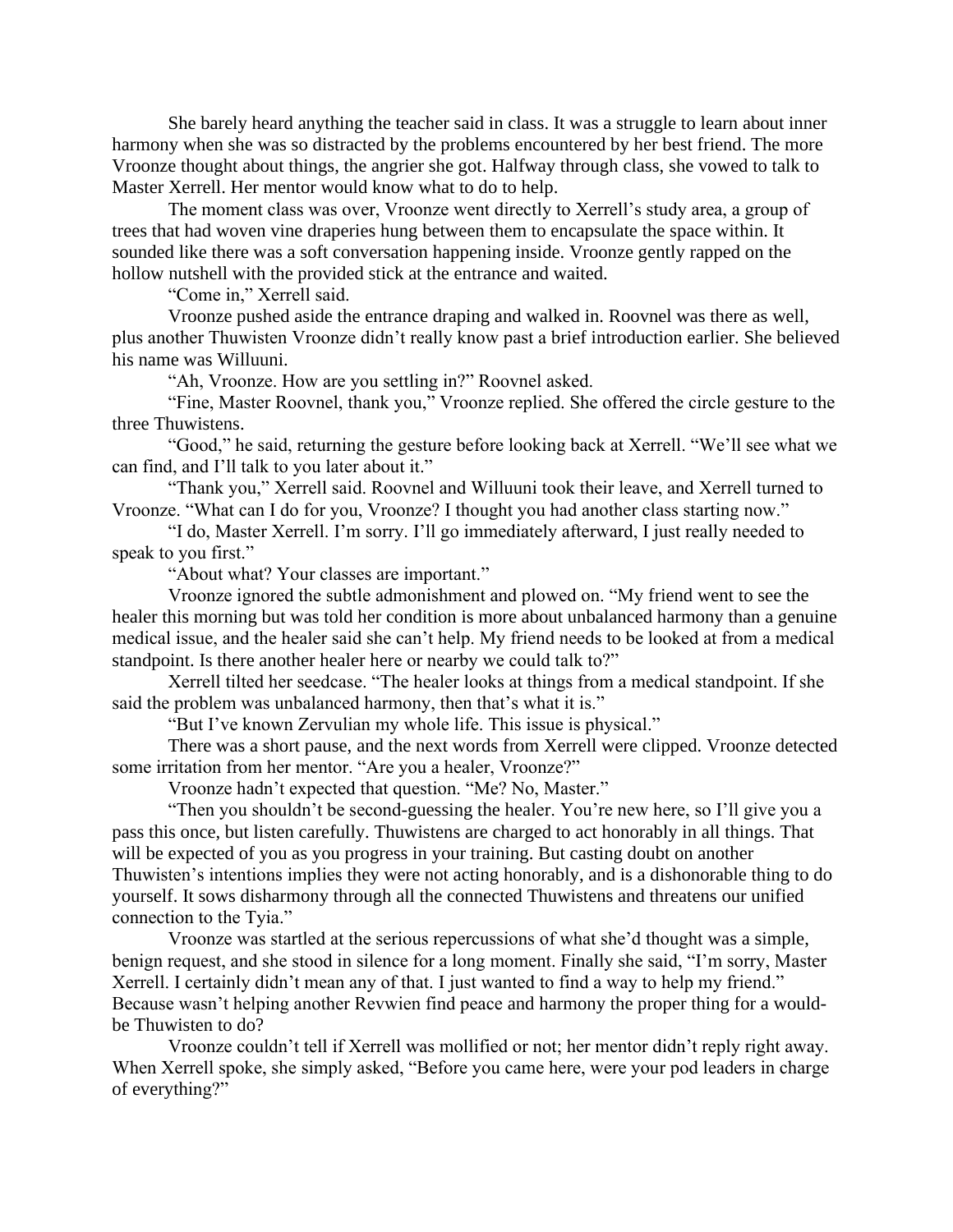Confused, Vroonze reoriented herself with Xerrell's new direction and answered, "Yes."

Xerrell flicked a leaf. "I thought so. We run into this problem a lot with students from the plains. Listen, Vroonze. You had a problem, and you ran to me, an authority figure, for direction. Things don't work like that here. Yes, we have a hierarchy of sorts, but it's different than with the nomadic pods. You really need to start working problems out for yourself. You need to cultivate your own inner harmony; no one else can do that for you. The way to do that is to learn about yourself, take charge of your own life and be responsible for it. Then you can make your own decisions, and your own decisions– right or wrong– will lead you to greater self-knowledge, which then leads you to your own inner harmony and understanding of Tyia. Understand?"

Vroonze tried to absorb all that but was overwhelmed. Her thoughts were very crowded at the moment, and all of them were loudly vying for attention. "I'm... not sure I do."

"Then think about it some more and come to terms with it. Now, you have a class you'd better be getting to before you miss any more."

The only answer Vroonze could give was the expected one. "Yes, Master Xerrell. Thank you." She formed the circle gesture and left.

She apologized profusely to the teacher for being late when she arrived at the class already in session, then she sat on the meditation mat in the far corner.

She heard even less of what this teacher said than she had during the previous class.

## Chapter Four

The rain had just let up, and the air had a sense of freshness to it. A noticeable, if only temporary, drop in humidity made it a bit more pleasant for Zervulian. The steady rain had felt nice in the clearing upstream; she preferred the unfaltering, uniform sensation of true rain over the annoying staccato plopping of collected raindrops that eventually made their way through the jungle's leaves to fall on unsuspecting Revwiens below.

Zervulian turned her budstalks toward the sound of tromping through undergrowth. At last, Vroonze was coming.

"There you are," Vroonze said before Zervulian could say that exact thing to her. "I couldn't find you."

Zervulian tilted her seedcase. "I told you yesterday that I'd meet you here in the clearing during mid-morning break. I'd thought some sunlight would be good for you too, though it's not exactly sunny right now."

"You did?" Vroonze stopped in thought, then continued, "Maybe. I don't know. Listen, Li, I can't stay for break. I have too much studying to do."

"Again?" Zervulian couldn't prevent her disappointment from sounding. "I thought you'd just gotten caught up in your history class."

"In history, yes. There's a lot I'm still so far behind on, though. I..." Vroonze trailed off and fidgeted with a leaf.

"What?"

Vroonze thrummed, then she said, "This is all just... so new to me. So different. Things I thought Thuwistens did... I thought it would be simple, but it's a lot more complicated. I guess I didn't really understand all the intricacies and ramifications."

"Well, how could you understand all that before? Our pod didn't have any Thuwisten How-To records available for you. You've only been in formal training a little over a week,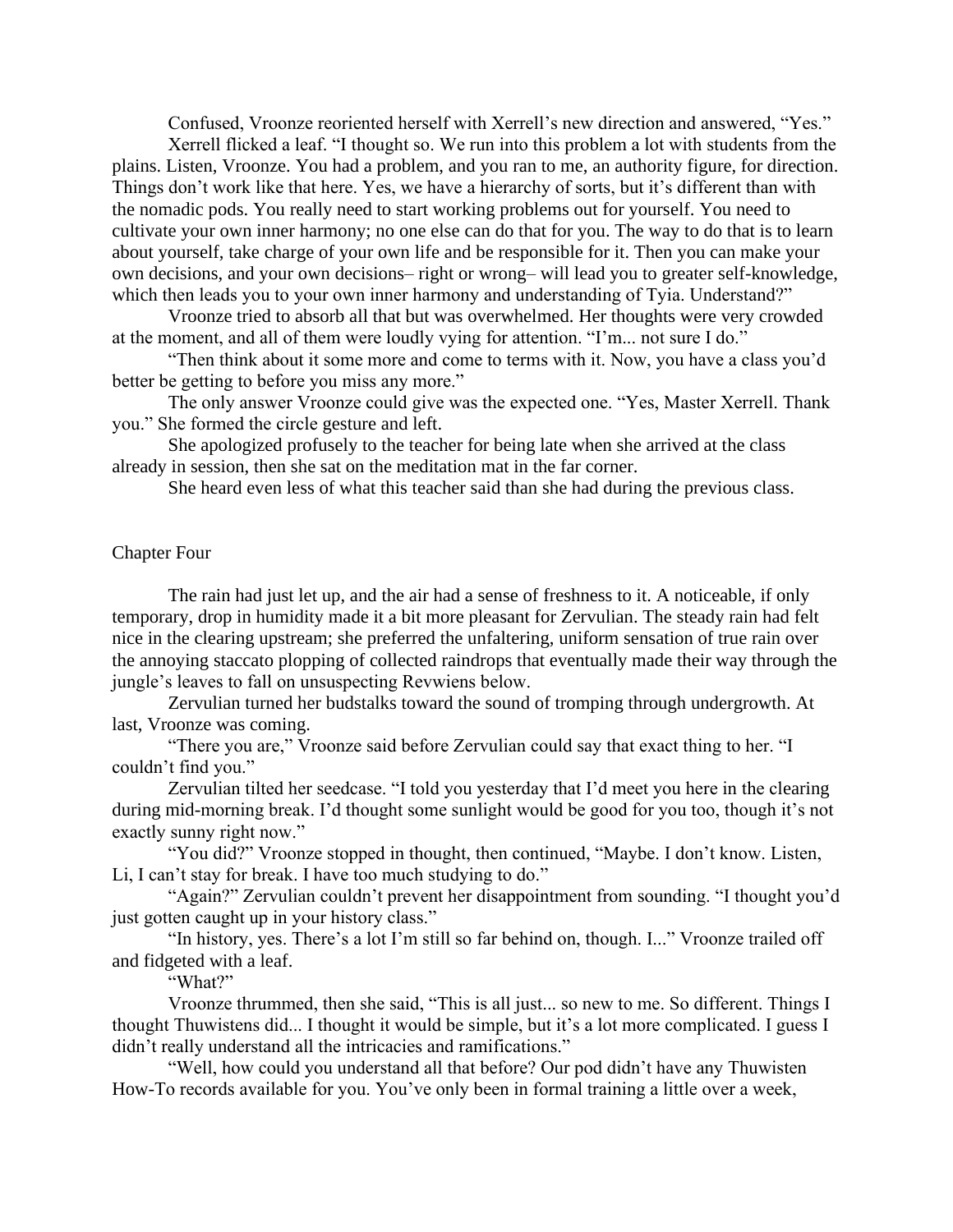Vroonze. Give yourself a little credit and some slack."

Vroonze rubbed two prehensile leaves together in distress.

Zervulian recognized that action. Vroonze usually did it when she wanted to believe something but something else was getting in the way, and it was never a good sign. Zervulian tilted her seedcase. "What's really bothering you? You've been acting strange these last couple days, ever since I saw the healer. You were so happy before, and now you're not. That's why I thought you might need some sunlight. So what is it?"

Vroonze bounced a little and rubbed her leaves together harder, then she said, "I just didn't realize before how much I don't understand about Tyia and being a Thuwisten. If I can't understand those basics now, then all my future classes will be pointless and useless, and– Sorry, Li, I have to go study. I have to figure this out." She quickly turned and headed downstream back to the settlement.

Zervulian watched her go. She wanted to call out to Vroonze, but too many emotions and words jumbled together and she couldn't choose which one to act on in time.

Zervulian thrummed deeply, first plowing through the most familiar one, anger. Then she made herself stop and think things through, reminding herself that Vroonze had other duties now. Still, Zervulian was pretty sure that Vroonze wasn't telling her something, that there was a reason for this turnaround, and Vroonze hardly ever hid things from her before. That hurt. Why was she hiding it? Why wouldn't she let Zervulian help her with whatever the problem was, like they'd done their whole lives?

With the sun blocked by rain clouds and her best friend elsewhere, there was nothing to keep Zervulian at the clearing any longer, so she headed back to the records room early.

Rennvez looked to be meditating when she got to the supply building. She softened her steps to not disturb him, but he spoke up. "Is break over already? I swear it gets shorter every day."

"No, break's not over yet. I'm back early," Zervulian replied.

"It's okay to have a life outside of the records room, you know," Rennvez said.

Zervulian thrummed. "I'm trying, but my friend's too busy studying right now. She said it's complicated being a Thuwisten."

"I can't exactly disagree."

Zervulian turned to him. "What can I tell her? What would make it easier for her to figure it all out? What would you say is the essence of being one?"

"By definition, the essence isn't the complicated part. Everything else is." Rennvez flicked a leaf through some distracted motions. "The essence is knowing yourself, which means knowing harmony, which means knowing Tyia. The complications set in when others are at odds with or disagree with what you consider to be yourself, or when you're secretly lying to yourself about who you are. Things like that. Tyia is flawless, but beings are flawed. Navigating that is challenging, especially for those who are still finding themselves, no matter their age." His motions turned into an ambivalent gesture. "That's my take on it. But remember what I said before– I'm not a very good Thuwisten."

Zervulian had interpreted that as a joke the first time, but now she wasn't sure what to make of it. At last she simply bobbed her seedcase, thanked him, and headed to the records room.

She'd only been working for a few minutes when Rennvez came in. "I get the feeling you could use a little pick-me-up," he told her. He went to the section of records that had been organized prior to Zervulian's arrival and rifled through them until he pulled one out. He set that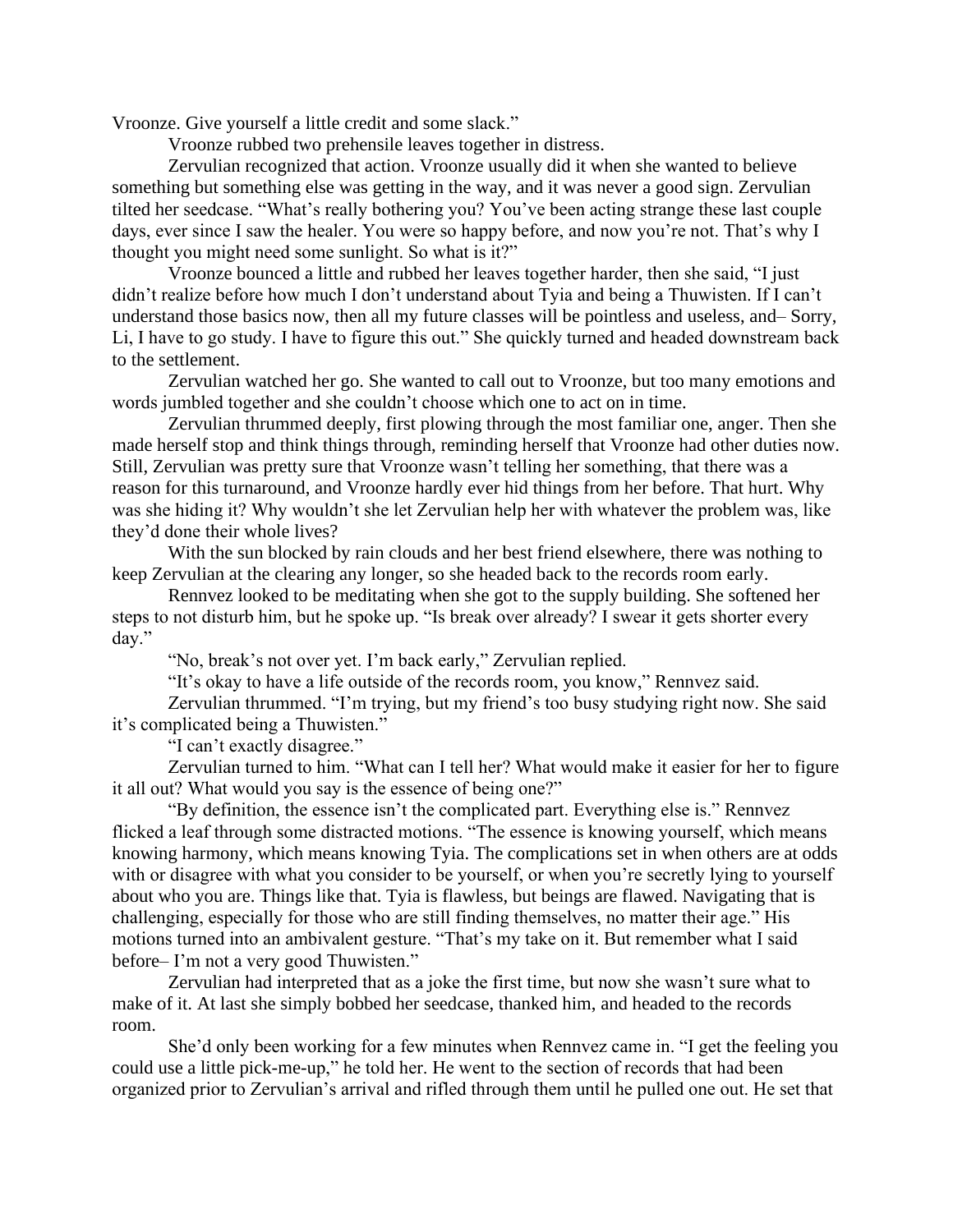parchment on the table and began to unroll it. Zervulian leaned closer to see.

It was an old record, and it looked to be another with a story about the ancient cities. He'd already found several for Zervulian over the last couple of days and had been answering her questions about the cities and their ancestors as well as he could, so Zervulian waited expectantly to see what this legend would be about. Though when Rennvez unrolled the parchment most of the way, another small leaflet appeared that had been rolled up with it. Rennvez took that leaflet and put it in front of Zervulian.

It surprised her somewhat. "This is newer material," she said, tracing it lightly with a leaf. "Did someone recopy an old record?"

"Not quite. Look closer," Rennvez said.

Zervulian did. The words were written in a smooth, flowing script that looked more contemporary than the writing in the ancient records. The words were also not a cohesive narrative.

"Are these notes?" Zervulian asked.

"Yes," Rennvez replied. "About a decade ago, there was a Thuwisten here who, like you, took an interest in our ancestors and the ancient cities and artifacts. Her name was Lerrinen. She went through a lot of the old records and took notes on things she learned, connections she made, and theories she had. She got quite involved in the research."

"It sounds like she's not here anymore, though?" Zervulian said.

"No, unfortunately. She left on a mission and never came back, though the mission was completed. There are a lot of questions about what happened to her, and lots of theories if you ask the Thuwistens who knew her. Anyway, she wrote a lot of notes, and you'll find more of them with other ancient records. You might even come across a small collection or two of notes on their own. She was considered very knowledgeable, and I'm sure the notes will have good insights and information."

"That would be amazing. I'll keep watch for them, thank you." Zervulian was already absorbed in reading Lerrinen's notes. Some were choppy, stream-of-consciousness shorthand, but others were more fully developed and referenced other legends and data as well. She'd never expected anything this exciting to be packaged inside such innocuous little words as "a little pick-me-up," and it was doing an excellent job of taking her mind off her talk with Vroonze.

Rennvez hummed. "Well, I imagine my break is almost over now. I'll leave you to your work."

Zervulian barely noticed when he left.

It surprised her the first time it happened.

Vroonze was in a group class, and the instructor was teaching the students more about a ritualistic ceremony and meditation to aid in harnessing their personal Force to move a feather from one end of a log to the other. They'd done this exact same exercise the previous week. Vroonze's classmates were not as skilled as she was when using their personal Force to move something, so it was a learning experience for them. Vroonze participated faithfully and had been pleased to hear the impressed murmurs from her classmates that first time when she made the feather effortlessly move to the other end of the log. She hoped to do even better this time after she'd been studying so much lately.

This second time felt the same as the first... until it didn't.

Vroonze lifted the feather up and sent it on its journey down the log. About halfway across, her personal Force suddenly slipped out of the guiding harness she had on it and flitted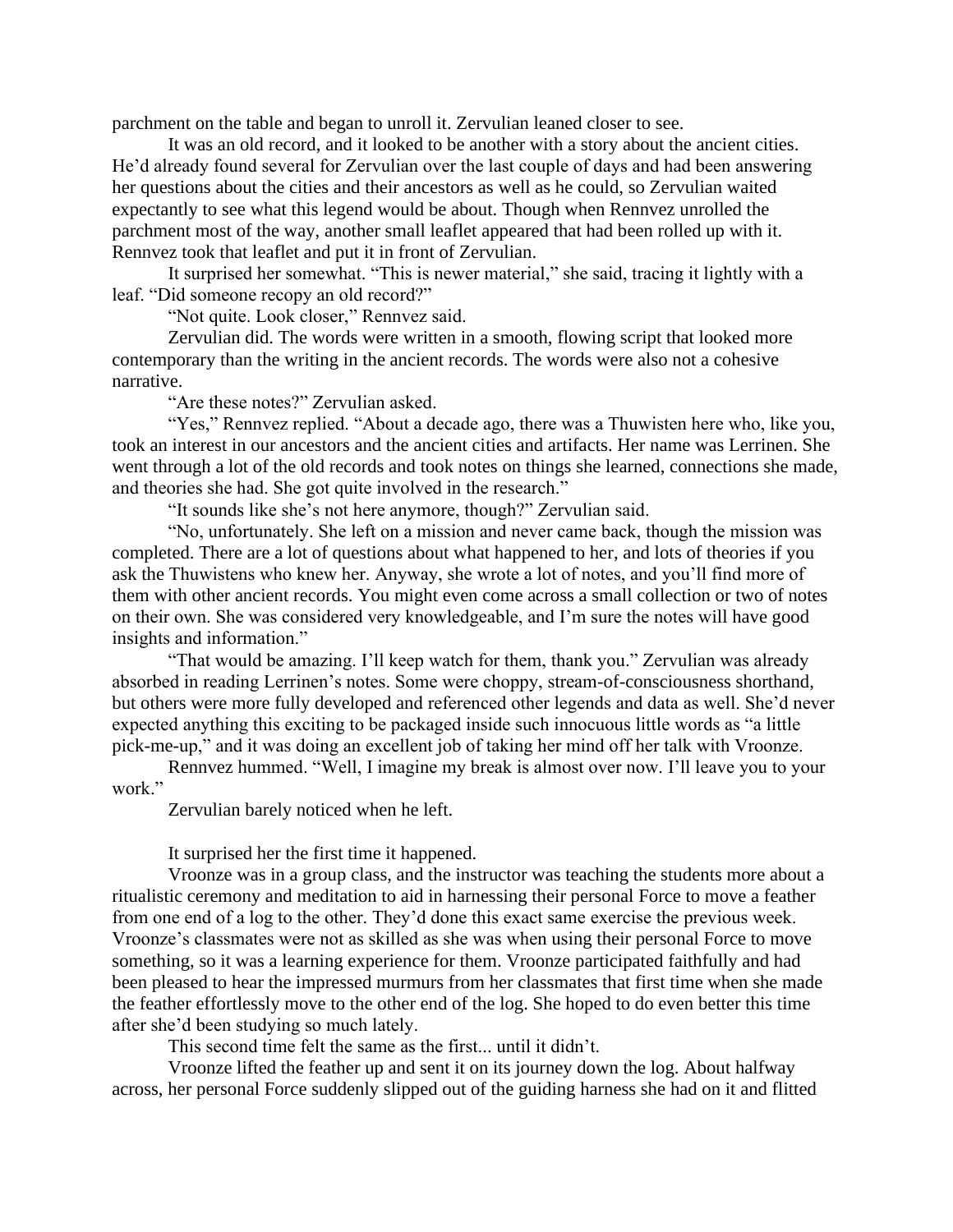away like a breeze. The feather floated down to the log, its journey aborted.

That had never happened before.

Vroonze could do nothing but stare at the feather with her budstalks until the teacher said, "Vroonze? That's only halfway. For this exercise it needs to go all the way to the other end."

Vroonze snapped herself out of it and called upon her personal Force again. It was there; she could feel it. But it was slippery, and it kept dancing around, staying just out of her reach. It took a supreme amount of concentration, but she finally gathered enough to lift the feather and hurry it across the rest of the interminably long log.

"Very good, Vroonze. Next?" The teacher turned to the next student.

Vroonze leaned back, baffled. What had happened? It had to be a fluke. She'd probably gotten too full of herself and let her concentration slip. She knew better now, and it wouldn't happen again.

Except that it did.

Even with her fully concentrating on trying to prevent it, Vroonze had trouble in another class later that day. She tried once on her own outside of class and had the same difficulty.

It concerned her, but as she'd learned in her classes, concerns were borne from conflict and a desire for control, and that bred discord within oneself. Vroonze tried to push the unharmonious thoughts out of her mind, but that just made the discord worse. Finally she could stand it no longer and decided she needed to fix the problem instead of focusing on her worries. There had to be a logical reason for it, and as she walked back to her dwelling that evening, she vowed to figure it out. That made her feel a little better.

She probably just needed more rest. Since she'd stopped meeting Zervulian for their midmorning breaks, she'd tried to spend some time in the evenings with her. Unfortunately, then Vroonze had to study after Zervulian went dormant for the night. Maybe that tactic wasn't sustainable long-term when it meant she got so much less dormancy herself. And she *was* tired.

Besides, the evenings had been getting a little harder lately. In their former pod, she and Zervulian had had shared experiences, but here in the settlement, their paths were starting to diverge. Vroonze was immersed in studying about Tyia, which Zervulian didn't understand, and Zervulian had been getting more and more fixated on those old legends of ancient cities and relics, which Vroonze didn't have an interest in. Vroonze hadn't thought it possible before, but they were starting to run out of things to talk about each day. Maybe it wouldn't be so bad to shorten the evening social time and use it for her studies instead of staying awake longer at night to do it.

Vroonze felt a pang of guilt and loss at the prospect, but she wasn't sure what else to do. Vroonze wasn't just doing this for herself; Zervulian's future in a stationary settlement also depended on Vroonze continuing her Thuwisten training, a prospect that seemed to get harder and more complicated as each day went by. Besides, she was still living with Zervulian so it wasn't like they wouldn't see each other any more. At some point, when the studies made more sense to Vroonze, she could go back to spending time with her best friend.

She pushed the vine curtain aside and stepped into their dwelling. Like most evenings now, Zervulian was already there, resting on her bed and surrounded by a few records that looked fairly old and her own small leaflets of parchment she was writing notes on. This time she had a map as well. Zervulian looked up when Vroonze entered. "Hey, Vroonze," she said. Her voice had had a husky sort of vibration to it lately, which happened when she was feeling rather sick. It was the same tonight, and Vroonze again felt a twinge of guilt about the healer. Zervulian continued speaking, but Vroonze was distracted by realizing she hadn't sensed Zervulian getting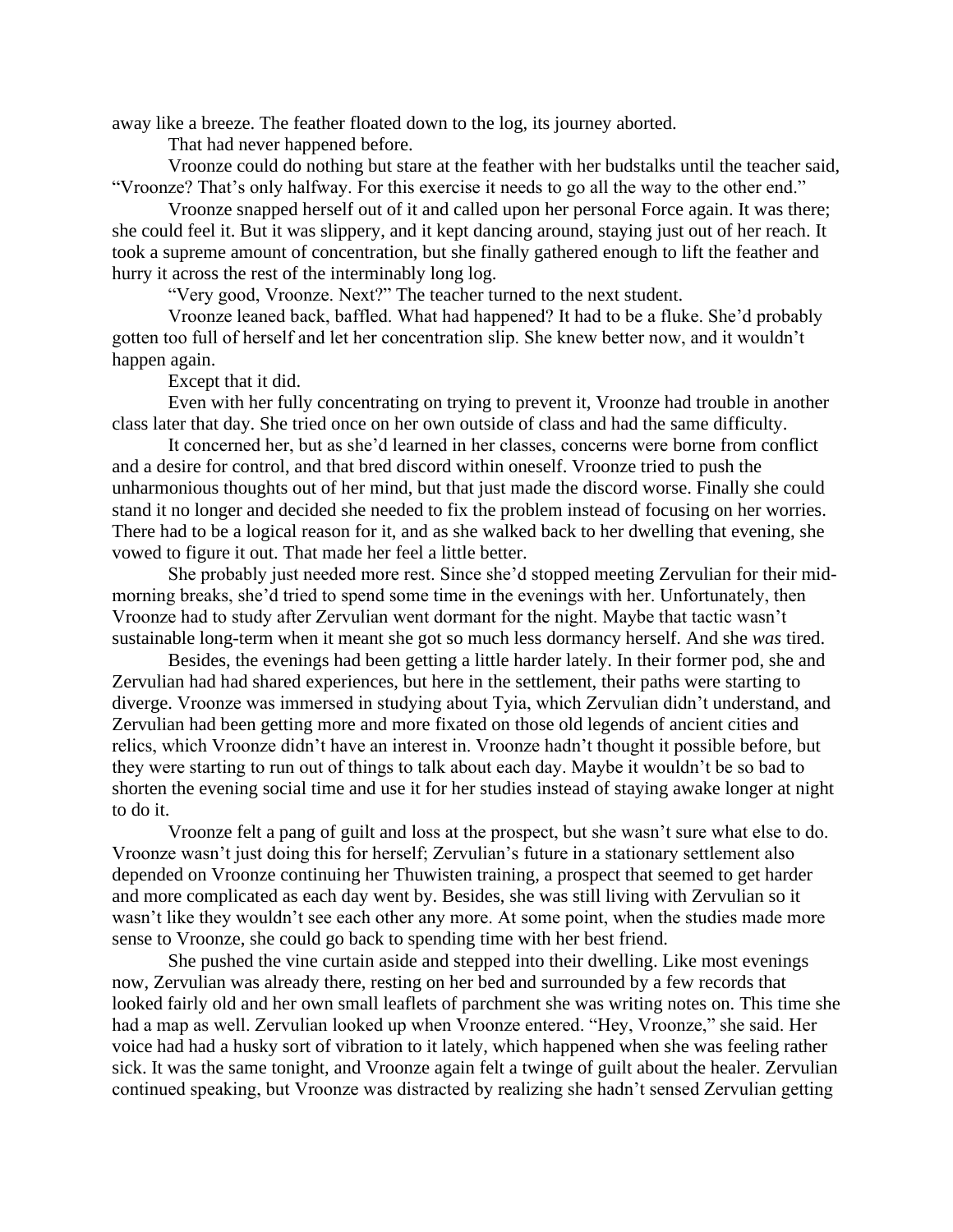more unwell these past couple days like she usually did. She concentrated and could detect it, but she'd never needed to concentrate to sense Zervulian's emotions and well-being before.

"Vroonze?"

She shook herself out of it. "Sorry, what?"

"Do you remember that waterfall we passed on the way here from our old pod?"

"Yeah, I think so," Vroonze replied as she lowered herself onto her own bed. "Why?"

"Do you think if you looked at it from the right angle that someone might describe it as 'a triad, closed above and open below'?"

Vroonze tilted her seedcase. "Why in all the green would anyone describe it that way?"

"Because there were three separate waterfall streams, and the rocks on the very top looked pretty solid, so that would be the things closed above. But the water was coming out of the bottom, so that would be the open below." Zervulian pointed with a leaf to one of the old records. "I'm trying to track down the location of one of the ancient city sites. One almost sounds like it might not be too far away from here, but all of the landmark references and clues in the legends are pretty cryptic. That's probably why no one's found one of the cities recently."

Or, Vroonze thought, it was because the cities didn't actually exist, but she kept that to herself. It was not for her, as Zervulian's friend or as a Tyia-adept, to steal her best friend's hope or happiness. Privately she thought Zervulian's obsession with these ancient cities was just like her fascination with Kashyyyk: a fixation on someplace far away, inaccessible, and idealized beyond all reality to take her mind off of the planet under her leaves. "I'm not sure," was all she said. "Maybe, but there are a lot of ways to interpret a phrase like that."

"Yeah, there are," Zervulian replied. "It's tricky. You'd think they didn't want visitors. But Rennvez told me about a Revwien who used to live here and studied these records, and she made pretty good notes. I managed to find some, and it's been helping me decipher a lot. She was trying to find a city too." She scribbled a few things on her parchment and asked, "How were your classes today?"

"I'm... not sure," Vroonze admitted. "I had problems moving some things with my personal Force."

"Like what, a huge tree trunk? A boulder?"

"A feather."

Zervulian stopped writing and turned her budstalks toward Vroonze. "A feather?" "Yes, a feather."

"Some kind of... heavy feather?"

"No, just a regular old feather. I had it and then *whoosh*, I didn't have it anymore. I don't know what happened."

"Did someone else use their personal Force to pluck it away from you?"

"No, it wasn't that I lost the feather, it was that I lost my hold on the Force. Like the leaf I was using to hold the feather suddenly got cut off. When I tried again, it was hard to gather my Force ability and focus it. That's never happened to me before."

"What did Xerrell say?"

Vroonze hesitated. "I haven't told her yet. I have to figure this out on my own, and I want to see if it's something I'm doing first. I think I just need a bit more rest." That was the kindest way Vroonze could think of to broach the subject. Maybe Zervulian would pick up on it and understand.

Luckily, she did. "Oh, well then, no time like now, right? Are you going to study at all first?"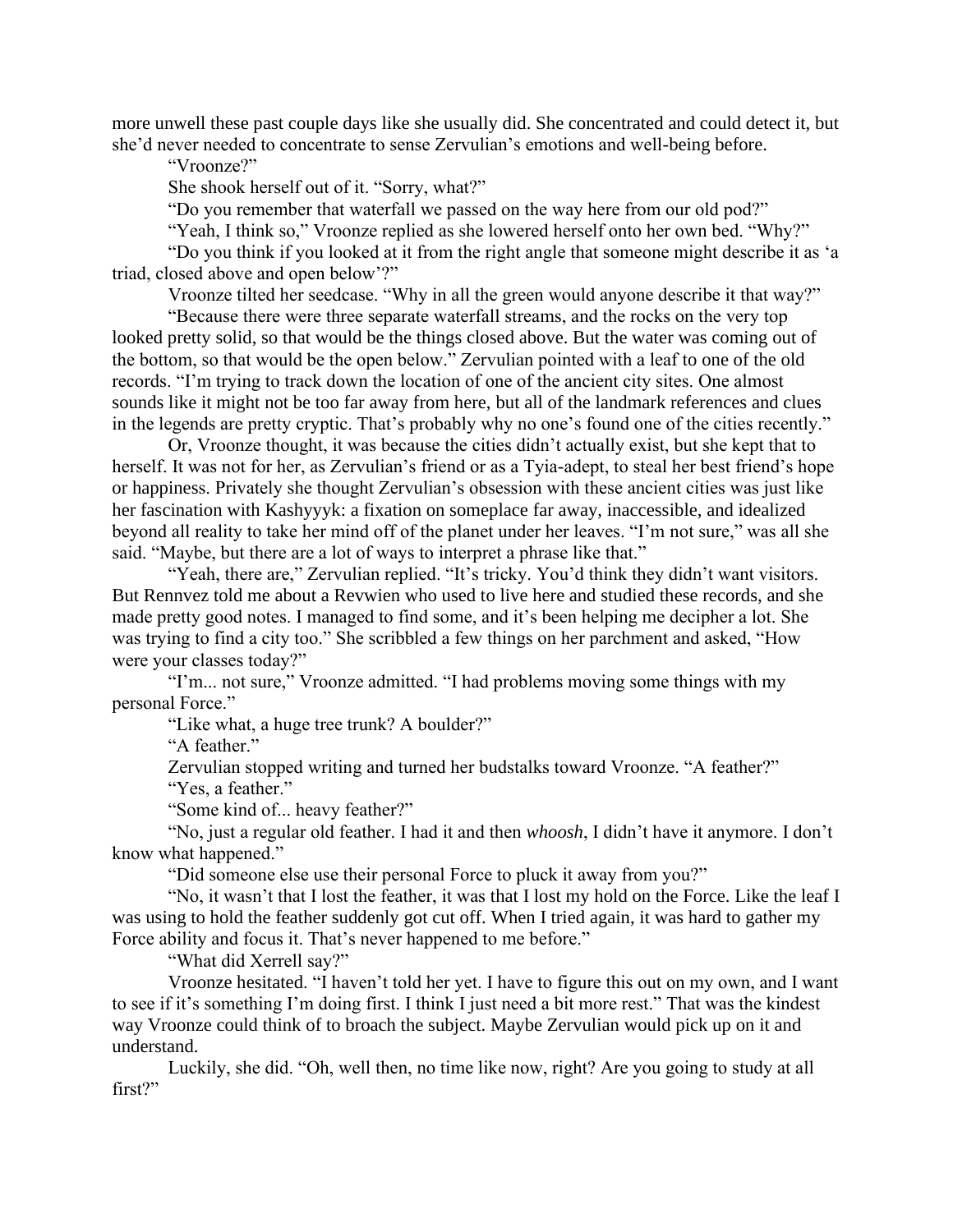"No, I think tonight I just want to get a good amount of dormancy and see if it helps."

Zervulian bobbed her ovoid seedcase. "All right. I can work on this stuff tomorrow. The ancient city ruins aren't going anywhere." She gathered everything into a pile beside her bed and put a leaf shroud over the jar of glow-moss to darken the room.

"Hey, Vroonze," Zervulian said from the blackness as they both bedded down. "Tomorrow I'll see if any of the records I go through have anything about what happened to you. Usually I've only been reading through them if it seemed like they might have something about the cities and relics, but I'll widen my search and let you know if I find anything. Someone else might have already found a solution or something you can try."

Vroonze felt a warm glow inside competing with more pangs of guilt. "Thanks, Li. I'd appreciate that."

It only took a short time for her to slip into dormancy.

### Chapter Five

Zervulian sat by herself in the sunlit clearing upstream, unsuccessfully trying to concentrate on working on some records. She spent a lot of time there now since it was the only thing that seemed to stop her physical condition from worsening even more. She felt sicker every time she tried to absorb anything from the soil, except for a few specific, bland types of soil that didn't affect her as badly but didn't really nourish her, either. When Zervulian refused to see the healer again, Rennvez insisted that she spend as much time in the clearing as she needed to feel better, so Zervulian had begun bringing records with her to sort while resting in the sunlight.

And so, she worked out there by herself. She was used to doing things by herself, even in the midst of a pod. But even then, she'd always had Vroonze. All that time spent by herself had somehow not prepared her for how lonely she felt at that moment.

Zervulian had thought going to the Thuwisten settlement with Vroonze would be the best thing that could ever happen to her, short of actually traveling to Kashyyyk. But everything was getting so much worse, and Zervulian didn't know how to fix it. She was getting a little desperate, and that heightened the sensation of loneliness, of her against the foul universe yet again.

Zervulian hadn't found any records yet that contained something she thought might help her friend, and with no clear solution in sight, Vroonze had doubled down with her studies in the week since she'd started having problems moving things with her Force. Zervulian barely saw her at all anymore, and when they did see each other, Vroonze had little to talk about and always seemed troubled.

Zervulian didn't want to add to Vroonze's worries and hadn't told her how much more sick she'd been feeling since living in the jungle. What good would that do? Vroonze couldn't fix her. The healer couldn't fix her. Pod leaders couldn't fix her. No one could.

And that was the largest crux of Zervulian's current dilemma. With as poorly as she felt living in the jungle, should she try to go back to her old pod, wherever they were, and return to nonstop treks without Vroonze there to help her? Would that actually be an improvement for her? Worse, what if Vroonze felt obligated to go with her and abandoned her Thuwisten studies? Or should Zervulian stay put and hope she somehow didn't get even more sick?

She didn't know what to do.

Giving up for the moment on pretending to sort the batch of records, Zervulian gave a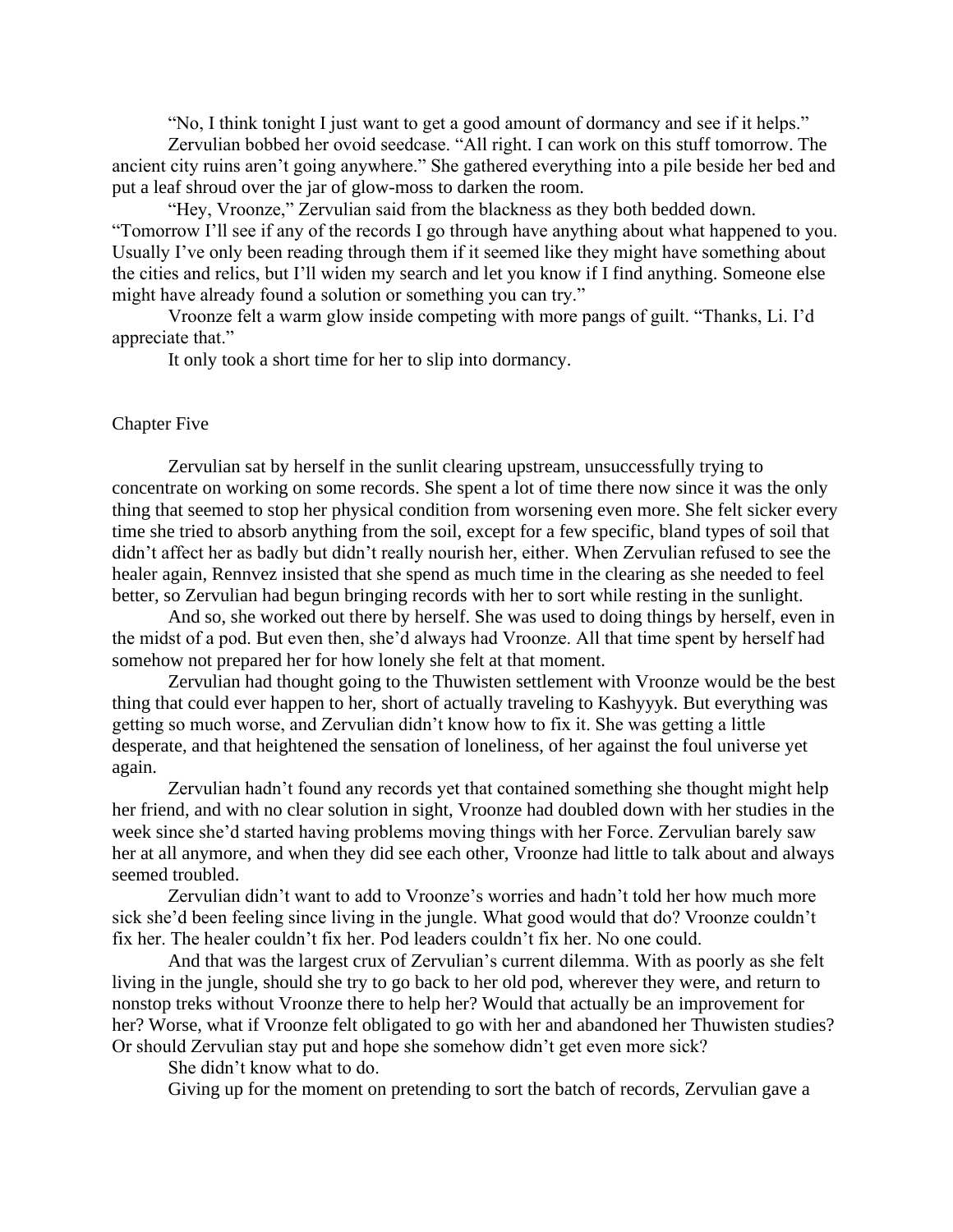low thrum and moodily pulled a blade of grass from the ground, then tossed it into the stream. She watched as it floated lazily away.

She wished she could talk to Vroonze about this, but it would just cause problems. It seemed like all Zervulian did was cause problems, even though she truly didn't want to. She would love to be epitome of this vaunted Tyian harmony all the Thuwistens were always going on and on about, but no, no matter how hard she tried, it never worked out. She caused problems in her old pod, and she was causing problems here too. It was probably her fault that Vroonze was having difficulties in class. Vroonze was probably worrying about her and getting distracted by trying to think of how to fix things even though it was obvious that there was no fixing her.

Angry and disgusted with herself, Zervulian yanked a clump of grass blades and threw them into the stream as well. How smug and mocking they were, floating away without a care in the world, enjoying a sense of physical freedom Zervulian could never have.

She threw more blades of grass in the stream for no other reason than the fact that she could. It felt like the only thing she had control over in her life.

And the only thing in her life now that offered something of an escape was her research into the ancient cities and artifacts. Growing desperate for that escape in the midst of her unsolvable worries, she forced herself to finish organizing the set of normal records and then hurriedly reached for the latest ancient record she'd found. Zervulian gratefully immersed herself in it, looking for clues, verifiable facts, locations, anything useful. She found even more of Lerrinen's notes appended to this record, and she paid close attention to them and incorporated them into her own notes and observations. Most of what Lerrinen wrote made sense to her, but a few conclusions and ideas she didn't agree with. Still, they were a treasure trove of information, and encountering the notes was starting to feel like seeing a new friend.

This particular old record she was reading was the legend of a beloved Revwien leader from ancient times who lived in one of the amazing cities, and it recounted many of his deeds and exploits. At one point, the leader was injured when a prehensile leaf was severed. That leaf was then regenerated by an artifact, though that particular relic came across as little more than a boring afterthought, so benignly was it spoken of in the legend.

Something clicked in Zervulian's mind, and she suddenly sat upright, intently rereading the text to make sure she'd understood it correctly.

She had.

This artifact had been capable of healing far beyond what Revwien society could do today.

And if one of the ancient artifacts was capable of that, especially if it didn't even seem amazing or unique or noteworthy to the legend tellers, maybe other artifacts were capable of it too. Maybe there were more.

And maybe... maybe... they were still out there somewhere.

What if one of them could help her?

Zervulian stayed very still for several long minutes as her epiphany ricocheted around and she began to think through the implications of that notion. Surely this was crazy. Surely this was a bad idea. She didn't even know where to start looking for a relic like that!

But wait... Yes, she did. She'd already started trying to locate an old city site.

She gently stroked a leaf over her collection of notes as emotions warred within her. Even if she puzzled out the location of the somewhat-close-by site, could she make it there?

Zervulian tightly clenched one of her leaves as she made her decision. This was an option. A possible third choice when all she'd had before were two lousy ones. This... could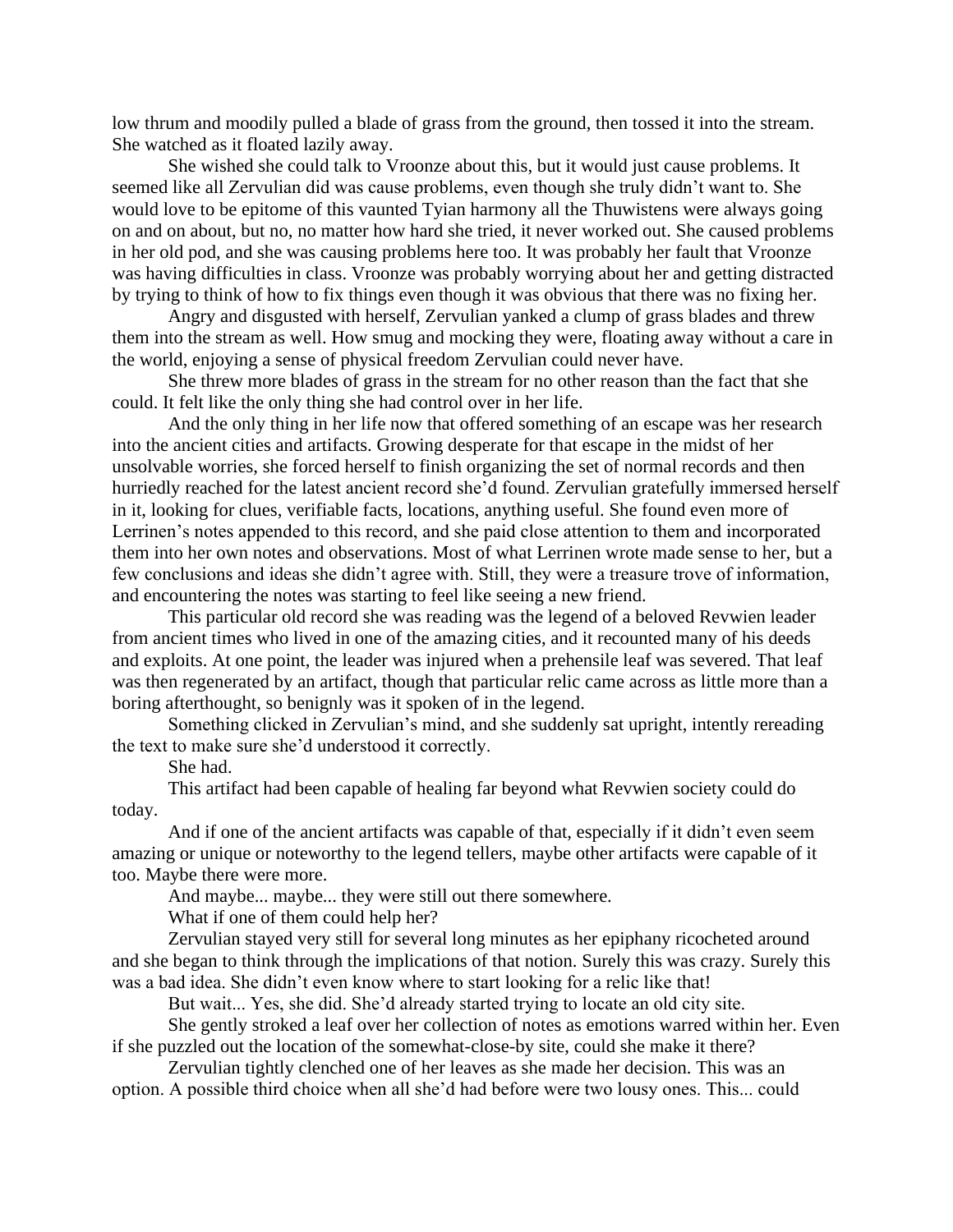solve everything.

She would determine where the city had been. Until that point, getting there was moot. She would worry about that later. What would happen would happen, and all that.

For now, her main task was to figure out exactly where to go to look for her artifact.

Normally, Vroonze believed she would have been able to feel the frustration growing inside Xerrell, but those sensations now were fuzzy, indistinct, the same as the rest of her personal Force abilities. She could certainly feel her own frustration at herself, though, as she struggled to use her personal Force to lift a single, small leaf into the air.

She succeeded, but it required much more effort and concentration than it should have. When she let the leaf float back down to the ground, she stopped for a few moments to let her leaves replenish her respiration level. Usually she only felt this tired and depleted after strenuous physical exertion.

Xerrell slowly circled her student while studying her. Finally she said, "When you first arrived here, you could use your personal Force to lift much more than that. Why is it that four weeks later, when you should be showing marked improvement, you've gotten worse? Are you doing your studies each day?"

"Yes, Master Xerrell, I have been," Vroonze replied. In fact, the worse she got, the more she studied. Unfortunately, it seemed that the more she studied, the worse she got. Even now, her desperation to keep what little was left of her talent from leaking out was causing her to study during nearly all of the time not already spent in classes. She barely saw Zervulian or talked to her much anymore, and she felt terribly lonely. She realized she'd never truly felt lonely before. It was an emptiness that kept reminding her that something important was missing.

Xerrell hummed to herself. "You should have notified me of this problem sooner."

Vroonze clamped down on a new flare of frustration and made her vocal vibration stay neutral. "Master, I... thought I was expected to solve my own problems."

"In your day-to-day life, yes. This goes quite beyond that, and it's affecting your studies and progress, which affects me. If I'd known, maybe we could have fixed it before it got this bad. Are you understanding the precepts of the Tyian harmony so far?"

"Yes, Master Xerrell."

"And yet you're not able to demonstrate them here through use of your personal Force. How is your meditation practice progressing?"

"It..." Vroonze hesitated briefly, and Xerrell spun toward her and locked in on the bit of doubt she was inadvertently projecting. Vroonze continued truthfully, "It's been getting more difficult for me. I'm finding it harder to clear my thoughts and find harmony within myself, especially now that I'm having these troubles with my Force usage."

"Why is it more difficult?" Xerrell asked. "What thoughts are persistent? What's distracting you?"

Vroonze was uneasy, but lying would bring her no closer to solving her problem. "I'm concerned about why I'm having so much trouble now and what it might mean for me, and if I'll be able to solve it or if it will keep getting worse until I have nothing left. And I'm... worried about my friend. She's not looking well, and I miss her."

"This is Zervulian you're talking about, yes?" Xerrell asked. Vroonze bobbed her ovoid seedcase in affirmation, and Xerrell let out a low thrum. "I was afraid of this. Remember when you told me that the healer said her body is out of harmony?"

"Yes. I was hoping you might be able to help-" Vroonze started.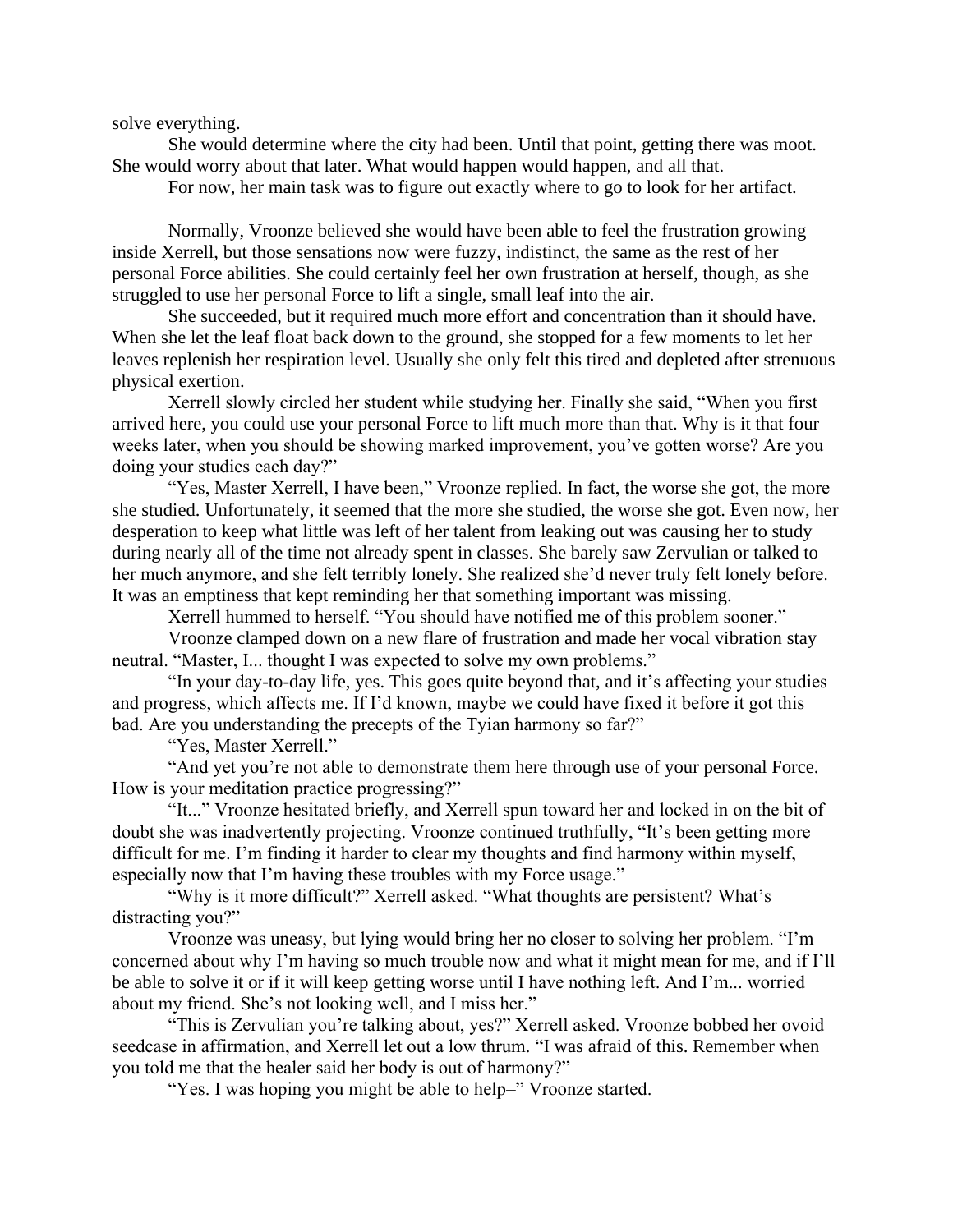Xerrell cut her off. "That's one of the difficulties of having a non-Thuwisten here longterm. She's not actively working toward harmony, and her disharmony is affecting you by distracting you from your own growth and development. We will not turn her away, of course, but if you wish to advance in your studies it would be beneficial for you to not involve yourself with her as much. Limit your interactions. Spend less time around her."

"What?" Vroonze blurted out before remembering she was talking to her mentor. "But... Master Xerrell," she continued more deferentially, "my studies have already drastically decreased the time I can spend with her."

"Then the solution is already in place. Good."

"But I'm getting worse, not better."

"Probably because her disharmony is getting worse. That makes it even more important for you to keep your distance until she sorts out her own disharmony."

"How can I help her do that if I'm staying away from her?"

"Some things she has to do on her own. Besides, right now is the wrong time for you to try to help. You don't yet have the right tools to do so, and you'll never learn them if she keeps you from progressing in your training."

Vroonze didn't back down. "I don't want to spend even less time with her."

"Then you have a problem," Xerrell said. "Answer me this, Vroonze: how can you keep the air around you calm when you're standing next to a tornado?"

"Zervulian is not a... a... *harmony tornado*," Vroonze said in irritation. "And if what you're saying is true, then maybe if some like the healer or our former pod leaders could put up some wind breaks to help her, it would settle the wind for everyone."

"And those kinds of turbulent thoughts will unfortunately get you no closer to finding the harmony needed to be a Thuwisten," Xerrell replied. Vroonze's muffled abilities detected what felt like a bit of frostiness from her teacher. "That is something you'll need to work through to make progress. It's probably also what's causing your talent regression. I want you to meditate on what we've talked about. You may go for the evening."

"Yes, Master." Wilted, Vroonze formed the circle gesture with her leaves, left, and slowly went back to her dwelling.

Her friend wasn't there. At first Vroonze was surprised, but then she remembered that Zervulian had been working with the records late into the evenings several times this week. There were even more maps and parchment leaflets than normal scattered around in some sort of disorganized– unharmonious– fashion on Zervulian's bed. At least Zervulian had found something she enjoyed. Vroonze felt that ache of loneliness again.

With Zervulian out, Vroonze figured this was as good a time as any to work on her assignment, despite her aversion toward it. She would get it done now and never have to think about it again. Vroonze settled down on her woven mat of dried leaves and vines to meditate.

She silently went through the mantras and ritualistic preparations she'd been taught to clear her energy and focus within herself. That inner harmony was so much more elusive than it used to be. Frustration bubbled up, but she took a few moments to address it and then release it. One thing she'd learned was that whatever was destined to happen would happen on its own timeline, and as much as she wanted to, she couldn't force this. She groaned inwardly at the inadvertent pun Zervulian would have teased her about.

At the subconscious thought of Zervulian, Vroonze felt the tiniest little swirl of a Force eddy, as if for the barest of moments the inner harmony paused in its plans to escape.

Vroonze waited to see what would happen, but the more she focused on that sliver of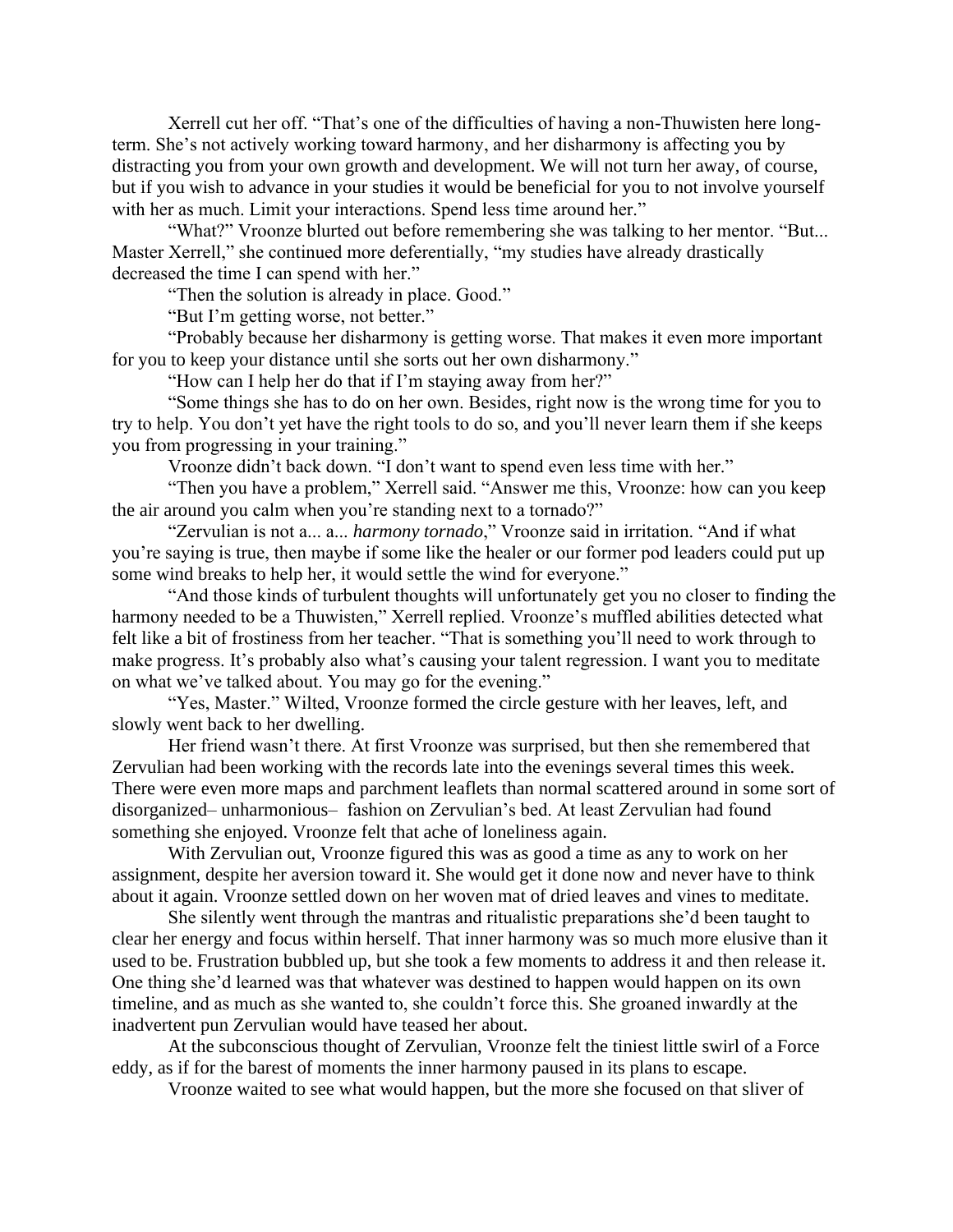feeling, the less she could sense it. Soon she returned to her mantras and finished up her ceremony.

At first she experimented a little, but when she deliberately thought about Zervulian, whether it was a happy memory or a present concern, that Force eddy did not reappear. Vroonze filed the data away for later and sank into her meditation.

As she'd been instructed, she called upon the Tyia to help her find harmony within herself and within her situation. Once she was calm, Vroonze recalled Xerrell's analogy of a disruptive tornado and Zervulian.

Instantly she felt a sensation like thick, sticky mud. She pulled back, startled, then tried again more slowly.

First she focused only on Zervulian. The emotional mud thinned until it was watery and easy to slide through.

Next Vroonze focused on her last conversation with Xerrell. The mud thickened and pulled at her until Vroonze felt like she couldn't move. It frightened her, and again she mentally retreated.

When she felt like she was clear of it, she hastened through the conclusion rituals. At last she came fully out of the meditation trance.

Shaken, Vroonze sat there for a moment wondering what that had meant. Her meditations, especially lately, were rarely so visceral, and this one in particular had scared her with that unexpected intensity.

She got up and walked out of their dwelling. Judging by the angle of the sun through the jungle canopy, she hadn't been meditating too long, and it wasn't late yet. She walked back to Xerrell's study area.

Xerrell glanced up from a bound wood-pulp book when Vroonze rapped softly on the hollow nutshell by the entrance. "Yes, Vroonze, what is it?" Xerrell asked.

"Master Xerrell," Vroonze started as she entered and formed the circle gesture, "I was hoping you could tell me what I just experienced. It rattled me a bit."

Xerrell gestured with a leaf to the nearest meditation mat, and Vroonze sat. "What happened?" Xerrell asked. She put a marker in the book and at last turned her full attention to Vroonze.

"I was meditating on our conversation as instructed," Vroonze said. "It got more intense than usual."

"I'm glad to hear your meditation skills are starting to improve. No doubt because of what we talked about. Continue."

"Well, Master, I..." Vroonze rubbed two of her leaves together, fidgeting. Xerrell turned a few budstalks toward them, and Vroonze abruptly stopped. She tried to calm herself both inside and out. "When I meditated on Zervulian's influence in my situation, it felt like water. I felt unrestrained. But when I meditated on what we discussed..." Vroonze hesitated, belatedly second-guessing her decision to come to her mentor.

"Yes?"

Vroonze made herself press forward. "It felt thick. Stifling. Like mud. I couldn't move. That feeling frightened me."

Xerrell tilted her seedcase. "There's nothing to fear from a feeling. This is a good thing. Now we know the approach we talked about is the correct one."

"...Master?" Vroonze asked in confusion. That didn't feel right at all.

"Yes. You felt more 'free' when you thought of Zervulian because she's a known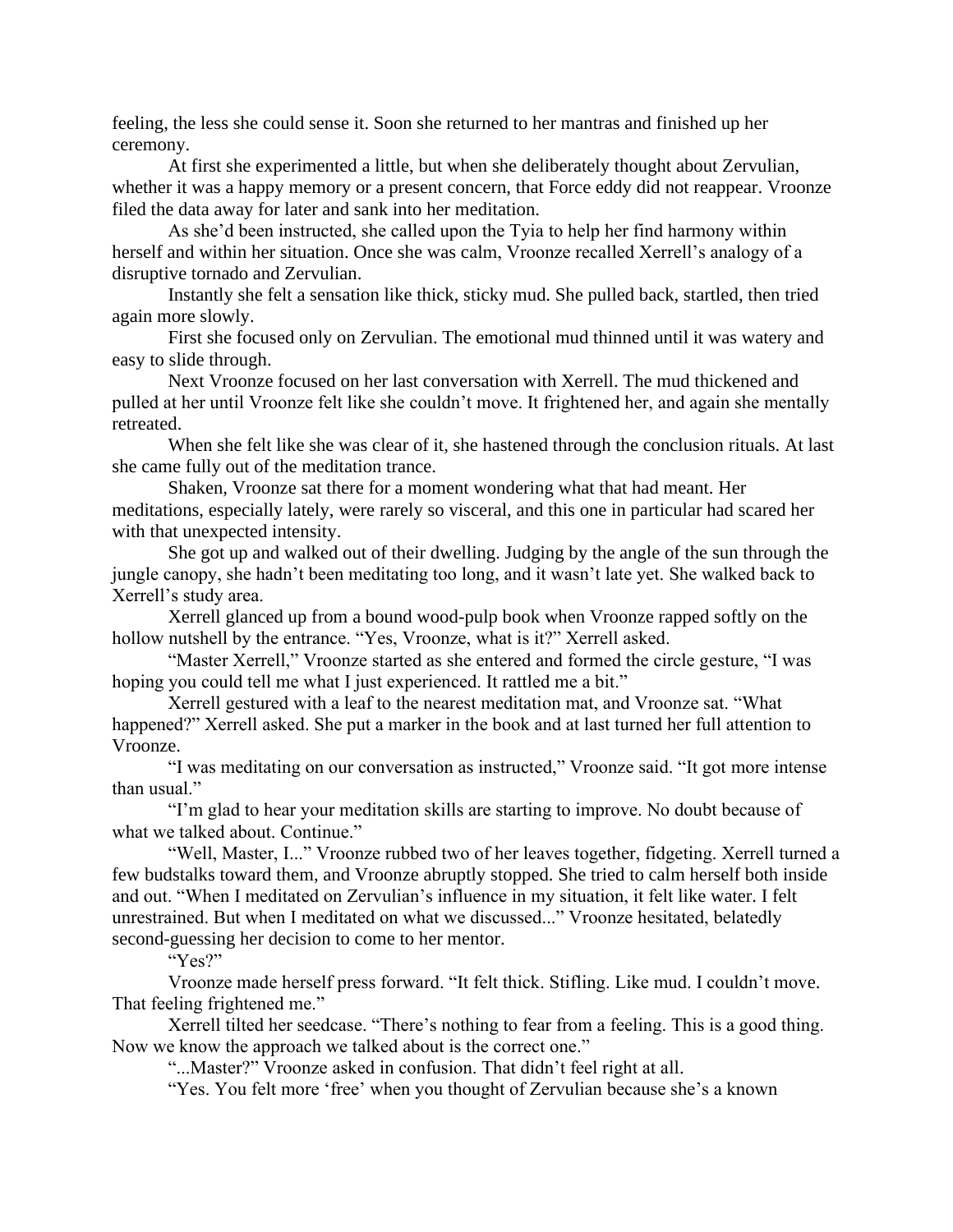quantity to you. She's your comfort zone. Your friend. You associate her with fun. But you said it felt like water. You can't build anything on water, can you? There's no future there for you. That thick feeling is what you need to embrace now that you know it's coming and can be ready for it. Thick mud versus liquid water? That thick mud is the beginning of the more solid foundation that you need. That's what you need to build your future on. Make it more thick, more solid, and go from there."

"But... Master..." Vroonze ventured. "It didn't really feel like a foundation. It didn't feel like solidity and safety."

"Then you're interpreting it wrong, and the contrast confused you since you experienced it after the more 'fun' feeling about your friend. Meditate on it some more. You'll see that I'm right. You're very inexperienced with meditation, Vroonze, even after all the work we've been putting into it. Come to think of it, one of the instructors is doing a remedial meditation retreat for some of our younger students, and it sounds like it would be good for you to attend it as well to really focus on the basics. It's three days deep in the sacred jungle, away from the distractions of– and in– the settlement." Xerrell turned some budstalks back to her book. "I'll tell him you'll be coming with. It's not for two weeks yet, so you'll still have time to go more deeply with this particular meditation and learn how to turn that thickness into the foundation you need. Now, have a good evening."

It took Vroonze a moment to absorb all of that, but then she rose, formed the circle gesture, and headed out once again.

A tumult of emotions– a jumble of unharmonious thoughts– swirled inside as she walked aimlessly down a random path. Every fiber of her being said that Xerrell was wrong and Vroonze was not misinterpreting her feelings from the meditation. But... Xerrell was right about one thing. Vroonze *was* extremely inexperienced compared to Xerrell, especially when it came to meditation. Who was Vroonze to say that she knew better than her mentor in the ways of Tyia? What if she *was* interpreting the feelings wrong? What if she *was* unconsciously considering Zervulian her safety net and was just afraid of letting go to venture to something greater? Was that something she had to do to embrace the Tyian harmony and become a Thuwisten?

It frightened her to realize that she wasn't sure she could do that, or that she would want to.

That, in turn, made her wonder for the first time who she would be without her goal of being a Thuwisten. She had no answer, which frightened her even more.

And if this worst-case scenario came to pass and Vroonze could not become a Thuwisten, what would happen to Zervulian? Would they have to return to trekking across the plains with a pod? She wasn't sure her friend could go back to that lifestyle with as unwell as she seemed lately.

Vroonze had never been so confused, so uncertain of which feeling was right and which was wrong. She didn't know what to do or what path to go down. Vroonze felt like a disease, as if she was the embodiment of conflict moving like a blight through the settlement's pristine bubble of harmony.

Although, as embarrassing as it would be to be part of that "remedial meditation" retreat, maybe she would be able to find some answers there.

She could only hope. She wasn't sure what she would do if she couldn't.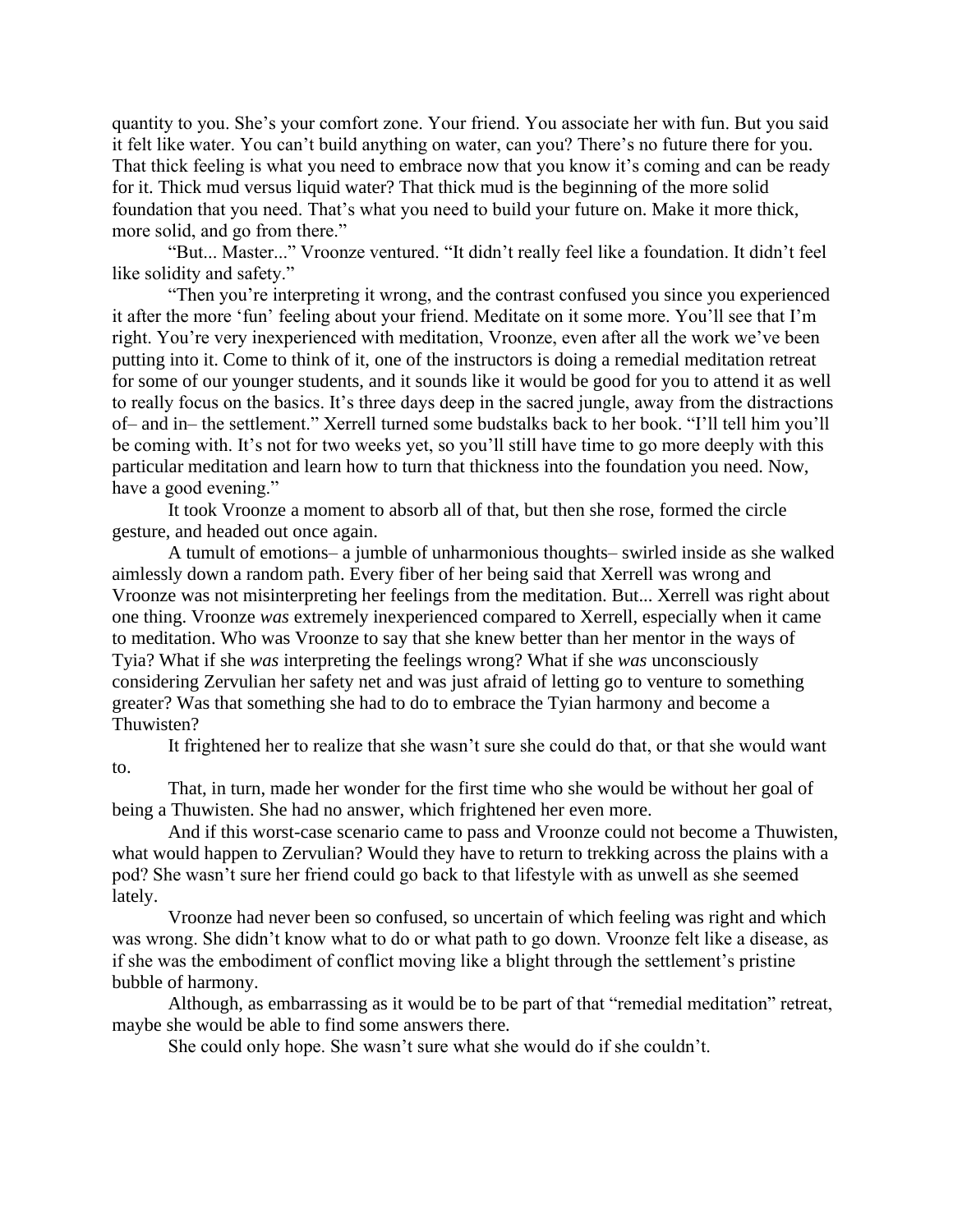#### Chapter Six

When Vroonze had told her about the "remedial" retreat she had to go on, Zervulian saw her chance.

After days of endless research, and thanks in large part to the information in Lerrinen's notes, Zervulian thought she had a location. Sure, it wasn't an *exact* location, but it was exact enough, and if the ancient cities were really that big then she would come across the ruins even without extreme precision. It was hard to estimate how long it would take to travel there through the jungle's undergrowth, but it would be several days at least, and probably longer. The first portion would be retracing part of the way she and Vroonze had originally come to the settlement.

Once she'd felt confident that she had a destination, Zervulian had started to surreptitiously stock up on supplies for the journey. She wasn't as familiar with what she would need deep in the jungle, but resupplying the basics for her pouches was second-nature to her.

The main problem had been how to go without Vroonze's knowledge. If there was one thing Zervulian was certain of, it was that Vroonze would not allow her to go off into the jungle by herself. But this was Zervulian's solution to her own problem, and she didn't want Vroonze to miss her studies and possibly get in trouble for leaving in the middle of them on her account. Zervulian could make her own decisions, and Vroonze would just have to accept that this time.

If Zervulian left on a normal day, Vroonze would find her missing by that evening and would track her down right away. But this way... with Vroonze going on a three-day retreat, Zervulian would have a large enough head start so when Vroonze did eventually find out she'd left, Vroonze should see it would be pointless to try to come after her through the unfamiliar, massive jungle after so long. Vroonze could stay in the settlement with a clear conscience, and Zervulian would return as soon as she could, hopefully with a healing artifact that would fix all her problems and allow her to stay with Vroonze in the settlement without endangering her own health.

It was perfect.

Still, though, it was bittersweet watching Vroonze fasten her belts around her stalk trunk that morning as she prepared to leave on the retreat. Zervulian wasn't sure how long she'd be gone or exactly when she would see Vroonze again.

"Three days you said, right?" Zervulian asked.

"Yes," Vroonze said. "And you'll be okay? I know you haven't been feeling well." They walked out of their dwelling toward the group gathering in the center of the settlement.

"I'll be fine," Zervulian said. "Rennvez can help me if I need it. Don't worry about me. I hope this retreat helps you figure out what you think you need to, because you're still the best Thuwisten on this entire planet, no matter what they say or how many feathers you can lift."

"Good Thuwistens don't need remedial retreats," Vroonze said quietly as they came within hearing distance of some others.

"You'll be teaching that retreat by the time you all get back from it, I'm sure," Zervulian said, trying her hardest to act normal so Vroonze wouldn't suspect anything. Usually that wouldn't have fooled her best friend, but Vroonze hadn't seemed tuned in to Zervulian's emotions for a while now.

They reached the group, and after some last-minute coordination and forgotten supplies were brought, the group's leader started them all on their way down a cleared pathway into the surrounding jungle. Vroonze lifted a leaf. "See you in a few days, Li."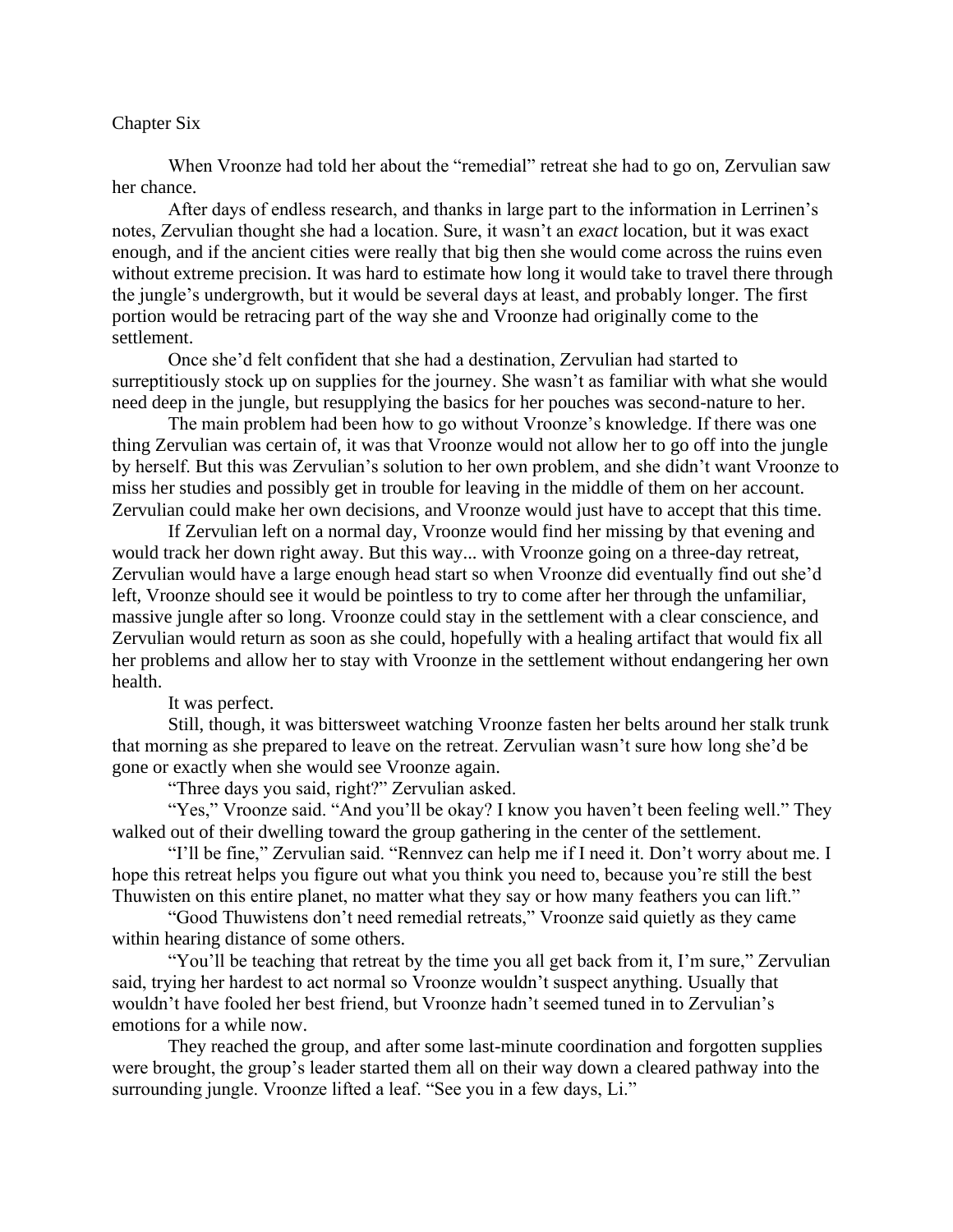"Bye, Vroonze." Zervulian returned the farewell gesture, and she felt the same sort of hollow emptiness as when she'd first thought Vroonze was leaving their old pod without her.

It didn't take long for the retreat group to be lost to sight, swallowed up by the jungle's greenery. Once they were, Zervulian went back to their dwelling. She took her time with her final preparations just in case the group had forgotten something else and came right back, but soon it was apparent they were gone.

Zervulian pulled her belts out from their hiding place and fastened them around her. The attached pouches were once again full of traveling supplies and water; it felt familiar and odd at the same time. She tucked her map and consolidated notes into a new, large, waterproof pouch. She'd already told Rennvez that morning that she was taking a break from organizing the records for a few days. Finally Zervulian left a note for Vroonze so she wouldn't worry when she returned from her retreat.

Zervulian left their dwelling and headed to the overgrown path on the edge of the settlement where they'd first arrived. She paused for a long moment, looking at the thick jungle foliage mere meters away. She felt weaker, more exhausted, and more depleted than she had since before coming here, and she wasn't sure she was physically up for such an excursion, especially when starting from such an energetic deficit. There might not be canopy holes that allowed sunlight through. She would have to fight through every centimeter of brush and vines without help. She would probably feel even worse every single day of this journey.

But... that was going to happen anyway. She would continue to feel worse even if she stayed here and did nothing. This was her chance, her only chance to make things better.

Alongside the nervousness was an excitement at feeling like she was finally able to take matters into her own leaves.

Zervulian braced herself and then plunged into the jungle.

The remedial group's instructor, Willuuni, walked around the large moss-covered boulder marking the center of the first sacred spot the group had stopped at that morning and came up beside Vroonze. "Is something wrong, Vroonze? You seem distracted," he said.

Vroonze stopped fidgeting and focused on the soft-spoken teacher. She gave a negative gesture with a leaf. "No, Master. I've just felt uneasy since we left."

"About what?"

"I'm not sure. It's just this vague feeling of discomfort." Vroonze gave a low thrum. "I'm sure it's normal. I don't remember the last time I've been away from my friend for as long as this retreat will be."

"Well, let's see if we can work through this together while the rest of the group is working on the exercise, all right?" Willuuni asked.

"I'm sorry, Master. I was trying to do the exercise too, but–"

"Don't worry about it, Vroonze. I'm here to help you, and you obviously can't do the meditation exercises if you can't sink into your meditation. Let's try to fix that." Willuuni settled his yellowish-orange stalk trunk beside Vroonze on the ground.

He led her through the beginnings of the meditation ceremony and ritual but stopped before they got too far in. At that point, he started another ritual that guided Vroonze through the steps of how to acknowledge the feeling of discomfort and then release it, thereby clearing her mind and energy.

Vroonze listened and tried to follow the ritual, but no matter what she did to acknowledge or identify or define the feeling, it remained. Understanding and releasing negative,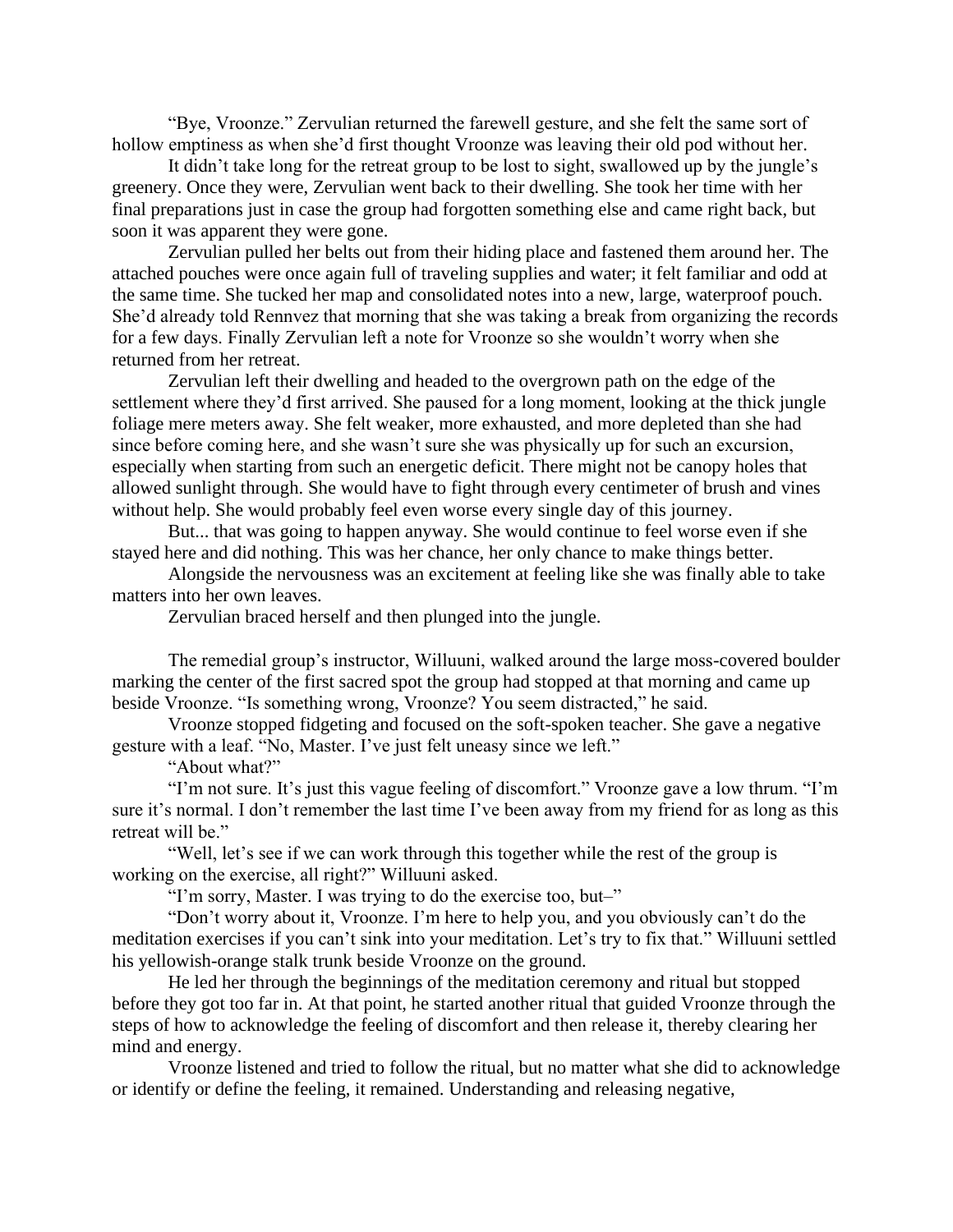unharmonious feelings was an extremely basic concept of the Tyia philosophy, and she couldn't even do that right. The frustration with herself made it even harder.

After a few minutes of the ritual, Willuuni asked her how she was doing and if the feeling had dissipated yet. Disheartened and embarrassed at her continued lack of progress, Vroonze told him it was much improved. He bobbed his seedcase in approval and led her uselessly through the rest of the emotional cleansing ritual and concluded the ceremony.

By that time the rest of the students were finishing up their meditation exercise. They spent some time as a group sharing their insights, struggles, and possible solutions. Vroonze remained quiet. After the discussion, Willuuni led them all toward the next sacred spot.

The farther the group walked, the more uneasy Vroonze became.

She tried to focus on the meditation exercises as they traveled from one sacred spot to another to practice different concepts and ceremonies. Every single time, she acknowledged the feeling of discomfort and tried to release it so she could clear out that unharmonious nuisance of a sensation.

However, the feeling got stronger with every meditation session. Soon even identifying it as a typical, general anxiety didn't resonate with Vroonze anymore, and it seemed to defy her attempts to dismiss it or label it as "normal." Vroonze grew more agitated, uncertain of what it meant but wary of asking about it and being told it was something else she was misinterpreting and should embrace, like the "negative muddy thickness" she still couldn't shake even after two weeks of trying to convince herself Xerrell was right. All of her meditation work with her mentor had stalled until she got past her "hang-up," as Xerrell put it. Vroonze was afraid that the future– or lack thereof– of her Thuwisten training would come down to the outcome of these next three days, and every failure to find answers or make a breakthrough that morning made her a little more desperate.

Then, halfway through the first day, the feeling of discomfort disappeared, along with most of Vroonze's awareness of her personal Force. Subsequent meditation sessions did nothing. There was nothing there for her to sense or guide or connect with.

Disturbed, she finally approached Willuuni while they were stopped for another meditation exercise. "Master?" she asked with trepidation.

"Yes, Vroonze?" Willuuni asked. With one leaf he indicated the ground next to where he sat.

She lowered herself to the ground as well and rubbed two of her leaves together in distress. Willuuni waited.

Finally she said, "Something's wrong, and I don't know how to fix it."

"What are we fixing? Maybe I can help."

Vroonze rubbed her leaves together harder, then she said, "That... discomfort I told you about earlier? It... never went away. It kept getting stronger. And now it's gone, but so is my connection to my personal Force. I can't sense the Tyia anymore. It's been getting harder for me to sense it lately, but this is the worst it's ever been."

Willuuni absorbed her words for a long moment before saying, "All right. Thank you for telling me. Let's figure this out." He made some absent fiddling motions with a leaf while he considered.

"I'm sorry I lied about it, Master Willuuni," Vroonze said, ashamed.

"The important thing is that you told me now," Willuuni said. "The rest is a learning experience for you, and that's why we're out here, isn't it? To learn. About ourselves and Tyia.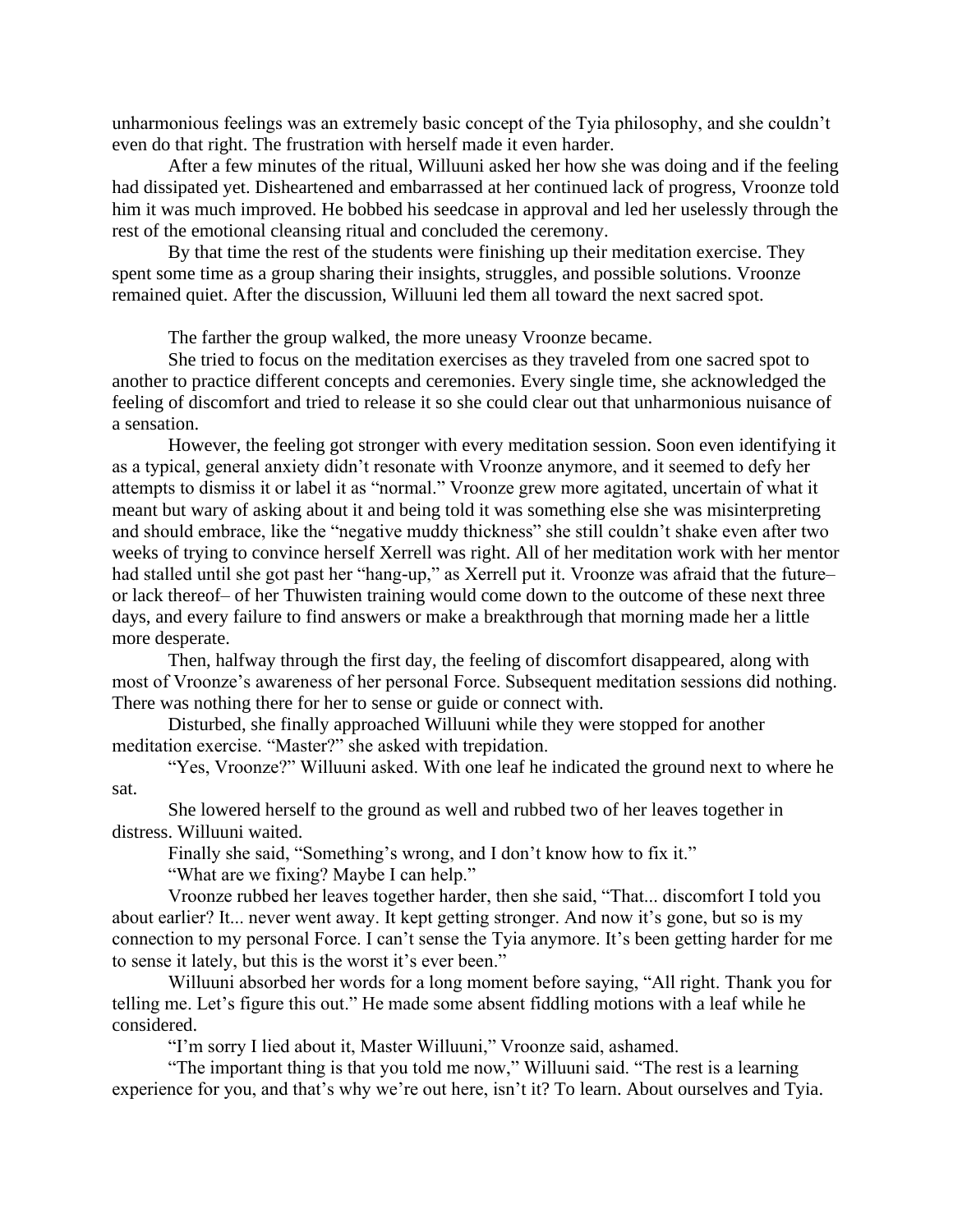So, let's learn about this and see if we can help you find your way back to Tyia. What can you tell me about the uncomfortable feeling you had this morning?"

"I kept feeling like... something was wrong. Not like a sense of danger, but more of a sense of something being off-balance. Like if you shorten two leaves by several centimeters but still try to use them to walk with the rest remaining at full length," Vroonze said.

"Was this feeling present only when you were trying to meditate, or was it constant?" "It was constant, but it got much worse when I tried to meditate and connect to the Tyia."

"That sounds like the Tyia was trying to tell you something. What do you think it was?" Vroonze didn't answer. She rubbed her leaves together again.

Willuuni tilted his seedcase. "What's wrong?"

"I... I don't think I'm interpreting it right."

"Why not? It's your interpretation. Your feelings. How can it be wrong?"

"Because... I've gotten it wrong before, and I can't figure out how to do it right. That's why Master Xerrell wanted me to come on this retreat," Vroonze said.

Willuuni gave a low, soft hum. "Can you tell me about that other time you 'got it wrong'? What did you feel, and what was your interpretation?"

Vroonze fidgeted. Willuuni hummed softly again and said, "Vroonze, it's okay. I know Xerrell and have worked with her for many years. I know the areas where her students tend to... need another perspective at times. By putting you in this retreat, she authorized me to give that perspective. Everything is fine. Together we will all find harmony."

Vroonze could no longer innately sense if he was being sincere, but all of the outward signs he gave seemed to indicate that the entire Tyian harmony would not implode if she pointed out a disagreement she'd had with her mentor. She hoped it wouldn't. She'd been spooked by such stakes after her error of asking for Zervulian to see a different healer.

"Well," she started slowly, cautiously, ready to stop the instant Willuuni acted like the Tyia was falling apart, "we were talking about my increasing difficulty with using my personal Force to move an object. I'd always been good at it before, but I started having trouble even with simple things. Master Xerrell told me to meditate on a particular solution. I did, and I got a stronger response than I expected. It felt like thick mud where I couldn't move, and it scared me. She said it meant I had to step out of my comfort zone to build my future on that as a solid foundation. That didn't feel right to me. It still doesn't. But if it doesn't feel right because I'm just afraid, then I just have to get over it, don't I?"

Willuuni didn't answer the question, but instead posed one of his own. "Have you been having more difficulty sensing the Tyia since Xerrell told you how to interpret your feelings?"

Vroonze thought for a moment, and then said, "Yes. But that's because I can't figure out how to embrace that feeling I don't like, the way I'm supposed to. I get frustrated because I can't, and then it's even harder for me to find my harmony. Lately I've been wondering if this means I'm not cut out to be a Thuwisten, but if I have to leave, that could have bad repercussions for my friend too."

There. The words were out, and there was no taking them back. Now someone in authority aside from Xerrell would truly know how badly she was doing in her studies and progress. Strangely, though, Vroonze felt lighter at the admission.

Willuuni absently fiddled with a leaf again, and then he bobbed his seedcase. "All right. Here's what we'll do. I don't know why you've had trouble with moving objects, but when we get back I know a few others we can ask. They're better with moving things than I am. I know some things we can try to help you meditate and find the Tyia again, though. Let's get started."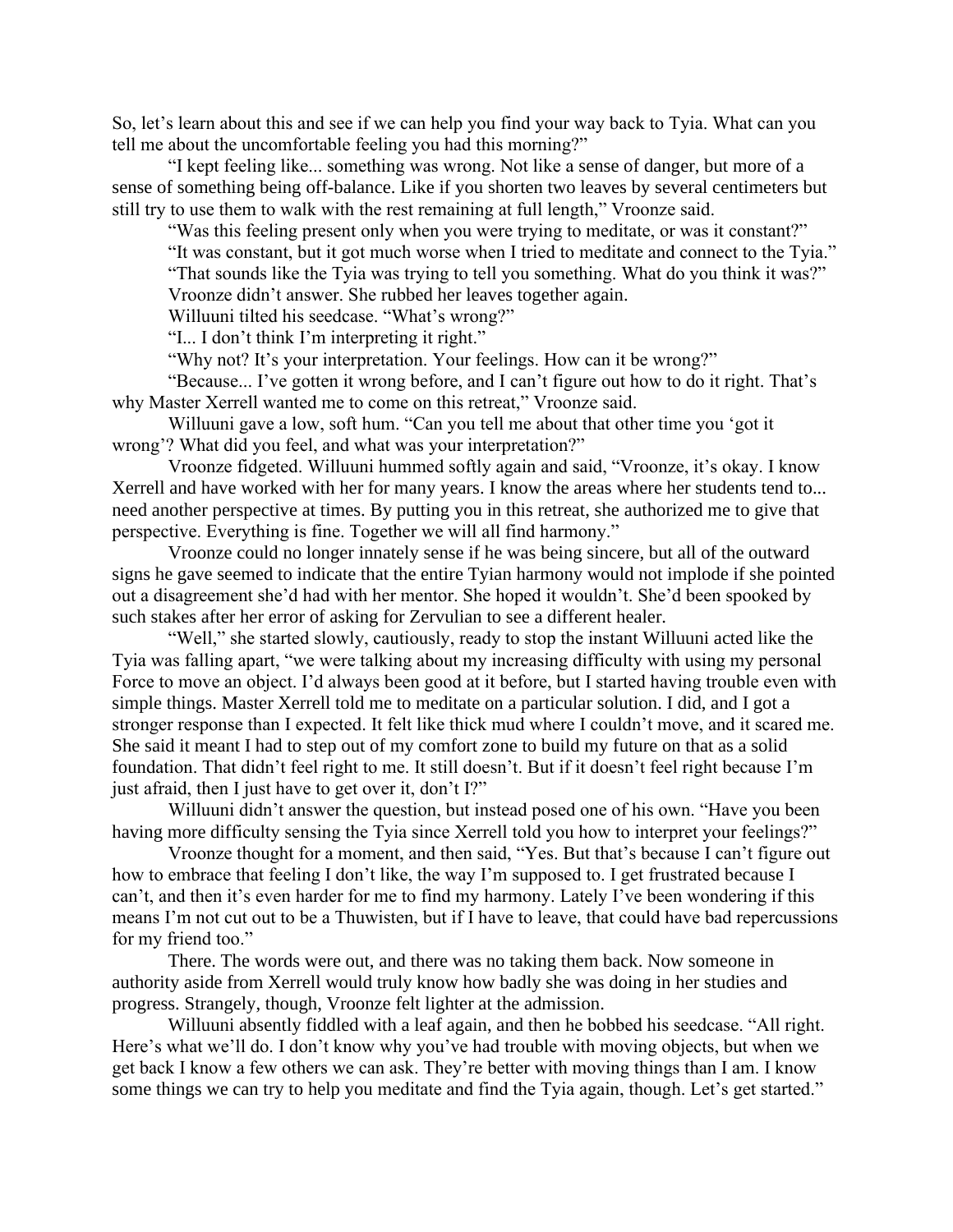He began the meditation ritual.

Vroonze hesitantly interrupted him. "But... Master Willuuni, this won't help if I can't sense the Tyia."

"Yes, it will," he reassured her. "Anyone can meditate, even non-Tyia-adepts. And right now, we're going to be exploring more than your connection to Tyia."

"Yes, Master Willuuni." Vroonze settled in and followed along as Willuuni restarted his meditation ritual.

It was hard for Vroonze to calm her mind; the swirling mixture and range of emotions from her fears and recent admission of her shortcomings was too strong. With nothing solid for her to cling to internally, she focused instead on Willuuni's rhythmic voice as he spoke the ceremony's passages. Slowly, little by little, she was able to relax and concentrate on his words.

After the standard beginning, Willuuni transitioned to a ceremony Vroonze didn't know. Shortly after, Willuuni said, "Vroonze, I want you to go back to the feeling that frightened you in that earlier meditation, the one you said felt like thick mud. Can you do that?"

It was simple to recall, but the feeling was blunted, more like an echo or a memory of it. "I think so," she replied.

"Good. What I want you to do now is feel that feeling while giving yourself permission to listen to your original interpretation of it."

She tried, but it was hard to get past the two weeks of determined effort in the other direction. Willuuni walked her through a small ritual to help. Eventually she let herself truly tell the feeling that she was afraid of it and didn't like it.

That sticky feeling lessened, and she felt lighter. And to her amazement, she felt a tiny little Force eddy. Excited, she told Willuuni and tried to concentrate on the eddy, but it stayed out of her metaphysical grasp.

"Good job, but let it go. Don't try to grab it," Willuuni said calmly. "All we're doing is learning what it's saying and how to entice it back. Now, we'll work more on your muddy feeling in a moment, but I want to see what will happen if you try to feel the uncomfortable feeling from today and just listen to it. Don't judge it, don't try to define it, and don't try to make it go away. Just be open to what it's trying to tell you. Remember that whatever you think and feel about it won't be wrong." He guided Vroonze through another small ritual.

Slowly the feeling returned, though again it felt blunted, almost drained. Another small Force eddy flitted about. Vroonze tried to concentrate on the feeling and honestly try to understand it without projecting things onto it.

Everything felt like it was tilting, and the bits of emotion she could detect were a sort of emptiness, incompleteness.

"It's like... something's missing. Something important," she said. "And I feel offbalance."

"Is it telling you what's missing?" Willuuni asked.

"No... not that I can figure out," Vroonze said slowly. "But it feels like when I was studying so much that I hadn't seen my friend for a while and was really lonely."

She saw Willuuni go more still and settle into a deeper meditation of his own. After a few minutes he stirred again and tilted his seedcase.

"What do you think the feeling means?" he asked.

"I don't know. If something's missing, I probably have to find it to put things in balance for myself again."

"What do you think you have to find?"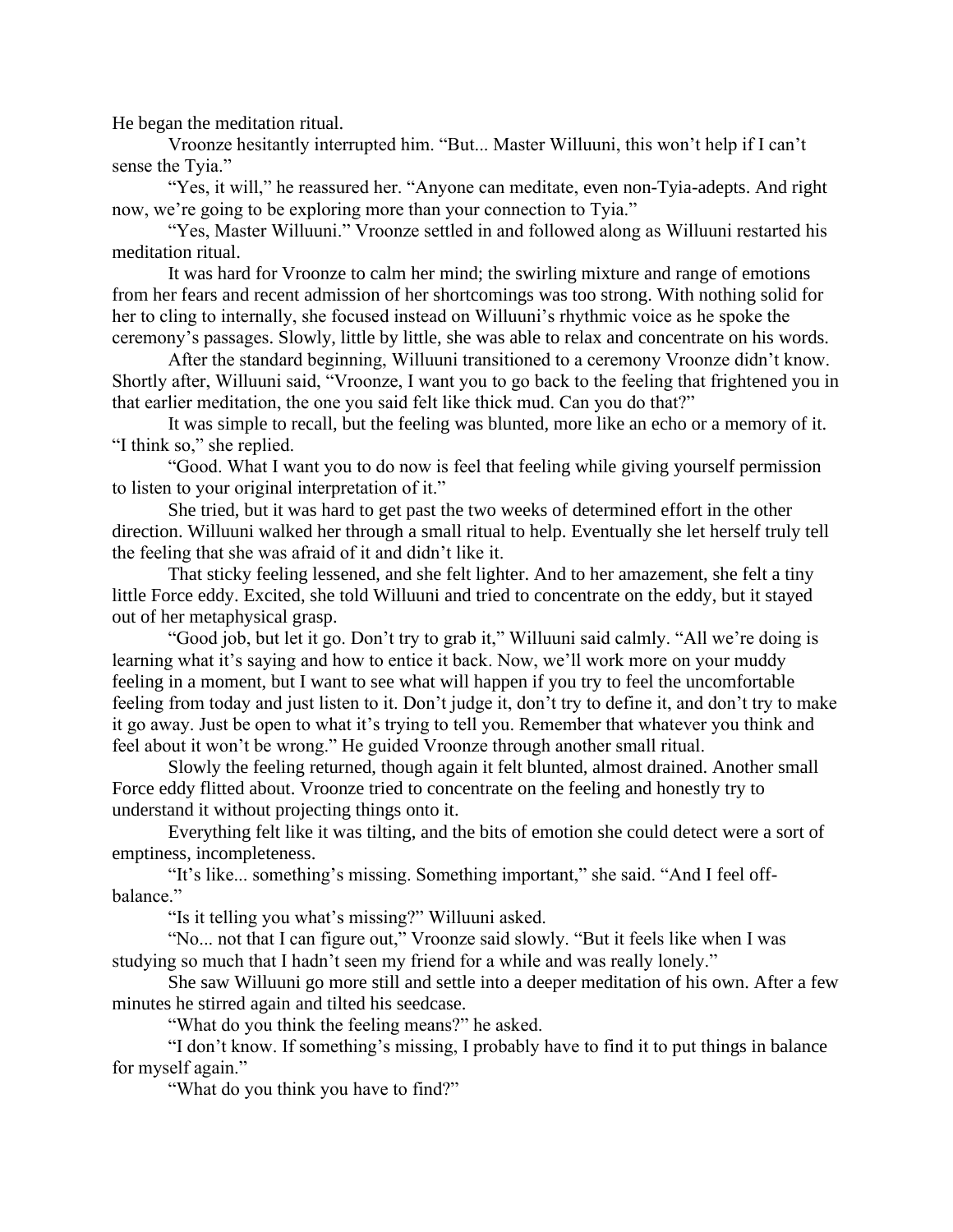"I don't know," Vroonze repeated. "Competence? Passion for being a Thuwisten?"

"You're guessing," Willuuni said. "Finding your inner harmony and connecting with Tyia is not about guessing: it's about learning and understanding. To do that, you have to ask questions and listen to the answers."

"Who am I supposed to ask, though?" Vroonze said. "Does someone know what this missing thing might be?"

"Yes," Willuuni replied. "You do."

"If I did, Master, I wouldn't be sitting here asking you what it is."

"Follow along with me," Willuuni said. He started up another meditation ritual Vroonze didn't know. She almost protested, but finally let out a low hum and complied.

This ritual was longer than the others, and by the time Willuuni got to the end, Vroonze was focused on his words. "Now," Willuuni said, "just listen. Listen to the deepest parts of your soul, and listen to the harmony in the Tyia. Don't think. Don't plug words in to fill the silence. Just listen."

They sat in silence for several minutes. Vroonze wasn't sure what she was supposed to be listening to, but she did her best.

When Willuuni spoke again, it wasn't with the question Vroonze was expecting that had gotten them into this particular meditation. Instead, he asked, "Vroonze, if you could choose to take one action, anything at all, at this very moment, what would you do?"

The answer surprised her, both in the words and in how easily it came. "I'd go back to the settlement." She paused, and then said, "I don't know why though."

"Ah, you started thinking again when you wondered why. But that's fine– this is something you'll learn with practice. The important part is that you heard the Tyia and understood what it was asking for. Good job." Willuuni took them through the conclusion ceremony for their meditation, and then he tilted his seedcase at Vroonze. "Do you know the way back to the settlement, or would you like one of the aides to go with you?"

"What?" Vroonze said, startled. "Master, I know I said I'd go back if I could, but I can't just leave in the middle of this retreat."

"Why not?" Willuuni asked. "I'm the leader. I give you permission. Obviously there's something back there you need to find, and until you do, you won't get much out of the exercises in the rest of this retreat." When Vroonze started to protest again, Willuuni said, "I'll give you a private retreat afterward if Xerrell insists on it. But if you really want to be a Thuwisten, you have to learn to trust yourself and follow the path toward harmony, even when it seems to be inconvenient or doesn't make sense. Sometimes... especially then."

Vroonze absorbed the words, weighing them and her options, then she pushed herself up on her leaves and formed the circle gesture with two of them. "Thank you, Master Willuuni, and thank you for your help. I can find the way back on my own."

Willuuni also got up and returned the gesture. "You're welcome, Vroonze. I'll talk to you when I get back, and we'll work more on all of this together, all right? If what you find still doesn't make sense, everyone will do what they can to help you figure it out. We're here for you."

His last sentences were spoken with more earnestness than Vroonze expected, but she put it out of her mind. Vroonze oriented herself and then started back along the path they'd recently come. Behind her, she heard Willuuni gathering the rest of the students who'd all finished their exercises and had been silently watching the pair for who knew how long.

At least she'd gotten one answer from the retreat. She wondered if she could find the next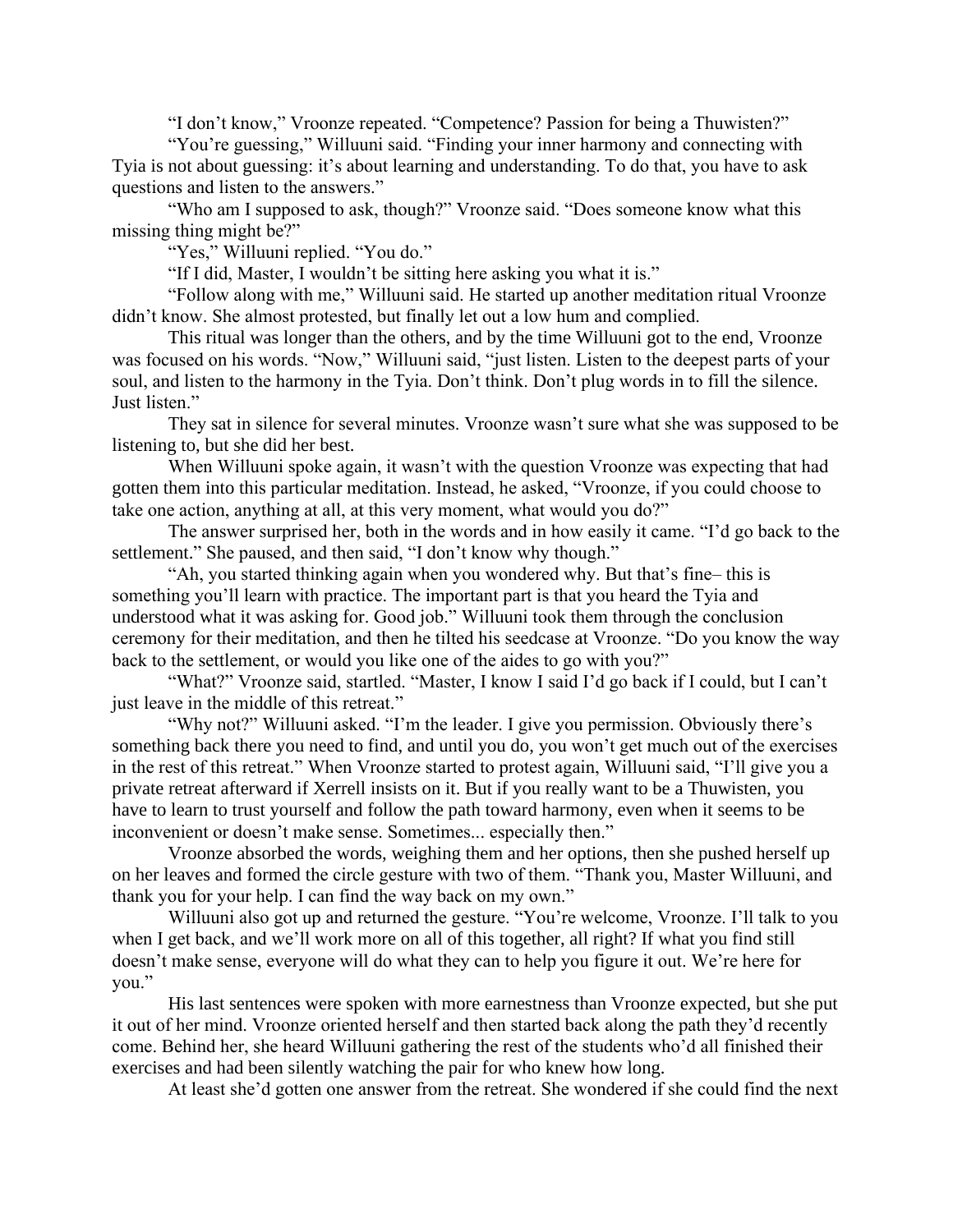one, whatever it was, back at the settlement, or if she would just show up looking like a fool and get sent right back out by Xerrell.

"Rennvez!" Clutching the note she'd found on her bed, Vroonze hurried over to the supply building where Rennvez worked. Her world was collapsing around her, and that awful feeling inside had strengthened, morphed, and twisted into something sharp and painful. "Rennvez!"

In the dimming late afternoon light, Rennvez looked up from his ledger at the front transaction table. "Hello, Vroonze," he said when she ran up. "If you're looking for Zervulian, she isn't working here today, sorry."

"I know she's not! She's gone!" Vroonze exclaimed.

"What? What are you talking about?" Rennvez said.

Vroonze slapped the note down on the table. "She left this morning to go find one of those ancient cities!"

"What?!" Rennvez said again. He quickly read through the note, and he grew more and more still as he did so.

"Where did she go? Do you know?" Vroonze demanded. "I have to go find her. She's not well enough to travel through the jungle by herself looking for something that doesn't exist!"

"I... I don't know where she is. I know she was really digging deep into the research these last couple weeks, but I thought she was just enthusiastic about it. Although..." He trailed off for a few seconds, then said, "Let me contact someone, and then I'll see if I can piece together where she might be heading from any notes she left behind. Give me an hour."

"I'm not waiting an hour. She's already got a full day's head start! She could be anywhere by now!" Vroonze said.

"Which is exactly why you need to give me an hour to try to find the right direction to go," Rennvez said firmly. "Otherwise all you're doing is picking a direction at random and most likely wasting even more time going completely the wrong way. Once I have that, I'll go with you to look for her. Okay?"

Vroonze rubbed two leaves together hard, but finally gave a reluctant affirmative gesture with another.

"Good," Rennvez said. "In the meantime, gather supplies for yourself and me, and see if there are any research notes she left in your dwelling that might help. Meet me back here."

Vroonze gave the same affirmative gesture, then asked, "Who are you going to contact? Can they help? I can do that for you."

"Thanks, but no, I'll do it. It'll only take a minute. Go on, get our supplies and check for any research Zervulian left."

Vroonze took the note and headed back to their dwelling, the dwelling where she'd expected to find her friend but had instead found only emptiness. If something happened to Zervulian out in the jungle...

Vroonze's leaves shuddered and she did her best to push the notion away. The prospect of that future was one she couldn't bear thinking about.

She did what Rennvez asked, all the while hoping they would find Zervulian and wouldn't be too late.

"Are you sure this is the way she went?" Vroonze asked.

"No," Rennvez said. "I've told you that already. This is my best guess." He gave a low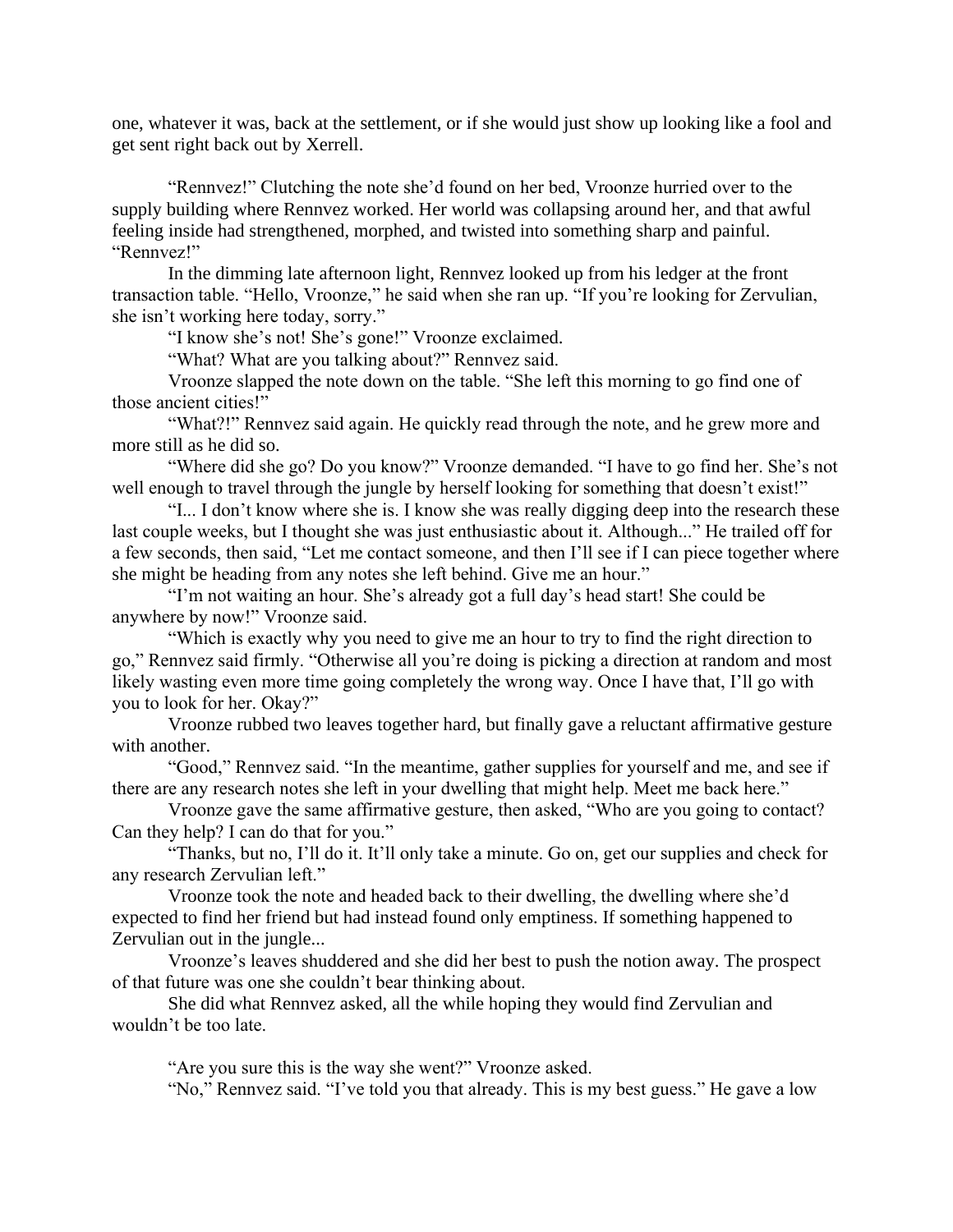thrum as they tromped through the jungle. "Listen, I'm worried about her too. But it's dark out, and we should stop for the night soon."

"You can stop if you want. I'll keep going."

"Why?" Rennvez said. "We won't find her tonight– she's still too far ahead if she's been walking all day. She's probably already gone dormant for the night, and if we don't get some rest too, we won't be able to make up any ground tomorrow. We won't be faster than her if we're stumbling around half-dormant. Besides, you won't be able to see where you're going in the dark or spot her trail. It gets pretty boggy in this area at this time of year. Good luck not getting stuck somewhere or having a run-in with an herbivore you weren't prepared for."

"Zervulian is out there alone with all that too," Vroonze countered.

"But she's not stumbling into them unknowingly, because she probably stopped for the night. Because she's sensible that way. And she's probably found a safe place to go dormant. Because she's sensible that way," Rennvez repeated.

"Right, she's so sensible that she ran off chasing fantasies," Vroonze grumbled. She thrummed in agitation. "Fine. We'll stop for the night. But I'm leaving again as soon as there's enough light to see."

"Fair enough," Rennvez said. "I think..." He paused for a moment. "I think there's a small cove not too much farther on. It's a good place to rest tonight." He started off in a slightly new direction.

Vroonze followed. "How do you know about a cove? Have you been out here before?" "Yes," Rennvez said. "I've lived in the settlement for years. I know the area."

Sure enough, before too long they came upon the cove in a small hillside overgrown with jungle vines and trees. They nestled in and made sure they were protected from the largest herbivores that might find them.

"In the morning after we've gotten some rest, we'll see if the Tyia has any insights for us about where she might be," Rennvez said.

Vroonze just offered a half-hearted affirmative gesture with a leaf, not wanting to get into the long explanation of how useless it would be for her to try that in the morning. She was surprised at how tired she was after the full day of traveling first with the retreat and then looking for Zervulian. She'd grown quite used to staying in one place since arriving at the settlement.

Her thoughts and emotions were a chaotic, unharmonious jumble as she drifted off to dormancy.

#### Chapter Seven

It was nearly midday. Zervulian sat under a canusaka tree, resting yet again. She was achy, sick, and downright miserable, and she'd been needing to take more and more frequent breaks to rest, but she was determined to keep going even if it would be slowly. She hadn't come all this way to stop now.

From where she sat, she looked around to see if she could find a perritan tree, but none were visible. Hopefully she would come across one soon– she'd underestimated how many wretched insect larvae would be trying to bite her in this part of the jungle, and now on the third day of her travels she was almost out of the crushed perritan leaf repellant to rub on her stalk trunk and prehensile leaves.

Zervulian hummed softly to herself. Now that the newness of her excursion had worn off,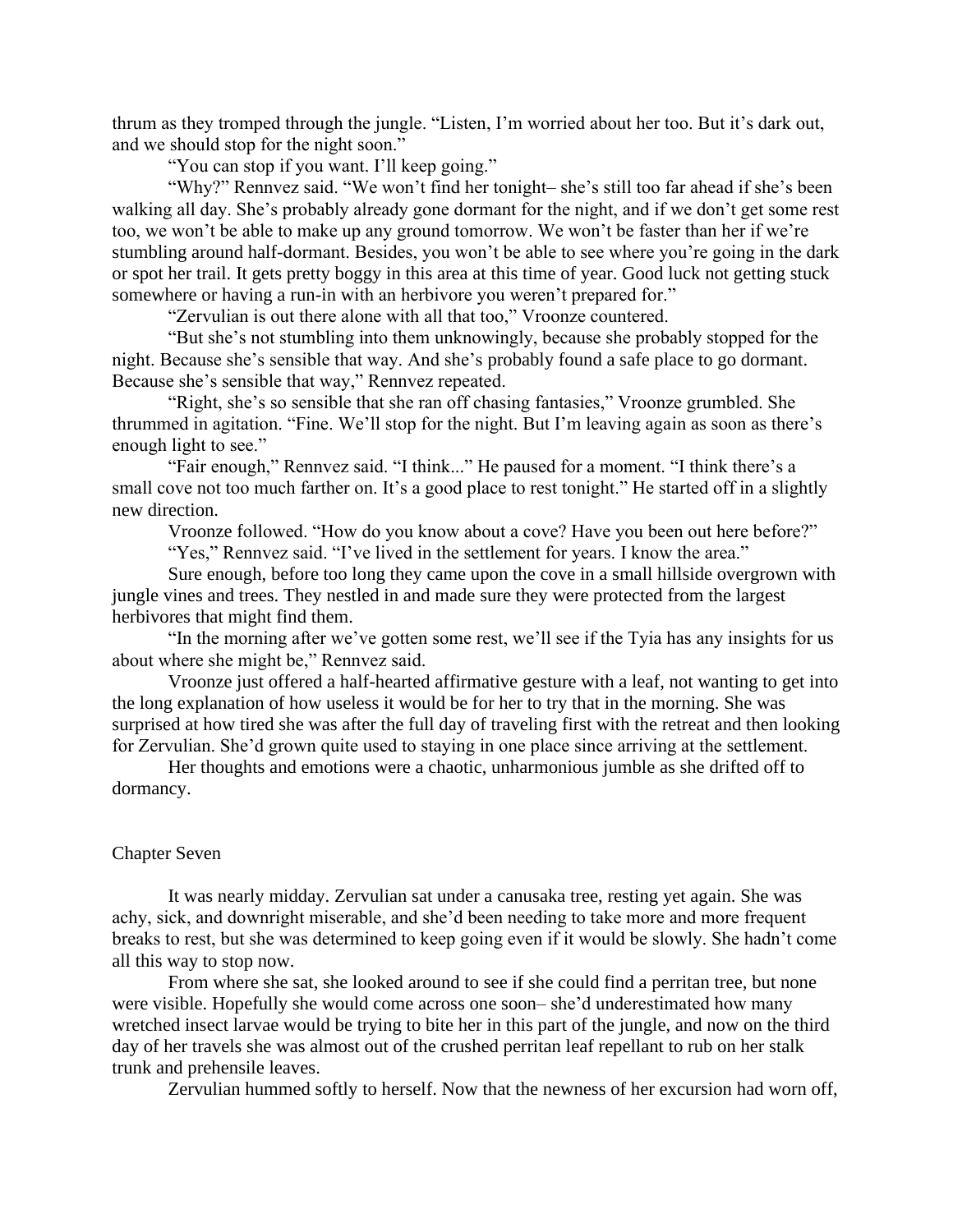she missed Vroonze and was thinking about her often. Vroonze would be getting back to the settlement that evening from her retreat, and Zervulian hoped Vroonze wouldn't be too upset with her when she found out what she'd done.

But to get back to Vroonze, Zervulian first had to keep going and find her healing relic. She told herself she could only rest for one more minute, and then she had to get up and continue, no matter how badly she felt.

Some tree leaves rustled some distance away, discordant from the uniform swaying of the rest of the jungle's foliage in the barely discernible breeze. It was probably just another fleshy jungle creature bounding through the branches, but Zervulian looked anyway to make sure.

The last thing she expected to see there was a Revwien. She was dark green with dark red prehensile leaves, and she wore numerous belts with pouches hanging on them. They reminded Zervulian of the style of pouches the Thuwistens back at the settlement used.

"Hello," the stranger called from where she stood about ten meters away.

"Um, hello?" Zervulian replied, utterly confused. "Who are you?"

"I didn't want to startle you," the Revwien said as she began walking calmly toward Zervulian.

Zervulian forced herself onto her leaves in case she had to flee, but she stayed and watched the newcomer approach. Nothing about her seemed threatening.

"My name is Lerrinen," the stranger said when she reached an easy speaking distance.

"I– wait, *you're* Lerrinen?" Zervulian asked incredulously. "As in the Thuwisten who did all that research on the ancient cities?"

"Yes, that's me."

"I can't believe it!" Zervulian felt almost giddy. "I heard about you, but that you'd disappeared. I've been going through all the notes you left that I can find, and I'm looking for an ancient city too!"

"Yes, I know." Lerrinen gave a high-pitched hum of amusement. "Rennvez told me. Assuming, of course, that you're Zervulian, but I imagine there aren't too many others out here in the depths of the jungle."

"Wait, but– wait, what?" Zervulian asked. "I mean, I am Zervulian, but– what's going on?"

"Rennvez contacted me a couple evenings ago and said he thought since you'd been using my research that you might be heading this general way. He asked me to keep watch for you, so I went out looking. He and your friend are quite worried."

"Vroonze? But she shouldn't be back yet. How– When– *Rrrrrrrr*," Zervulian growled in frustration. "Why is nothing making sense?"

Lerrinen gave another hum of amusement. "If you'd like to come with me to my dwelling, you can rest and I'll explain what I can."

Zervulian gave a small, hopeful bounce. "Did you find the ancient city near here?"

"No, unfortunately, I didn't." Lerrinen's words were soft, but their weight still crushed Zervulian. She barely heard the rest of what Lerrinen said. "But if you'd like, we can discuss the legends and you can show me what you've found while we wait for your friends to arrive. Just because I haven't found it doesn't mean I'm not still looking."

Zervulian felt wilted in a way she hadn't since leaving the Thuwisten healer's building. Now what was she supposed to do? This had been her last chance, her one perfect opportunity to make everything right.

"Come with me," Lerrinen invited gently at Zervulian's lengthening silence. "It's been a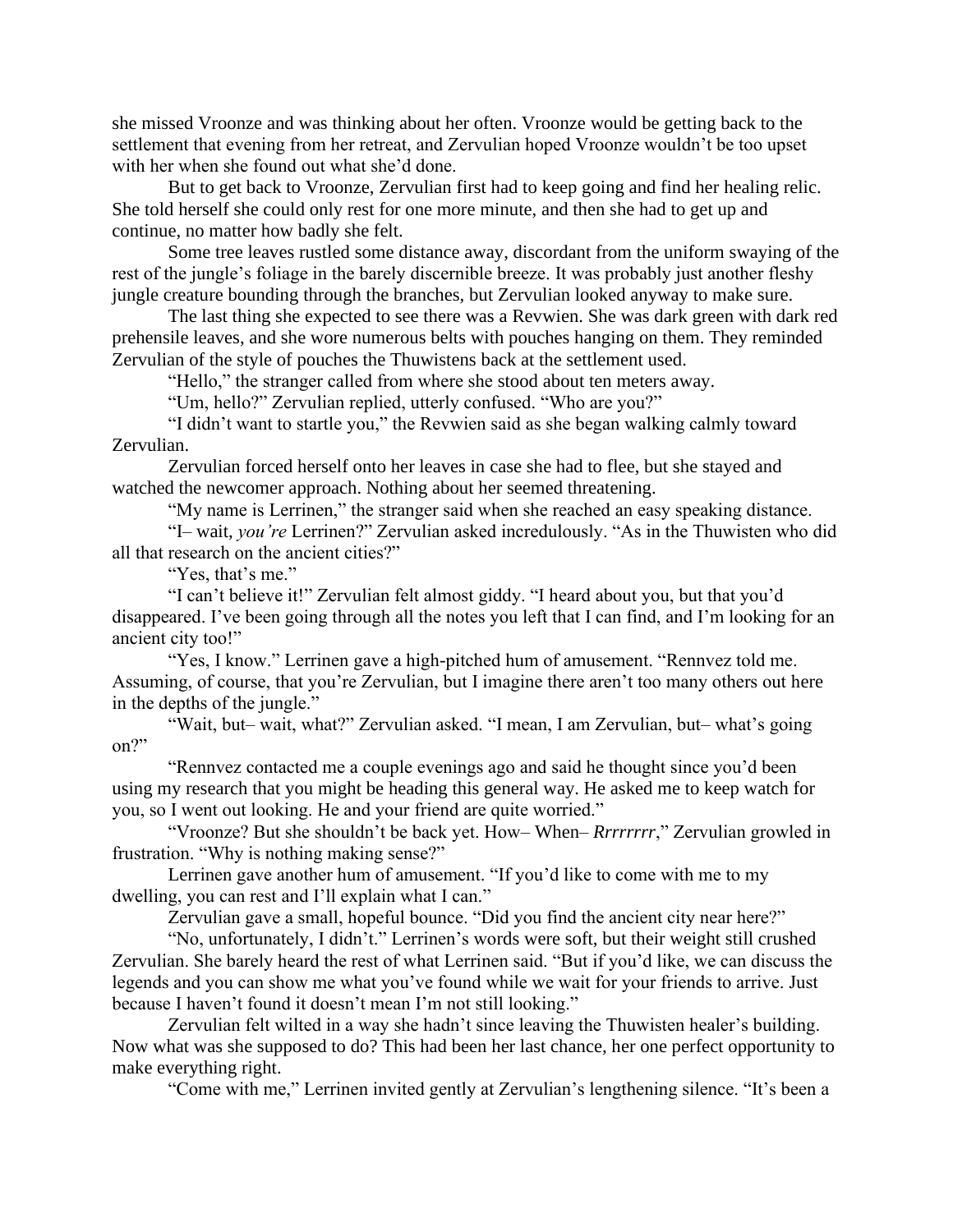while since I've had company, and it would be nice to have someone to talk to for a bit. Maybe we can find a way to help each other."

Zervulian gave a despondent hum and offered a half-hearted affirmative gesture with a leaf. It wasn't like she had anything else to do or anywhere else to go now, apparently.

All this for nothing.

She followed as Lerrinen slipped easily through the jungle's underbrush.

They walked for several hours and rested frequently. Somehow Lerrinen knew exactly where to move to encounter the least resistance from the jungle plants they walked through, and Zervulian was grateful for the easier traveling. On the way, she told Lerrinen how she came to be out there looking for a relic from an ancient city. She hadn't really intended to tell all that to a stranger, but... well, some part of her didn't really consider Lerrinen a stranger after becoming so acquainted with her research notes and how she thought. Besides, Zervulian found her easy to talk to, like Vroonze and Rennvez. Before she knew it, she'd related quite a bit about her last six weeks in the Thuwisten settlement.

"Sorry," Zervulian said when she realized how much she'd been talking. "I didn't mean to dump all of that on you."

"Quite all right," Lerrinen replied. "Like I said, it's been a while since I've had company, and it's nice hearing something new, not to mention the updates on the settlement where I used to live. I enjoyed listening to you. I've grown rather tired of all my own stories– I know how most of them end. It sounds like you've had a lot of changes and a lot going on these last few weeks."

"Yeah. So... why are you out here? How did you get here anyway?" Zervulian asked. "Rennvez said you never came back from a mission."

"That's right," Lerrinen said. "Like you, I was determined to find an ancient city site. One day I was given a small mission near where I thought a city might have been. I took it as a sign that I should look for it. So I completed my assigned mission, but instead of going back to the settlement, I detoured to this area where I thought the city was. At first I was only going to look for a day or so before heading back, but I always kept thinking that the ruins could be just around the next grove, just past the next river, just beyond the next tree. The next thing I knew, two weeks had passed. I thought about going back at that point, but I found I didn't really miss being in the settlement. I was happy out here, searching for our past, and my connection to Tyia was stronger than it had been when dealing with the others in the settlement. While many of them enjoyed the community there, it was stressful for me. Tyia is flawless; beings are flawed. So, I decided to stay out here. I still work toward harmony in all things, I still strive to learn about Tyia, and I still join in the bond-circle with other Thuwistens. They just don't realize it's me."

"But how can you stay by yourself? Not in a settlement and without a pod?" Zervulian asked.

"It took a while to get used to it, and it's definitely not for everyone. Rennvez brings me supplies once in a while when I really need something, and occasionally I have dealings with a nomadic pod north of here, but otherwise I'm on my own. I've learned quite a bit about myself this way, which is one of the prime tenets of the Tyia philosophy. Besides, I wanted to stay in this area to continue looking for any indications of the ancient city: I still think it's out here somewhere. Plus I admit that part of me was curious to see if anyone else would ever reach the same conclusions I did and look in the same place." She hummed in contentment.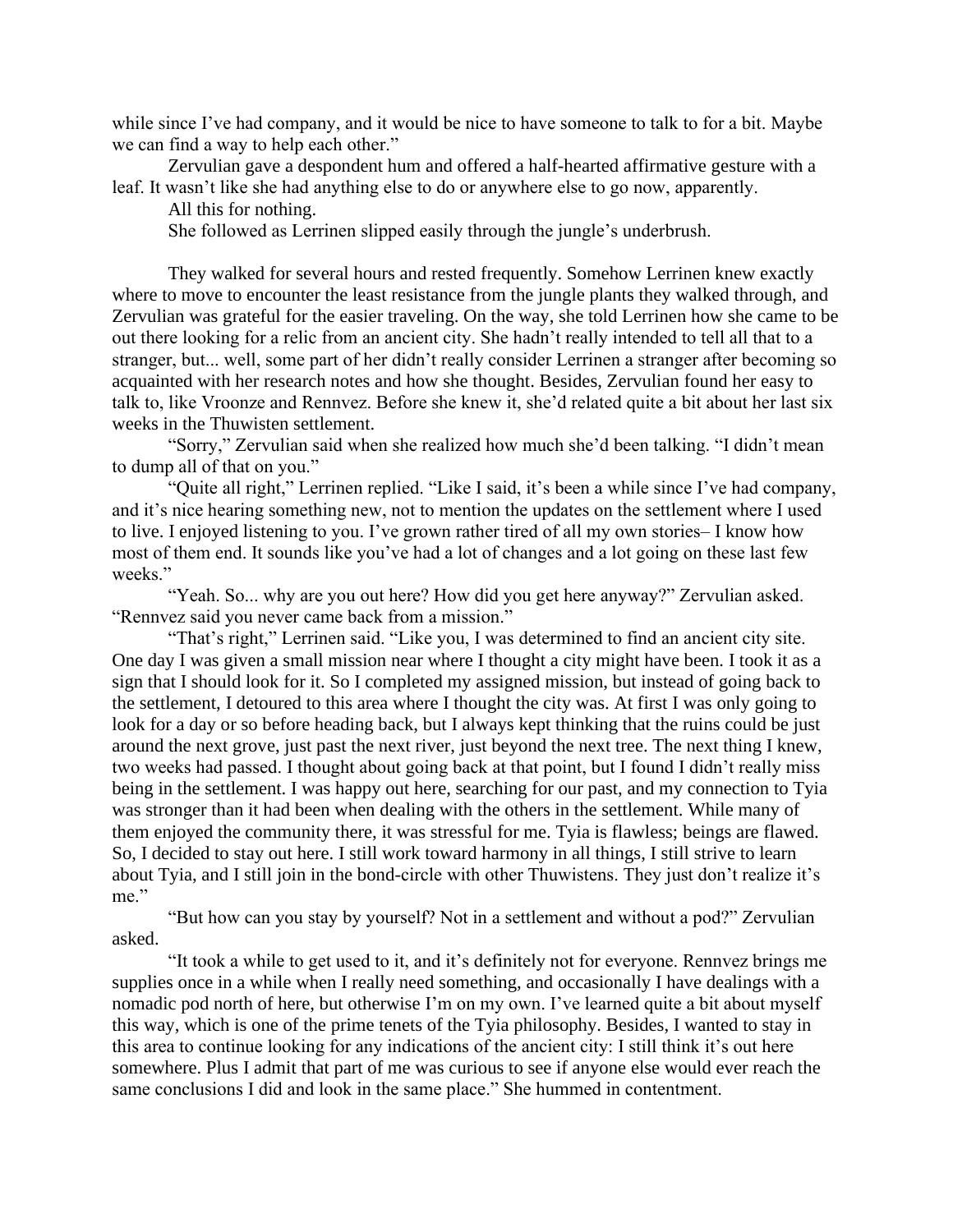"I used your research, though, so of course I came to many of the same conclusions about the location as you did," Zervulian said.

"Ah, true enough."

Eventually they reached Lerrinen's dwelling. Like the dwellings in the Thuwisten settlement, it was sculpted and formed by living, woody plants and trees. Numerous disorganized clay pots and wooden buckets outside held supplies and water. Through the open entrance, Zervulian noticed a fair collection of parchments and leaflets inside. A couple unrolled ones were filled with that same flowing script she was so used to seeing.

"Welcome to my home. Please, sit," Lerrinen said, indicating a thick grass-woven mat in a cleared area outside the dwelling's entrance. "Rest. I expect Rennvez and your friend will be here soon. I told him to meet us here."

Zervulian sat, her thoughts once again heavy as she realized she was no closer to knowing what to do when Vroonze got there now that her plan to fix everything was nothing but dust.

Lerrinen offered her a bowl of water. Zervulian thanked her and gratefully absorbed the cool liquid.

"You mentioned that you were looking for an ancient relic to help with a health issue," Lerrinen said as she took back the empty bowl Zervulian gave her.

"Yes, that's right. I can't absorb nutrients well, and the healer couldn't do anything. I'm just getting worse, and there's nothing else I can do about it. A healing relic was my last chance at fixing it."

"Would you mind if I try sensing anything about it through the Tyia? Being self-reliant means I've had some unexpected lessons in healing."

Zervulian gave an ambivalent gesture. "Go ahead, if you'd like." It wouldn't do any good, but it wasn't like she had anything better to do at the moment, and getting scolded again for somehow causing her poor health wouldn't even register through her depression about not finding an artifact.

Lerrinen bobbed her seedcase, then she settled herself on the ground in front of Zervulian. She gently took three of Zervulian's primary manipulator prehensile leaves in three of hers, then she gave a low hum and went still. After a moment, she began to speak a meditation ritual that sounded a bit like the ones Zervulian had heard Vroonze practicing.

The ceremony went on longer than Vroonze's did, and it soon transitioned into different ritualistic words that Zervulian hadn't heard before. With nothing else to do, she waited.

It seemed like forever before Lerrinen began to stir again. She brought herself out of the meditation trance, tilted her seedcase, and released Zervulian's leaves. She hummed in thought.

"Wait here, please," said Lerrinen. She rose and walked around her dwelling toward the back.

There were muffled sounds of rummaging and clanking, then after a couple of minutes she returned with a large pot that had a plant growing in it. She set it on the ground in front of Zervulian, then sat opposite her.

"This is a firepod plant," she said. "Have you ever heard of it?"

"No," Zervulian said curiously as she studied it. It had reddish, bulbous seed cases and broad leaves that tapered to a point.

"It's not found around here; the soil is too acidic for it to grow wild. However, it thrives in an area around a large river basin to the south. The seed pods are quite useful as pigments, but if I want to grow them, I have to bring their soil with." She indicated the rich, dark brown dirt in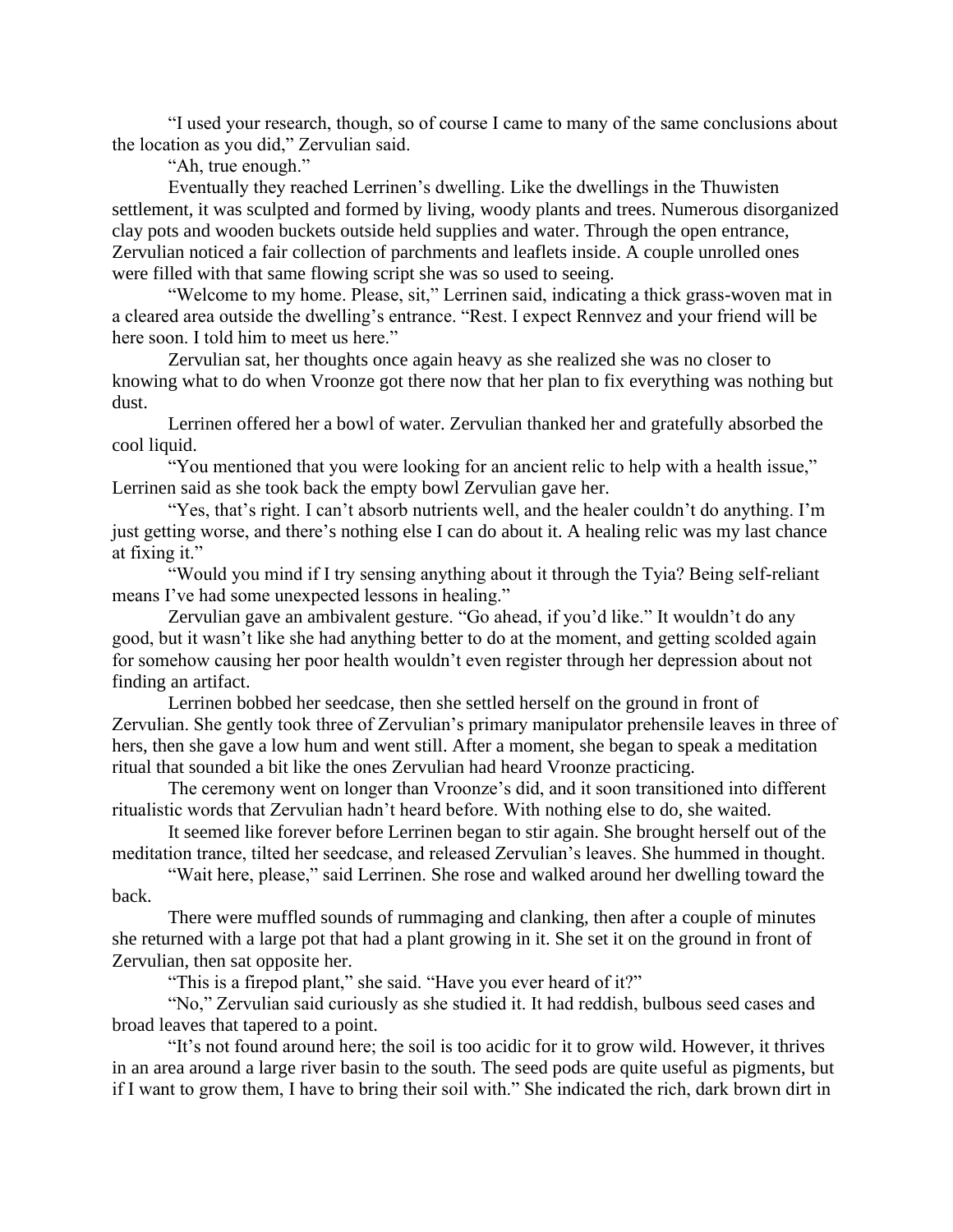the pot that had more of a clay texture than Zervulian was used to seeing. "Try absorbing some nutrients from this. I can get you some water to dissolve it in if you'd like. But I think you might find this soil easier on your system."

Zervulian tilted her seedcase and warily turned her budstalks toward the soil. Nothing in her life that started with the words "absorb some nutrients" had ever been a positive experience for her, and she wasn't looking forward to feeling even more sick than she already was.

Finally she figured that she was going to feel sick regardless of what she did, so she probably had nothing to lose. She lifted a leaf and tentatively placed it in the upper layer of soil.

Ten minutes later, she still couldn't believe that she wasn't feeling worse than she did before she absorbed the soil nutrients. She wasn't feeling good, but she did feel slightly better than she had. She wasn't sure that had ever happened before, and it was, frankly, astonishing.

For the first time since meeting Lerrinen, Zervulian forgot her disappointment about the ancient relic. Hope began to trickle in and fill that empty chasm. As the minutes passed with no negative effects, it filled up more and more.

"I... think it's working," Zervulian said incredulously yet very softly, as if the words might puncture reality and make it all come undone. Amazingly, reality held.

Lerrinen bobbed her seedcase after patiently waiting for Zervulian's assessment and said, "If this type of soil works for you, it might take some time for your system to realize it's actually getting what it needs, so don't expect miracles overnight. But take it slow, and I think you'll be feeling a lot better overall very soon."

Zervulian hummed in excited happiness and gave a little Vroonze-like bounce. "This is *wonderful*, thank you! I had no idea this kind of soil was out there, or that it could make such a difference! How did you know how to fix it?"

"During the meditation, the Tyia showed me some imbalances in your body. It looked like what I'd experienced in the Tyia with the firepods."

Zervulian's thoughts were zipping everywhere like startled flashbugs, but one problem managed to gain a roothold. "But... you said this soil is in the south? How do I get it? Do I have to live down there now?" Zervulian asked.

"You don't have to live down there if you don't want to," Lerrinen replied. "I can show you where to find the soil, and we'll transport what you need. Maybe we can find another source that's closer, too."

Before she could pull out a piece of parchment to start drawing a map that very instant, Zervulian heard the increasing sounds of something pushing past fronds and branches in the jungle nearby. Lerrinen didn't seem concerned by it, so Zervulian hoped it wasn't a danger, especially now that she finally had good prospects for the future. It was coming right for them and getting closer.

"Zervulian!" Vroonze called from that direction.

"Vroonze!" Zervulian called back excitedly. She quickly pushed herself onto her leaves. "Over here! Wait'll you hear what–"

"Wait'll you hear what–"

"*Zervulian!*" Vroonze interrupted angrily as she stomped down the path as fast as she could toward her best friend. "What in *all the green* possessed you to come all the way out here and scare me to a husk and I swear if you ever do this again I– I–"

She stopped immediately before Zervulian who, paler than ever, had started to approach but then stopped at Vroonze's outburst and had gone very still. Vroonze thrummed a deep, low,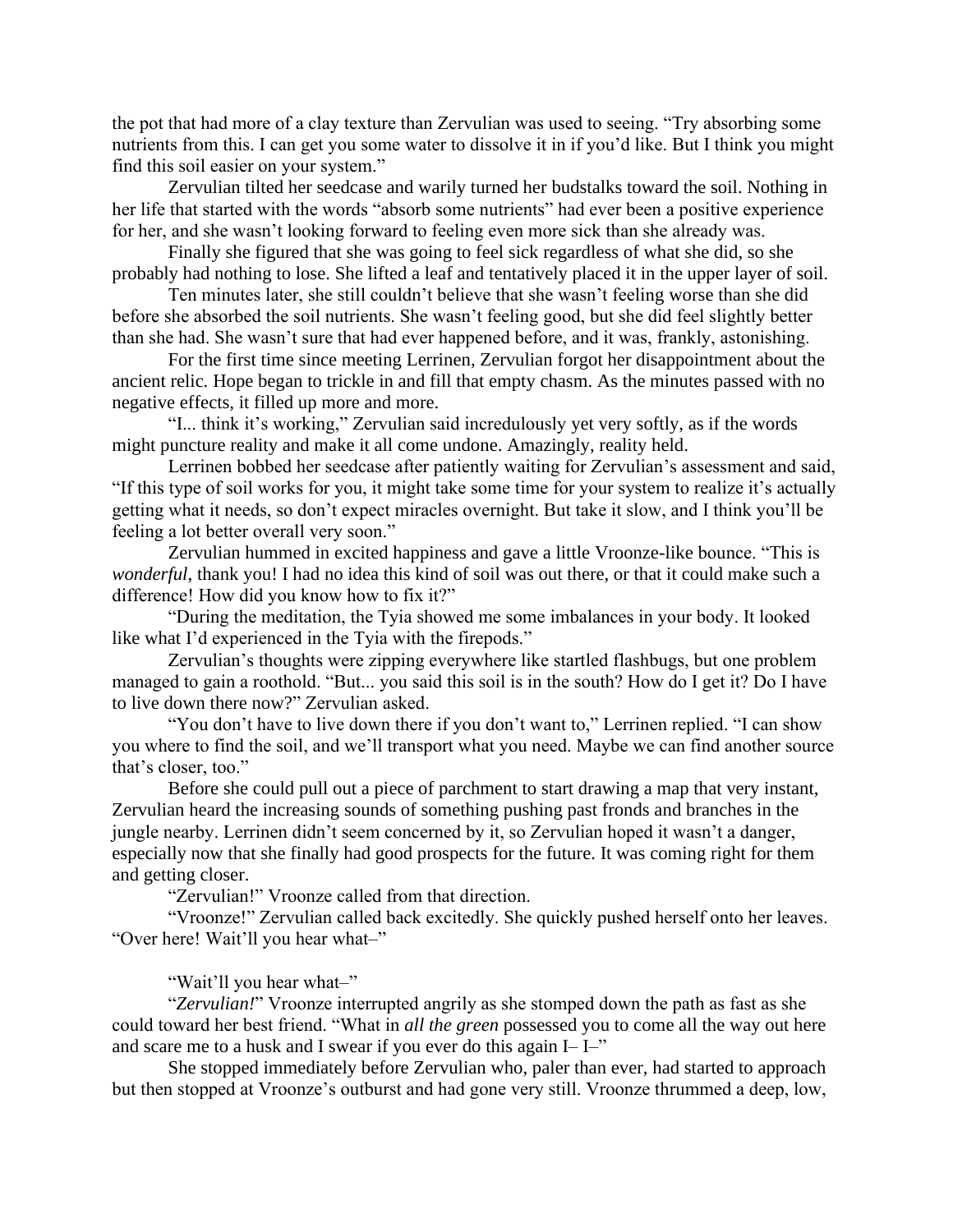gutteral sound, and then the fury was overtaken by overwhelming relief at seeing her friend alive and safe. Vroonze quickly reached out and grabbed Zervulian's three primary leaves with her own. Zervulian flinched back at the sudden motion. Vroonze held her leaves tightly, and her next words were pleading. "*Please* don't ever do that to me again."

She felt raw. Almost two days of searching for Zervulian had caused a lot of guilt and fear to cycle through her, even with Rennvez trying to reassure her. The sheer happiness at seeing Zervulian again started to soothe the emotional wounds and fill that gaping emptiness inside, and a few tiny flickers of her personal Force started flitting around within her.

"I didn't mean for you to worry, Vroonze," Zervulian said softly. "I thought you'd still be on your retreat today, and I was hoping to be back soon. Why aren't you there?"

"I went back to the settlement on the first day. I had more problems sensing the Tyia, and the teacher helped me realize I needed to go back for something. That's when I saw you'd left, and Rennvez and I came after you. Now, your turn. Why did you go out looking for this ancient city?"

Zervulian twisted one of her free leaves. "I wanted to find an ancient relic that could heal me so I could stay in the settlement with you," she said. "I've been getting really sick there, Vroonze, and I didn't see any good options for myself. But look– I might not need a relic anymore! Lerrinen thinks this kind of soil might be better for me, and so far it's been fine! No bad reaction yet!" She pointed to a pot with a reddish plant in front of a small dwelling.

Vroonze stared at the potted plant. "Really?"

"Yes!" Zervulian bounced slightly.

"That's wonderful, Zervulian! Give me a minute, then tell me all about it." That was major news, but Vroonze was too overwhelmed with everything at the moment to properly take it in and react. Next to the pot stood Rennvez and another Revwien. That seemed like a simpler thing to deal with, so Vroonze let go of Zervulian and turned her frazzled attention to them. This had to be the Revwien that Rennvez had told her they were meeting and had located Zervulian, though Vroonze still didn't know what anyone else was doing way out here.

"Lerrinen, this is Vroonze," said Rennvez. "Vroonze, this is Lerrinen."

They exchanged the circle gesture in greeting, and Vroonze said, "Thank you for finding Zervulian."

"Certainly," Lerrinen said. "She's a tenacious one to make it all the way out here on her own."

Zervulian turned to Rennvez. "Rennvez, when you first showed me her notes, you never told me you knew Lerrinen. Or that she was still alive and living out here."

"No, I didn't. It's not my place to tell a secret that belongs to my former mentor," Rennvez said.

"I don't understand," said Vroonze. "Why is it a secret?"

"It's... a long story," said Lerrinen. "I don't feel like things would go over well in the settlement if they found out, especially after all these years."

"But... why?" Vroonze insisted. "That doesn't make sense. Wouldn't they be happy to know you're alive?" She would have been devastated if Zervulian had consciously decided to keep her fate secret from Vroonze for some reason. That had been one of the hardest parts of the last few days: the not knowing, and not knowing if she ever would know.

"Maybe," Lerrinen said slowly. "Honestly, sometimes I think I should never have kept it a secret in the first place, though at the time I thought it was for the best. We had some strong personalities in the settlement back then, and I didn't believe I could advocate well enough for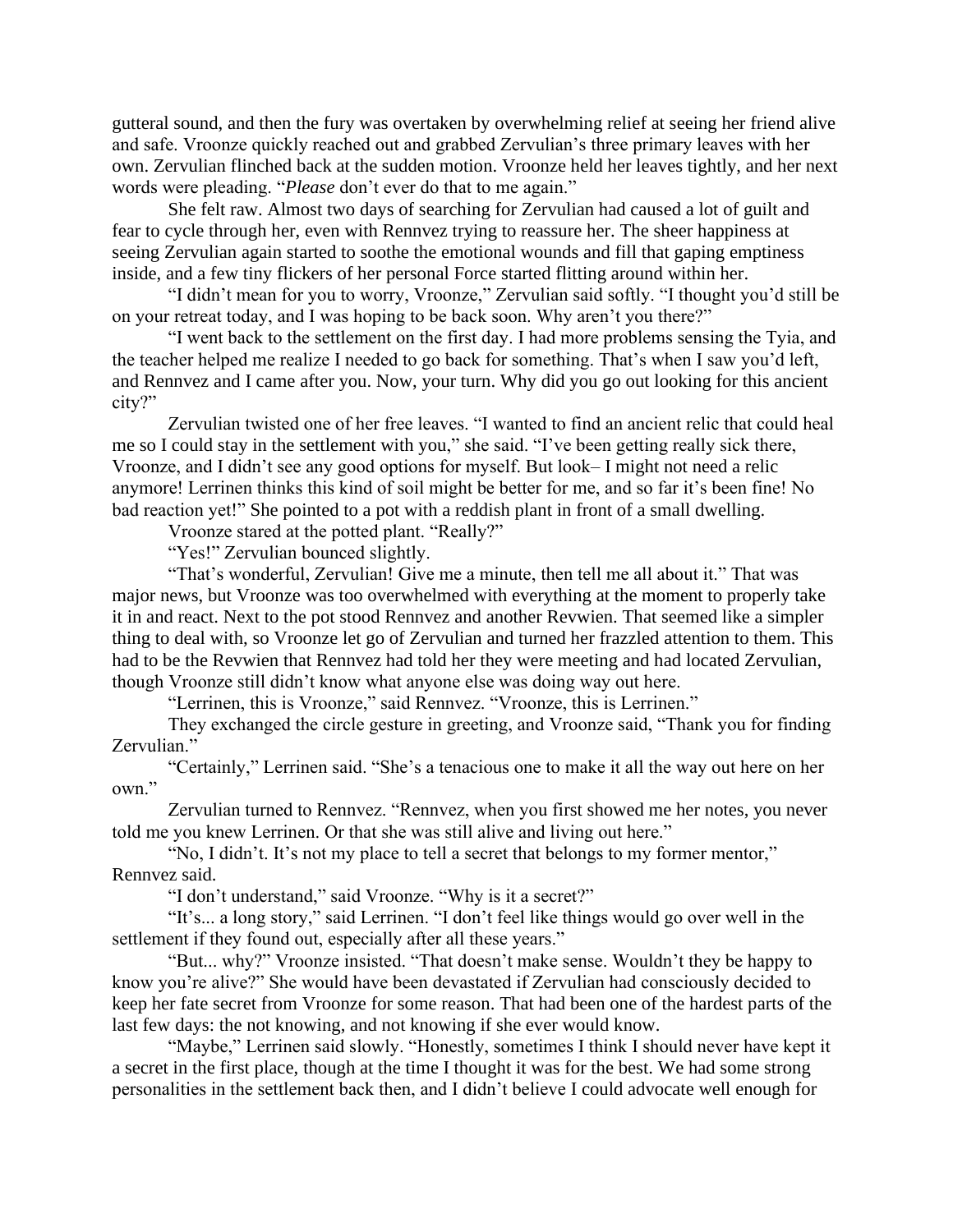myself to stick to my decision if confronted with that. Being out here alone isn't exactly typical Thuwisten behavior on my part. But, right or wrong, I made the decision I did, and it's taught me quite a bit about myself, both good things and bad. After all, Tyia is flawless–"

"–Beings are flawed," Rennvez finished.

"You could come back with us," Zervulian said eagerly. "Even just for a visit."

Lerrinen hummed softly. "Maybe one day I will. It's dishonorable to hold on to this secret, I know, and it hasn't been fair to Rennvez with some of the awkward spots I've put him in as a result, but..." She twisted a leaf in distress. "There would be consequences I'm not ready to face yet. I've grown quite a bit in my pursuit of Tyia since coming out here, but I still have my shortcomings to work through. Well," she continued, abruptly changing the subject and turning to get a couple bowls of water, "it would appear we all have a lot to talk about. Please, sit. Welcome."

They talked well into the evening, though Vroonze was quiet for most of it. Mainly she contentedly watched and listened as Zervulian and Lerrinen talked each other's leaves off about ancient legends and relics and had several good-natured arguments about interpretations of odd phrases like that one about the triad. Occasionally Rennvez would interject with some dry comment, though it always seemed to be perfectly timed and calculated to stir up the windingdown debate into another frenzy.

Zervulian was the happiest Vroonze had seen her in a long time. Her voice still had that husky vibration, but in just a few short hours she'd seemed to gain some energy, which she then promptly expended in her excited discussion.

Ultimately, Zervulian's exhaustion was the only thing that stopped her from talking even longer. She didn't fall into dormancy as much as she plummeted into it, fighting it every step of the way. It left an odd sort of depleted silence hanging in the air, and it was only then that Vroonze noticed how noisy this part of the jungle was at night with insects and amphibians.

The three of them softly went out into the small front clearing to give Zervulian a chance to rest inside Lerrinen's dwelling. They sat and listened to the cacophony for a short time.

"Zervulian's lucky to have you, Vroonze," Lerrinen said quietly.

Vroonze fiddled with a twig. "I won't be doing her or anyone else much good if I can't get my connection to Tyia sorted out."

"I'm sure you will," said Lerrinen. "Didn't you say one of the teachers helped you on that retreat? Who was it?"

"Master Willuuni."

"Ah, Willuuni." Lerrinen's voice took on a happy vibration. "He'll help you work things out. Listen to him. Actually, he played a big part in my decision to stay out here." The vibration dropped a little. "I do miss him."

"How did he influence your decision?" Vroonze asked.

"Willuuni was the one who helped me trust in what I was hearing from the Tyia,"

Lerrinen replied. "He wasn't my mentor, but I often went to him for help and advice. He tried so hard to teach me to follow my own path, but I was rather meek and never stood up for myself for any reason. I also had always had a very weak connection to Tyia and my personal Force. They tried to toughen me up by having me mentor Rennvez when he arrived, but while I could advocate for him fairly well, I still couldn't do it for myself and it all made me even more anxious. When I got out here after that mission, I had a little taste of what it was like with all of that pressure gone while doing something I really wanted to do. It really strengthened my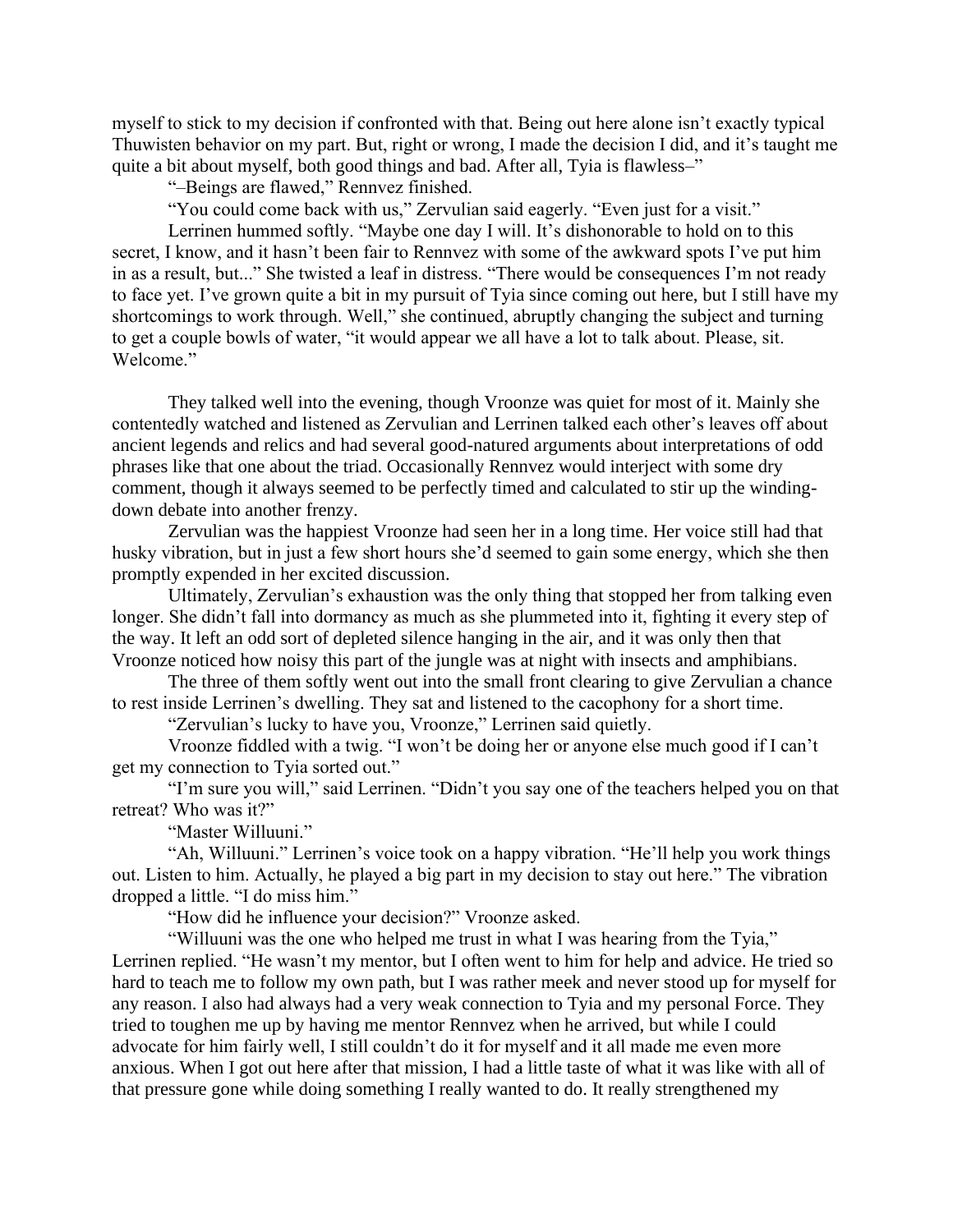connection to Tyia, just like Willuuni had been trying to tell me it would for so long. I decided to do my best to follow the rest of his advice and go where I thought the Tyia was leading me. So I stayed out here and made my own life."

"All right, but I still don't understand what the problem is with going back and letting them know you're okay," Vroonze said. That notion had been grating on her all evening.

Lerrinen thrummed and twisted a leaf. "I didn't want to lose this. This peace. This feeling of harmony from being myself, which is what Tyia is about, isn't it? But what do you do when the true selves of two or more Tyia-adepts are at odds with each other? For instance, in the case of my former student here." She indicated Rennvez.

"At last, a sensible topic," Rennvez interrupted.

Lerrinen ignored him. "He feels truest to himself expressing some thoughts using strong language, while another Tyia-adept might feel truest to themselves advocating for and insisting on only using respectful language. How do you find harmony in those differing views without compromising the self-acceptance Tyia endorses? It can get exhausting, and there were lots of strong, differing views when I lived in the settlement. Once I realized what I'd be up against in telling the others I wanted to stay out here, I didn't think I could succeed. So I thought it would be best to simply keep it a secret. And then..." She twisted her leaf some more, and her vocal vibration softened. "Have you ever made a mistake that only got worse as time went on, and every day that goes by makes it that much harder to correct it? That's... where I am. And even though I miss him, the thought of facing Willuuni again makes me shudder. Despite his advice to listen to Tyia, he has very definite opinions about what that involves for a Thuwisten. This–" She waved a leaf at her solitary dwelling and the surrounding area– "is not it."

Rennvez let out an exasperated hum. "And like I've been trying to tell you for several years, he's not like that anymore. For all the green, he teaches beginning students now. I think it rattled him when you disappeared. He's not as opinionated as he used to be."

"Master Willuuni was opinionated?" Vroonze asked in confusion. "Are we talking about the same Master Willuuni?"

"See?" Rennvez demanded of Lerrinen. "If you don't believe me, then believe her. He would be glad to see you again. So would the others."

Lerrinen rubbed two of her leaves together hard and stayed quiet.

Vroonze tilted her seedcase and said, "Listen, I'm not a Thuwisten, and I'm not even sure if my connection to Tyia is going to come back, but if you'll let me, I'd like to help. If we work together, maybe we can find a way for you to tell the others what happened and that you're alive and well. Then you won't have to hold on to this secret and the guilt anymore. That can only help, right? Otherwise it's just going to keep getting worse for you. Maybe... I don't know, we could meet with one or two at first in the jungle so you don't have to face the entire settlement at once. We could have a small private retreat with a couple from the settlement like Master Willuuni said he could do, and we could meet you somewhere. Keep it small and controlled until you're more comfortable with their reactions."

Lerrinen rubbed her leaves together some more, then at last she quietly said, "I would like that, Vroonze. Thank you. Just... please be patient with me and realize it's not going to be something I can run out and do tomorrow after a quick pep talk. I know it looks simple from the outside, but... it's not. Especially after this long."

"All we can do is try." Vroonze was pleased Lerrinen was giving her the opportunity to help, and she suppressed a hum of contentment.

"Well, it's getting late, and both of you are probably tired from traveling," Lerrinen said.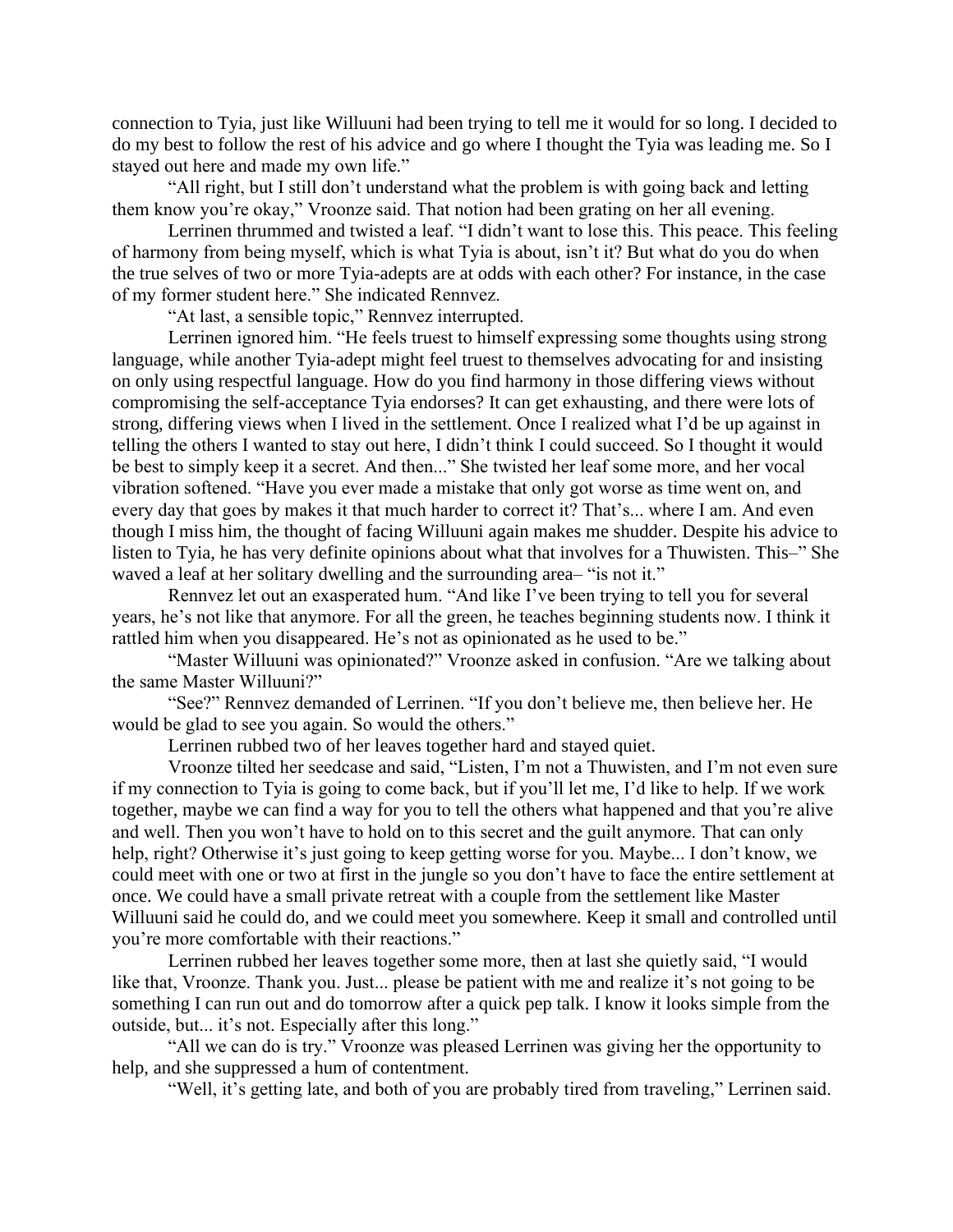"As you saw before, my dwelling is a little cramped with all of us inside, but please make yourselves as comfortable as you can in there. It's quite safe for dormancy." She pushed herself onto her leaves, and the other two did the same. She walked to her dwelling.

Rennvez followed. As he walked past Vroonze, he said in a low voice, "And you think you're not a Thuwisten." He entered the dwelling.

Vroonze stayed outside by herself for a short time, amid the continuing cacophony of insect sounds. Helping Lerrinen felt right. Having a strong friendship with Zervulian felt right. And if that's who she was, she would have to remember that a bit more often from here on out.

Maybe she would need help from Master Willuuni in trusting her instincts more and determining when to follow Master Xerrell's lead in learning about Tyia and when to follow her own path. Lerrinen was both a good and bad example of how things could go right and wrong in those respects, and Vroonze vowed to do her best to learn from it. Maybe Rennvez could help as well by being a reality check for her when needed.

Being a Thuwisten was complicated. But... it no longer seemed impossible.

Vroonze hummed at the welcome, fluttering feeling of a small Force eddy inside, then she walked into the dwelling for some much-needed dormancy.

Three days later, Vroonze and Zervulian followed Rennvez through the jungle toward the Thuwisten settlement. They were each carrying several large clay pots full of the river basin soil. Vroonze turned her budstalks to Zervulian beside her and was glad to see that despite the current exertion, Zervulian looked better than Vroonze had seen her in quite some time. "You're sure you're okay with going back to the settlement?" Vroonze asked.

"For the tenth time, yes," Zervulian teased. The sensation was still somewhat muffled, but Vroonze detected some playfulness in her friend. "This supply will last me a while, and then I'll go get more."

"*We'll* go get more," Vroonze corrected.

"Right. So, what, do you keep asking me because you don't want me back at the settlement? Sending mixed signals here, Vroonze, with the whole 'coming after me' bit."

"No, of course I want you there," Vroonze said. "I just wanted to make sure you didn't feel... stuck anymore."

"No. As long as you're not studying nonstop."

"I won't be. I'll still need to study, but it'll be in much more moderation. I've got a better handle on things now," Vroonze promised. Another little Force eddy joined the growing dance. Vroonze was heartened to feel her connection to Tyia continuing to strengthen, and she used her personal Force to guide a small stick off the ground into the air in front of them before setting it back down. In the back of her mind she continued to mull over the discussions she'd had with Lerrinen about how they could work toward her revealing her secret to the others.

"Now, Zervulian," Rennvez said from ahead, "just because you're going to be researching ancient things for Lerrinen, that doesn't mean the rest of the records room can be neglected. It still needs to be organized."

"I know. I will. It might not be very fast, though," Zervulian replied.

Rennvez thrummed. "Figures. No one ever has time for that records room."

"Well, since I'll be making some of your secret supply runs out to Lerrinen when I bring her my research, maybe that'll give you some time to work on it."

"No. I'll never have time for that records room."

Zervulian gave a high-pitched hum, then she turned her budstalks to Vroonze. "Hey,